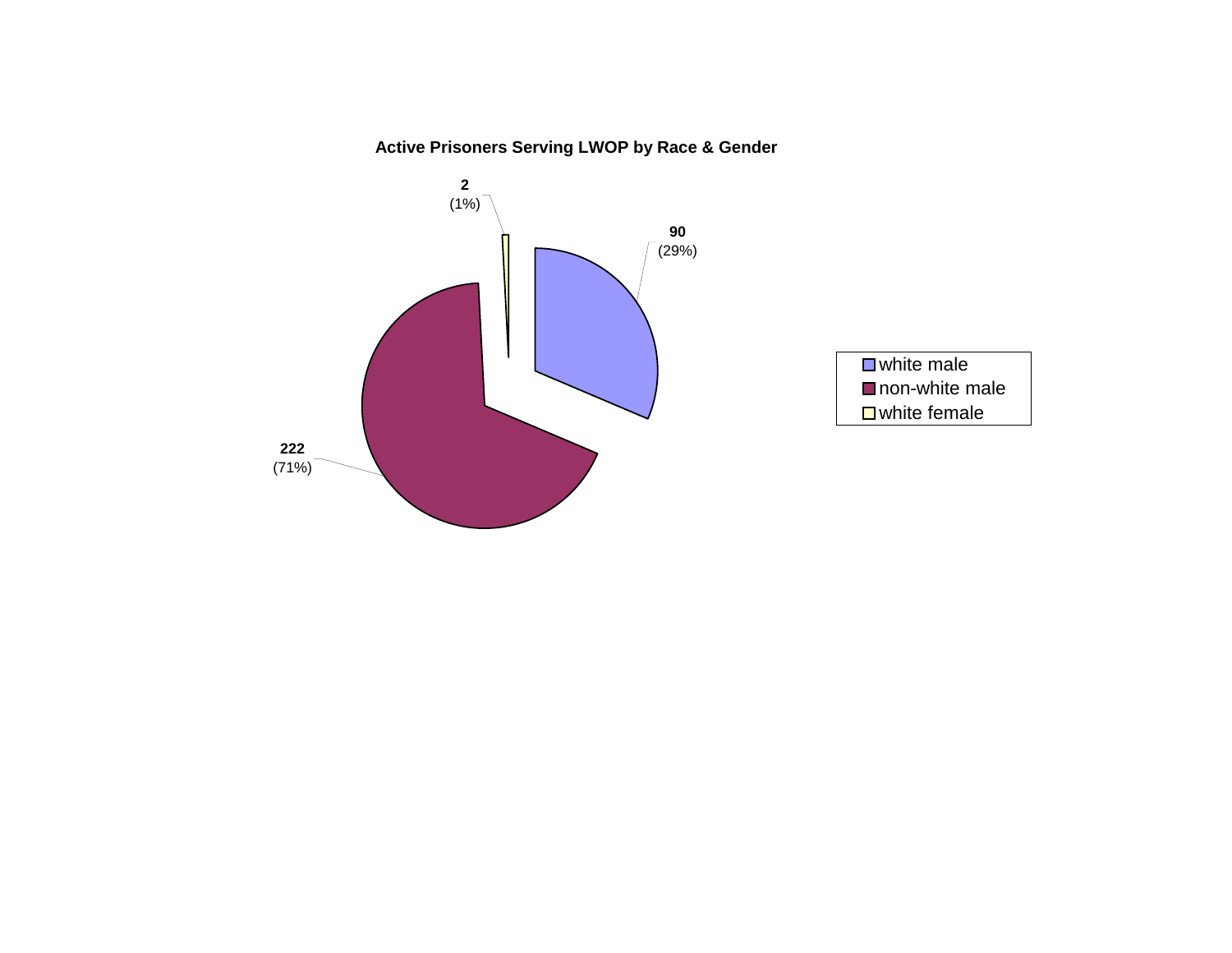

### **Prior Incarcerations for Inmates Serving Life Without Parole**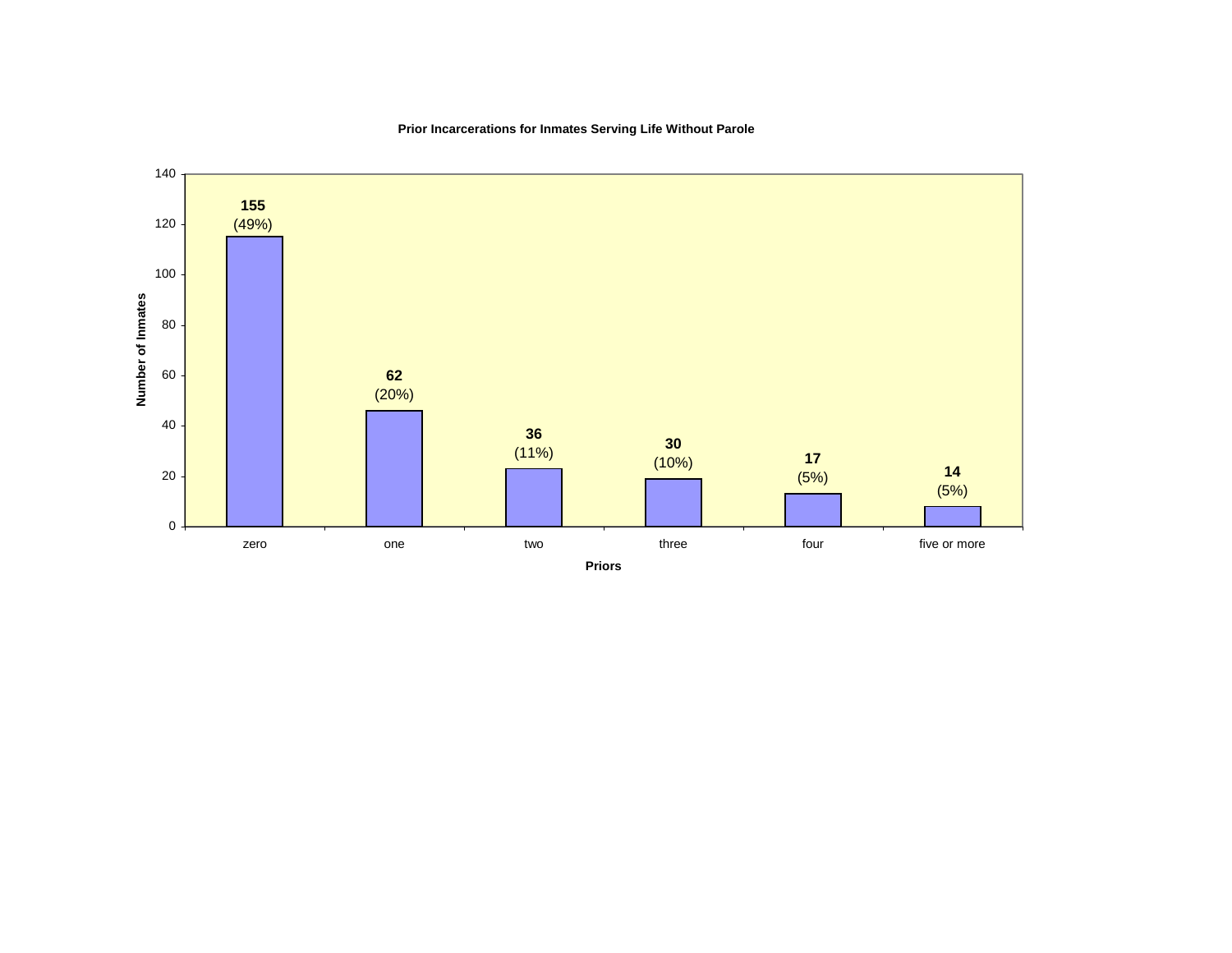### **Active Inmates Serving LWOP by Crime Type**

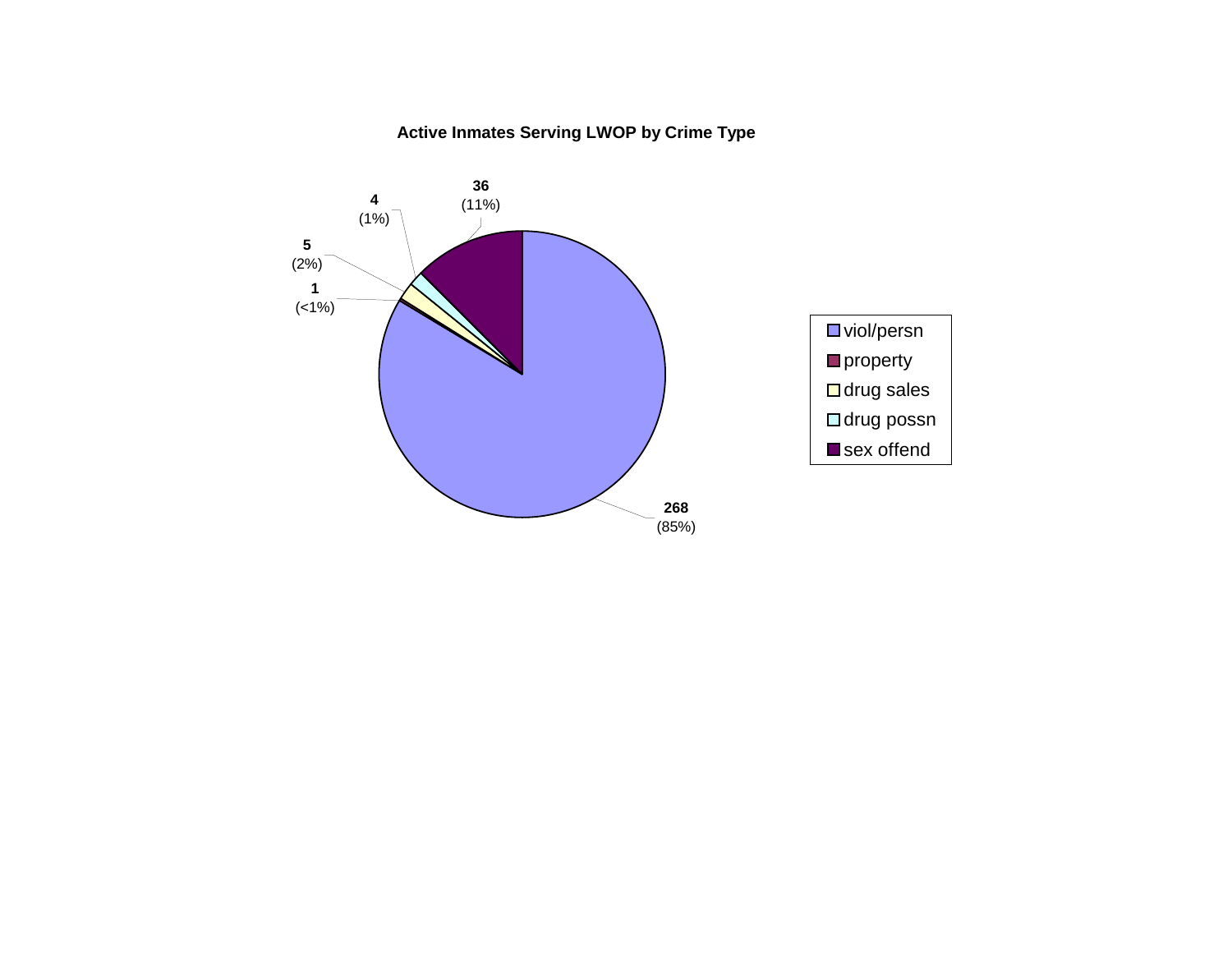Georgia Department of Corrections Page 1 Run 11/19/02 11:08 am Office of Planning and Analysis

### Inmate statistical profile

TABLE OF CONTENTS FOR ACTIVE PRISONERS EXCLUDING JAIL

Title PAGE ----- ---- RACE AND SEX............................ 2 Culture Fair IQ Scores.................. 3 Self-Rpt Socioeconomic Class............ 4 Self-Rpt Environment To Age 16.......... 5 Self-Rpt Education Level................ 6 Functional Reading Level (WRAT Scores).. 7 Functional Math Level (WRAT Scores)..... 8 Functional Spelling Level (WRAT Scores). 9 Self-Rpt Guardian Status To Age 16......10 Self-Rpt Employment Status Before Prison11 Self-Rpt Marital Status At Admission....12 Self-Rpt Number Of Children At Admission13 Self-Rpt Religious Affiliation..........14 Self-Rpt Family Behavior Patterns \*.....15 Inmate Diagnostic Behavior Problem \*....16 Physical Profile (General Condition)....17 Security Status...........................18 Number Of Sentences.....................19 Number Of Disciplinaries................20 Number Of Escapes........................21 Number Of Prior Georgia Incarcerations \*22 Number Of Transfers.....................23 County Of Conviction....................24 Circ Of Conviction......................27 Home County.............................29 Prison Sentence In Years................32 Probation To Follow Prison..............33Admission Type............................34 Release Type..............................35 Inst By Group..............................36 Institution.............................37 Misdemeanors And Felonies...............38 Crimes By Group.............................39 Most Serious Offense....................40 Most Serious Crime Type.................41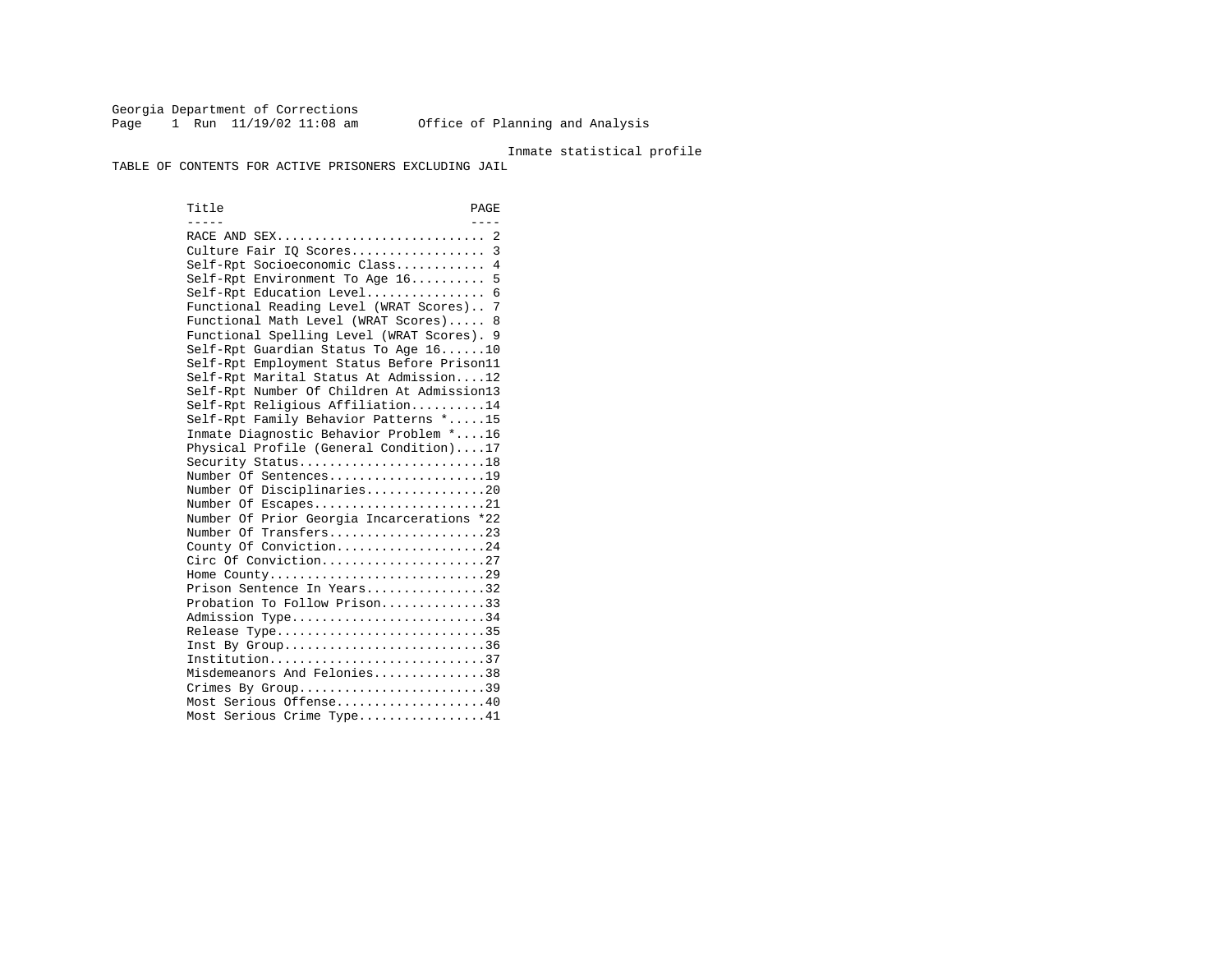### Georgia Department of Corrections<br>2 Run 11/19/02 11:08 am 6ffice of Planning and Analysis Page 2 Run 11/19/02 11:08 am Office of Planning and Analysis

### Inmate statistical profile

Sample: ACTIVE PRISONERS EXCLUDING JAIL **Requestor:** Statistics Active inmates 11/19/2002

RACE AND SEX by current age & sex

|                                                    |                           |                                                    | M E N                                            |                                                       |                                      |                                                                    |                                                                     | <b>WOMEN</b>                                        |                                                                                           |                                                    |                                                                       |
|----------------------------------------------------|---------------------------|----------------------------------------------------|--------------------------------------------------|-------------------------------------------------------|--------------------------------------|--------------------------------------------------------------------|---------------------------------------------------------------------|-----------------------------------------------------|-------------------------------------------------------------------------------------------|----------------------------------------------------|-----------------------------------------------------------------------|
| RACE AND SEX                                       | Age<br>00-21              | Age<br>$ 22-39 $                                   | Age<br>$ 40-54 $                                 | Age<br>$8 55-99$                                      | Men<br>% Total                       | Age<br>$8   00 - 21$                                               | Age<br>$ 22-39 $                                                    | Age<br>$ 40-54 $                                    | Age<br>$8 55-99$                                                                          | Women<br>% Total                                   | Grand<br>% Total %                                                    |
| WHITE MALE                                         | $\Omega$<br>$\mathbf 0$   | 44<br>26                                           | 34<br>30                                         | 12<br>52                                              | 90<br>29                             | 0<br>0                                                             | 0<br>0                                                              | 0                                                   |                                                                                           |                                                    | 90<br>29                                                              |
| NON WHITE MALE<br>WHITE FEMALE<br>NON WHITE FEMALE | 7 100<br>0<br>0<br>0<br>0 | 74<br>126<br>$\mathbf{0}$<br>0<br>0<br>$\mathbf 0$ | 78<br>70<br>$\mathbf 0$<br>0<br>$\mathbf 0$<br>0 | 11<br>48<br>$\Omega$<br>$\Omega$<br>$\mathbf 0$<br> 0 | 222<br>71<br>$\Omega$<br>0<br>0<br>0 | $\mathbf 0$<br>$\mathbf 0$<br>$\mathbf 0$<br>0<br>0<br>$\mathbf 0$ | $\mathbf 0$<br>$\mathbf 0$<br>2 100<br>$\mathbf{0}$<br>$\mathsf{O}$ | $\mathbf 0$<br>$\mathbf 0$<br>$\mathbf 0$<br>0<br>0 | $\mathbf 0$<br>$\overline{0}$<br>$\mathbf 0$<br>$\Omega$<br>$\mathbf 0$<br>$\overline{0}$ | $\Omega$<br>$\Omega$<br>2 100<br>0<br>$\mathbf{0}$ | 222<br>71<br>$\overline{a}$<br>-1<br>$\overline{0}$<br>$\overline{0}$ |
| Total reported                                     | 7 100                     | 170 100                                            | 112 100                                          | 23 100                                                | 312 100                              | 0<br>0                                                             | 2 100                                                               | $\mathbf{0}$<br>$\Omega$                            | $\Omega$<br>0 <sup>1</sup>                                                                | 2 100                                              | 314 100                                                               |
| Percent reported                                   | 100.0                     | 100.0                                              | 100.0                                            | 100.0                                                 | 100.0                                | $\cdot$ 0                                                          | 100.0                                                               | $\cdot$ 0                                           | .0 <sup>1</sup>                                                                           | 100.0                                              | 100.0                                                                 |
| NOT REPORTED                                       | 0                         | 0                                                  | $\mathbf 0$                                      | $\mathbf 0$                                           | 0                                    | $\mathbf 0$                                                        | $\Omega$                                                            | 0                                                   | $\Omega$                                                                                  | $\mathbf 0$                                        | $\mathbf 0$                                                           |
| Total                                              |                           | 170                                                | 112                                              | 23                                                    | 312                                  | $\Omega$                                                           | 2                                                                   | 0                                                   | $\Omega$                                                                                  | 2                                                  | 314                                                                   |
|                                                    |                           |                                                    |                                                  |                                                       |                                      |                                                                    |                                                                     |                                                     |                                                                                           |                                                    |                                                                       |
| AVERAGE AGE                                        | 20.43                     | 31.04                                              | 45.58                                            | 60.65                                                 | 38.21                                | .00                                                                | 32.00                                                               | .00                                                 | .00                                                                                       | 32.00                                              | 38.17                                                                 |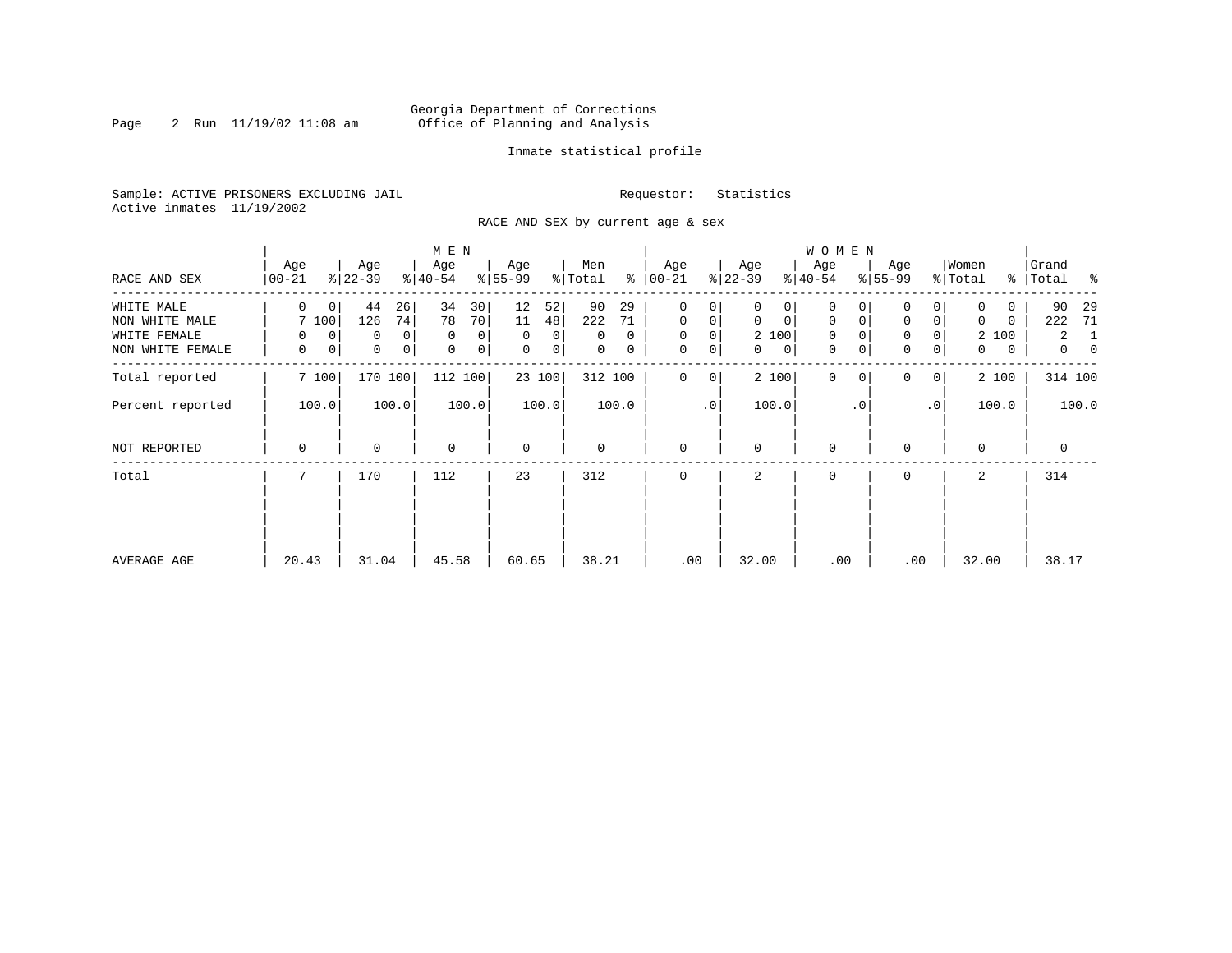### Georgia Department of Corrections<br>3 Run 11/19/02 11:08 am 6ffice of Planning and Analysis Page 3 Run 11/19/02 11:08 am Office of Planning and Analysis

### Inmate statistical profile

Sample: ACTIVE PRISONERS EXCLUDING JAIL **Requestor:** Statistics Active inmates 11/19/2002

Culture Fair IQ Scores by current age & sex

| IQ Score                  | Age<br>$00 - 21$ | Age<br>$ 22-39 $    | M E N<br>Age<br>$\frac{1}{6}$   40-54 | Age<br>$8 55-99$        | Men<br>နွ<br>% Total | Age<br>$ 00 - 21 $                              | Age<br>$ 22-39 $           | WOMEN<br>Age<br>$8 40-54$                       | Age<br>$8 55-99$                                 | Women<br>% Total       | Grand<br>% Total % |
|---------------------------|------------------|---------------------|---------------------------------------|-------------------------|----------------------|-------------------------------------------------|----------------------------|-------------------------------------------------|--------------------------------------------------|------------------------|--------------------|
| LESS THAN 70<br>70 AND UP | 0<br>0<br>5 100  | 5<br>3<br>153<br>97 | 9<br>9<br>89<br>91                    | $\Omega$<br>0<br>19 100 | 14<br>5<br>266<br>95 | 0<br>0<br>$\mathsf{O}\xspace$<br>0 <sup>1</sup> | $\mathbf{0}$<br>0<br>2 100 | $\mathbf 0$<br>0<br>$\mathsf{O}$<br>$\mathbf 0$ | $\overline{0}$<br>$\Omega$<br> 0 <br>$\mathbf 0$ | $\Omega$<br>0<br>2 100 | 14<br>-5<br>268 95 |
| Total reported            | 5 100            | 158 100             | 98 100                                | 19 100                  | 280 100              | 0<br>0                                          | 2 100                      | $\mathbf 0$<br>0                                | 0<br>$\overline{0}$                              | 2 100                  | 282 100            |
| Percent reported          | 71.4             | 92.9                | 87.5                                  | 82.6                    | 89.7                 | .0 <sup>1</sup>                                 | 100.0                      | $\cdot$ 0                                       | $\cdot$ 0                                        | 100.0                  | 89.8               |
| NOT REPORTED              | 2                | 12                  | 14                                    | 4                       | 32                   | $\mathbf 0$                                     | $\mathbf 0$                | $\mathbf 0$                                     | $\Omega$                                         | $\mathbf 0$            | 32                 |
| Total                     |                  | 170                 | 112                                   | 23                      | 312                  | $\mathbf 0$                                     | 2                          | $\mathbf 0$                                     | 0                                                | $\overline{a}$         | 314                |
| AVERAGE IQ                | 104.60           | 100.85              | 95.54                                 | 97.58                   | 98.84                | .00                                             | 107.00                     | .00                                             | .00                                              | 107.00                 | 98.89              |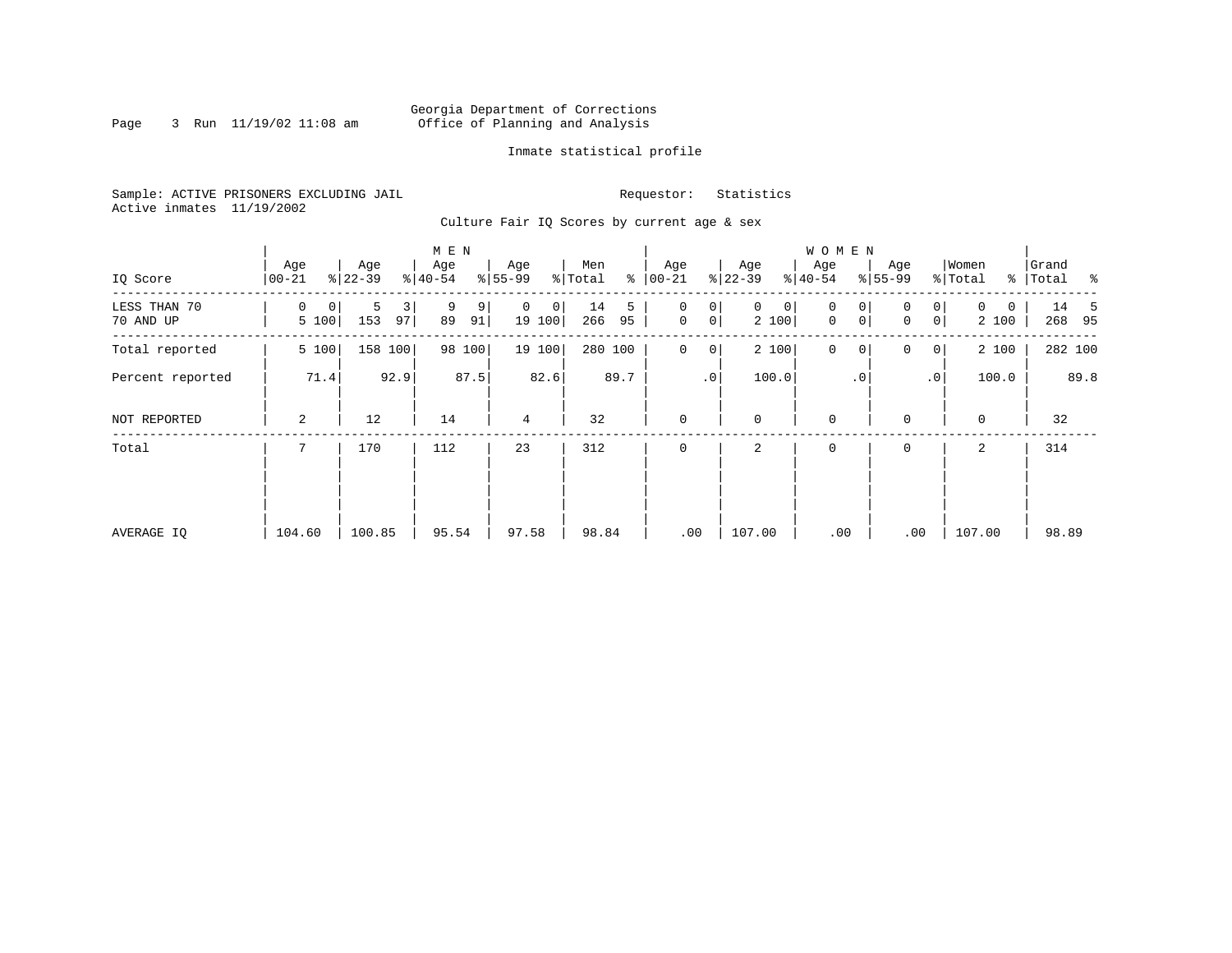### Georgia Department of Corrections<br>4 Run 11/19/02 11:08 am Office of Planning and Analysis Page 4 Run 11/19/02 11:08 am Office of Planning and Analysis

### Inmate statistical profile

Sample: ACTIVE PRISONERS EXCLUDING JAIL **Requestor:** Statistics Active inmates 11/19/2002

Self-Rpt Socioeconomic Class by current age & sex

|                     |          |             |           |                | M E N          |                |              |        |         |      |           |                 |             |             | <b>WOMEN</b> |             |           |                |          |       |           |               |
|---------------------|----------|-------------|-----------|----------------|----------------|----------------|--------------|--------|---------|------|-----------|-----------------|-------------|-------------|--------------|-------------|-----------|----------------|----------|-------|-----------|---------------|
|                     | Age      |             | Age       |                | Age            |                | Age          |        | Men     |      | Age       |                 | Age         |             | Aqe          |             | Age       |                | Women    |       | Grand     |               |
| Socioeconomic Class | $ 00-21$ |             | $ 22-39 $ |                | $ 40-54$       |                | $ 55-99$     |        | % Total | ႜ    | $00 - 21$ |                 | $ 22-39 $   |             | $ 40-54 $    |             | $8 55-99$ |                | % Total  |       | %   Total | $\frac{1}{6}$ |
| WELFARE             | $\Omega$ | $\mathbf 0$ | 8         | 5              |                | 4              | 0            | 0      | 12      | 4    | 0         | 0               | $\mathbf 0$ | 0           | 0            | $\Omega$    | $\Omega$  | $\Omega$       | $\Omega$ | 0     | 12        |               |
| OCC EMPLOY          |          | 17          | 8         | 5 <sup>1</sup> | 4              | 4              | $\Omega$     | 0      | 13      | 4    | $\Omega$  | 0               | $\Omega$    | $\mathbf 0$ | $\Omega$     | $\Omega$    | $\Omega$  | 0              | $\Omega$ | 0     | 13        | 4             |
| MINIMUM STD         | 4        | 67          | 93        | 56             | 57             | 53             | 11           | 52     | 165     | 55   | $\Omega$  | 0               | $\Omega$    | 0           | $\Omega$     | $\Omega$    | $\Omega$  |                | $\Omega$ | 0     | 165       | 54            |
| MIDDLE              |          | 17          | 55        | 33             | 40             | 37             | 10           | 48     | 106     | 35   | $\Omega$  | $\mathbf 0$     |             | 50          | $\mathbf 0$  | 0           | 0         |                |          | 50    | 107       | 35            |
| OTHER               | 0        | 0           | 3         | $\overline{2}$ | 3              | 3 <sub>1</sub> | $\mathbf{0}$ | 0      | 6       | 2    | 0         | 0               |             | 50          | $\mathbf 0$  | $\mathbf 0$ | 0         | $\mathbf 0$    |          | 50    |           | $7\quad 2$    |
| Total reported      |          | 6 100       | 167       | 100            | 108 100        |                |              | 21 100 | 302 100 |      | 0         | 0               |             | 2 100       | $\mathbf{0}$ | 0           | 0         | $\overline{0}$ |          | 2 100 |           | 304 100       |
| Percent reported    |          | 85.7        |           | 98.2           |                | 96.4           |              | 91.3   |         | 96.8 |           | .0 <sup>1</sup> |             | 100.0       |              | . 0         |           | $\cdot$ 0      |          | 100.0 |           | 96.8          |
| NOT RPTD            |          |             | 3         |                | $\overline{4}$ |                | 2            |        | 10      |      | $\Omega$  |                 | 0           |             | $\mathbf 0$  |             | $\Omega$  |                | $\Omega$ |       | 10        |               |
| Total               |          |             | 170       |                | 112            |                | 23           |        | 312     |      | $\Omega$  |                 | 2           |             | $\mathbf 0$  |             | 0         |                | 2        |       | 314       |               |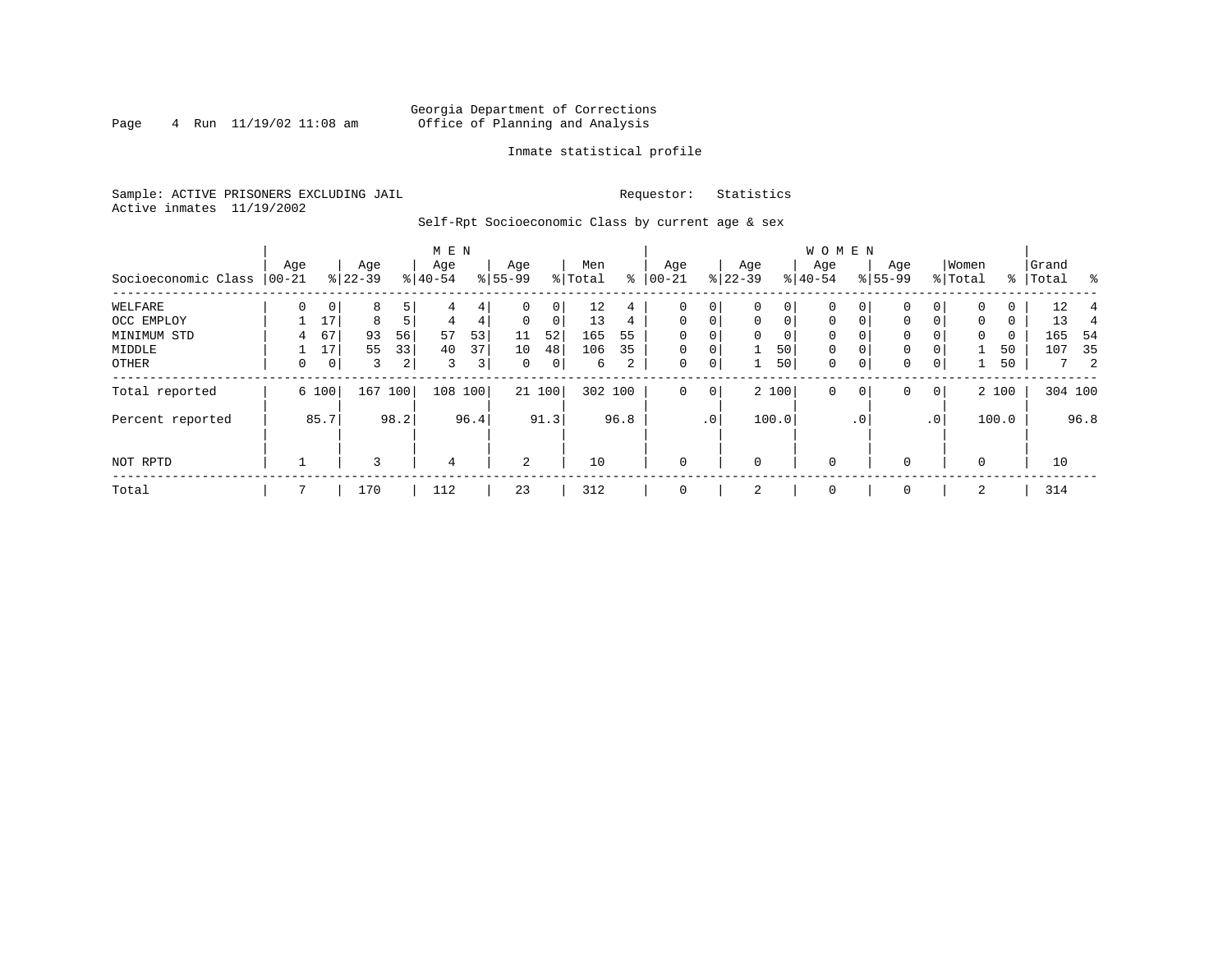### Georgia Department of Corrections<br>5 Run 11/19/02 11:08 am 6ffice of Planning and Analysis Page 5 Run 11/19/02 11:08 am Office of Planning and Analysis

### Inmate statistical profile

Sample: ACTIVE PRISONERS EXCLUDING JAIL **Requestor:** Statistics Active inmates 11/19/2002

Self-Rpt Environment To Age 16 by current age & sex

|                  |                   |             |                  |      | M E N            |      |                  |             |                |      |                 |             |                  |                | <b>WOMEN</b>     |           |                    |                 |                  |       |                |      |
|------------------|-------------------|-------------|------------------|------|------------------|------|------------------|-------------|----------------|------|-----------------|-------------|------------------|----------------|------------------|-----------|--------------------|-----------------|------------------|-------|----------------|------|
| Environment      | Age<br>$ 00 - 21$ |             | Age<br>$8 22-39$ |      | Age<br>$8 40-54$ |      | Age<br>$8 55-99$ |             | Men<br>% Total | နွ   | Age<br>$ 00-21$ |             | Age<br>$8 22-39$ |                | Age<br>$8 40-54$ |           | Age<br>$8155 - 99$ |                 | Women<br>% Total | ႜ     | Grand<br>Total | န္   |
| RURAL/FARM       | 0                 | 0           |                  |      | 4                | 4    | 3                | 14          | 8              | 3    | 0               | 0           | $\Omega$         | $\circ$        | 0                | 0         | $\mathbf 0$        | 0               | $\Omega$         | 0     | 8              |      |
| RURAL/NFARM      | 0                 | $\mathbf 0$ | 8                | 5    | 8                | 7    | 2                | 9           | 18             | 6    | $\mathbf 0$     | $\mathbf 0$ |                  | 501            | $\mathbf 0$      | 0         | $\mathbf{0}$       | 0               |                  | 50    | 19             |      |
| S.M.S.A          | 2                 | 29          | 71               | 43   | 36               | 33   | 7                | 32          | 116            | 38   | 0               | $\mathbf 0$ | 0                | $\overline{0}$ | $\mathbf 0$      |           | $\mathbf{0}$       |                 | 0                | 0     | 116            | 38   |
| URBAN            | 2                 | 29          | 35               | 21   | 18               | 17   | 2                | 9           | 57             | 19   | $\mathbf 0$     | $\mathbf 0$ | $\Omega$         | 0              | $\mathbf 0$      |           | 0                  |                 | 0                | 0     | 57             | 19   |
| SMALL TOWN       | 3                 | 43          | 50               | 30   | 41               | 38   | 8                | 36          | 102            | 34   | 0               | 0           |                  | 501            | 0                | 0         | $\mathbf 0$        | 0               |                  | 50    | 103            | - 34 |
| OTHER            | 0                 | 0           |                  | 1    |                  | T    | $\Omega$         | $\mathbf 0$ | 2              |      | $\mathbf 0$     | 0           | $\Omega$         | $\circ$        | 0                | 0         | $\mathbf{0}$       | 0               | $\Omega$         | 0     | $\overline{a}$ |      |
| Total reported   |                   | 7 100       | 166              | 100  | 108 100          |      |                  | 22 100      | 303 100        |      | $\Omega$        | $\mathbf 0$ |                  | 2 100          | $\Omega$         | 0         | $\mathbf{0}$       | $\mathbf 0$     |                  | 2 100 | 305 100        |      |
| Percent reported |                   | 100.0       |                  | 97.6 |                  | 96.4 |                  | 95.7        |                | 97.1 |                 | $\cdot$ 0   |                  | 100.0          |                  | $\cdot$ 0 |                    | .0 <sup>′</sup> |                  | 100.0 |                | 97.1 |
| NOT RPTD         | $\mathbf 0$       |             | 4                |      | 4                |      |                  |             | 9              |      | $\mathbf 0$     |             | $\Omega$         |                | $\mathbf 0$      |           | $\mathbf 0$        |                 | $\Omega$         |       | 9              |      |
| Total            |                   |             | 170              |      | 112              |      | 23               |             | 312            |      | $\mathbf 0$     |             | 2                |                | 0                |           | 0                  |                 | 2                |       | 314            |      |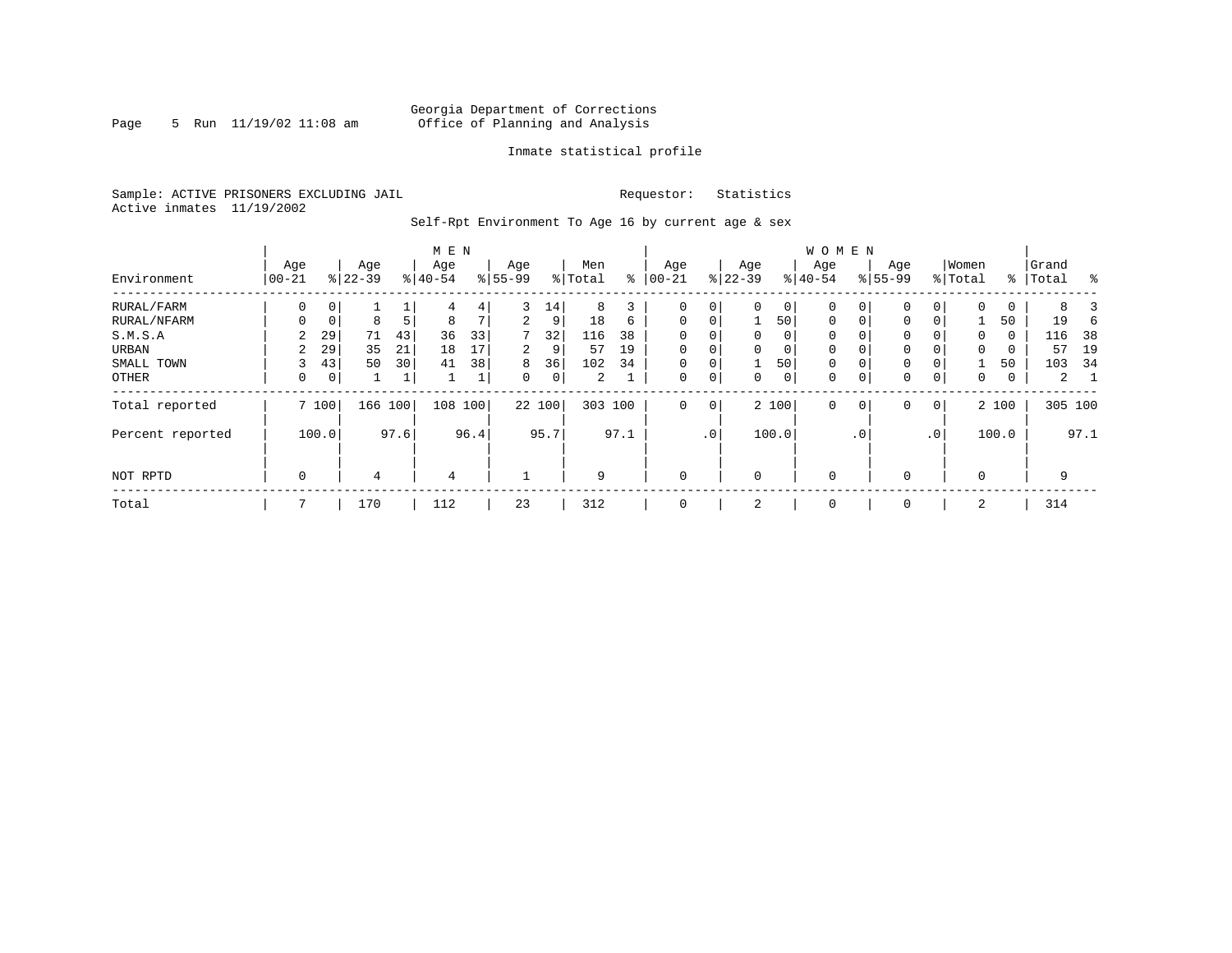### Inmate statistical profile

Sample: ACTIVE PRISONERS EXCLUDING JAIL **Requestor:** Statistics Active inmates 11/19/2002

Self-Rpt Education Level by current age & sex

|                       |                 |       |                  |      | M E N            |      |                  |        |                |      |                  |                |                  |                | WOMEN            |                |                  |           |                  |              |                    |      |
|-----------------------|-----------------|-------|------------------|------|------------------|------|------------------|--------|----------------|------|------------------|----------------|------------------|----------------|------------------|----------------|------------------|-----------|------------------|--------------|--------------------|------|
| Education Level       | Age<br>$ 00-21$ |       | Age<br>$ 22-39 $ |      | Age<br>$ 40-54 $ |      | Age<br>$ 55-99 $ |        | Men<br>% Total | ႜ    | Age<br>$ 00-21 $ |                | Age<br>$ 22-39 $ |                | Age<br>$ 40-54 $ |                | Age<br>$8 55-99$ |           | Women<br>% Total |              | Grand<br>%   Total | ႜ    |
| LESS THAN GRADE<br>-7 | $\Omega$        | 0     | 5                | 3    |                  | 4    | 3                | 14     | 12             | 4    | $\Omega$         |                | $\Omega$         | 0              | 0                | $\Omega$       | 0                | $\Omega$  | $\Omega$         | 0            | 12                 |      |
| GRADE 7               | 2               | 29    | 3                | 2    | 8                |      |                  | 5      | 14             | 5    | 0                |                | 0                | 0              | 0                | 0              | 0                | 0         | 0                | 0            | 14                 | 5    |
| GRADE 8               |                 | 14    | 19               | 11   |                  | 5    | 5                | 23     | 30             | 10   | $\Omega$         | $\Omega$       | $\Omega$         | $\Omega$       | $\Omega$         | $\Omega$       | 0                | 0         | 0                | 0            | 30                 | 10   |
| GRADE 9               |                 | 14    | 24               | 14   | 15               | 14   |                  | 5      | 41             | 13   |                  |                |                  | 0              |                  |                | 0                |           | 0                |              | 41                 | 13   |
| GRADE 10              |                 | 14    | 43               | 25   | 23               | 21   |                  | 5      | 68             | 22   | $\Omega$         |                |                  | $\Omega$       | $\mathbf 0$      | $\Omega$       | $\Omega$         | 0         | $\mathbf 0$      | 0            | 68                 | 22   |
| GRADE 11              |                 | 14    | 27               | 16   | 9                | 8    |                  | 14     | 40             | 13   | $\Omega$         | 0              | 2 100            |                | $\Omega$         |                | $\Omega$         |           | 2                | 100          | 42                 | 14   |
| GRADE 12              |                 | 14    | 32               | 19   | 14               | 13   |                  | 9      | 49             | 16   | $\Omega$         | 0              | 0                | 0              | 0                | $\Omega$       | 0                |           | 0                | 0            | 49                 | 16   |
| MORE THAN GRADE 12    | 0               | 0     | 16               | 9    | 30               | 28   | 6                | 27     | 52             | 17   | 0                | 0              | 0                | 0 <sup>1</sup> | $\mathbf 0$      | $\mathbf 0$    | $\Omega$         | 0         | $\mathbf{0}$     | $\mathbf{0}$ | 52                 | 17   |
| Total reported        |                 | 7100  | 169 100          |      | 108 100          |      |                  | 22 100 | 306 100        |      | $\Omega$         | $\overline{0}$ | 2 100            |                | $\Omega$         | 0 <sup>1</sup> | 0                | 0         |                  | 2 100        | 308 100            |      |
| Percent reported      |                 | 100.0 |                  | 99.4 |                  | 96.4 |                  | 95.7   |                | 98.1 |                  | .0             | 100.0            |                |                  | . 0            |                  | $\cdot$ 0 |                  | 100.0        |                    | 98.1 |
| NOT REPORTED          | 0               |       |                  |      | 4                |      |                  |        | 6              |      | 0                |                | $\Omega$         |                | $\mathbf 0$      |                | 0                |           | 0                |              | 6                  |      |
| Total                 |                 |       | 170              |      | 112              |      | 23               |        | 312            |      | $\Omega$         |                | $\mathfrak{D}$   |                | $\Omega$         |                | 0                |           | $\overline{2}$   |              | 314                |      |
|                       |                 |       |                  |      |                  |      |                  |        |                |      |                  |                |                  |                |                  |                |                  |           |                  |              |                    |      |
| AVG EDUCATION LEVEL   | 9.14            |       | 11.04            |      | 12.11            |      | 11.32            |        | 11.39          |      | .00              |                | 11.00            |                | .00              |                | .00              |           | 11.00            |              | 11.39              |      |

\* NOTE: THE FIELD LABLED "LESS THAN GRADE 7" WASCORRECTED IN MARCH 1989: MISSING DATA FOR INMATES STILL IN DIAGNOSTICS NOW HAS BEEN REMOVED FROM THISFIELD AND IDENTIFIED AS "NOT REPORTED" INFORMATION.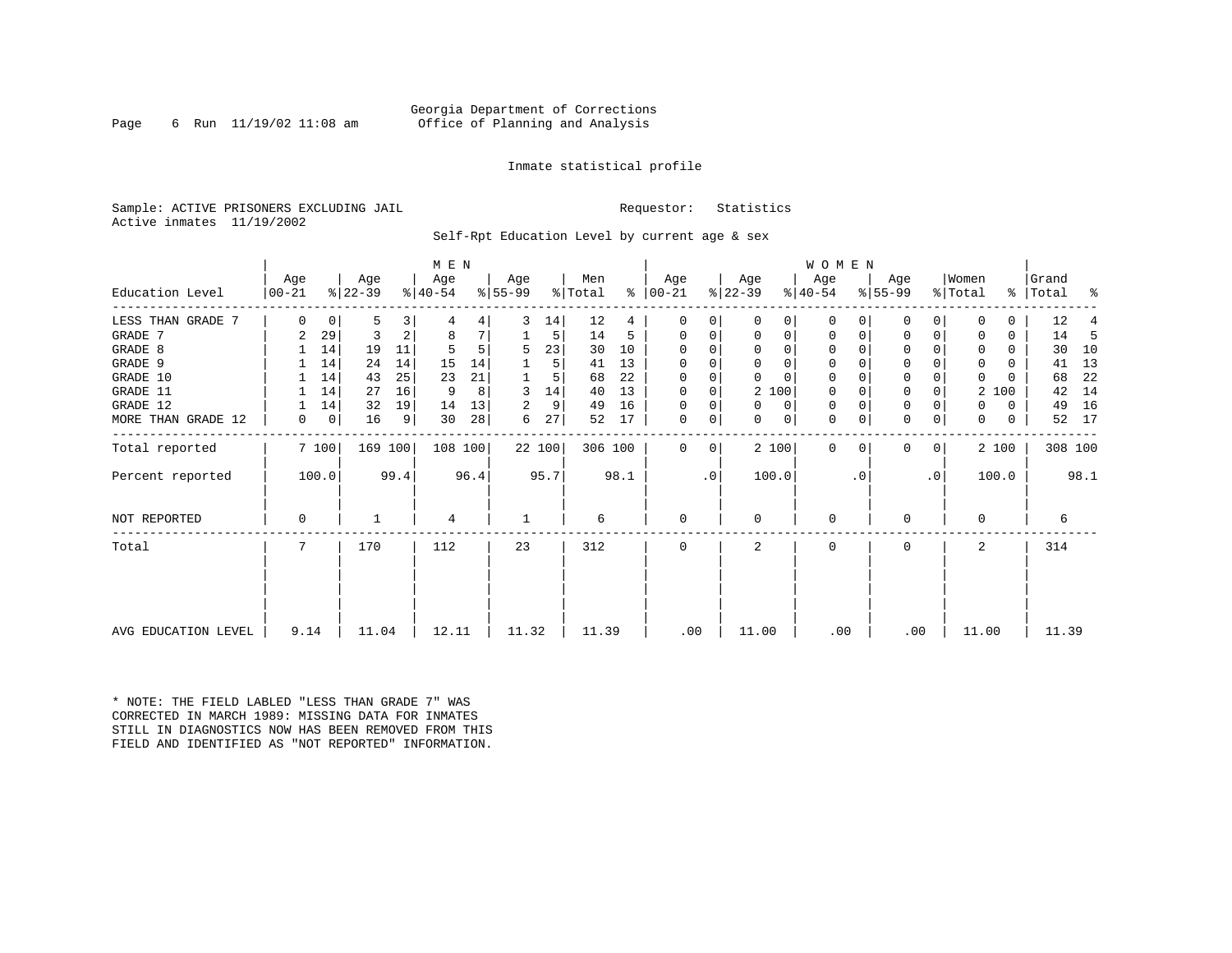### Georgia Department of Corrections<br>7 Run 11/19/02 11:08 am 6ffice of Planning and Analysis Page 7 Run 11/19/02 11:08 am Office of Planning and Analysis

### Inmate statistical profile

Sample: ACTIVE PRISONERS EXCLUDING JAIL **Requestor:** Statistics Active inmates 11/19/2002

Functional Reading Level (WRAT Scores) by current age & sex

|                    |                 |       |                  |         | M E N            |        |                  |        |                |      |                      |           |                  |                | <b>WOMEN</b>     |           |                  |             |                  |       |                |      |
|--------------------|-----------------|-------|------------------|---------|------------------|--------|------------------|--------|----------------|------|----------------------|-----------|------------------|----------------|------------------|-----------|------------------|-------------|------------------|-------|----------------|------|
| WRAT Reading Score | Age<br>$ 00-21$ |       | Age<br>$ 22-39 $ |         | Age<br>$ 40-54 $ |        | Age<br>$8 55-99$ |        | Men<br>% Total |      | Age<br>$8   00 - 21$ |           | Age<br>$ 22-39 $ |                | Age<br>$ 40-54 $ |           | Age<br>$ 55-99 $ |             | Women<br>% Total | ွေ    | Grand<br>Total | ႜ    |
| LESS THAN GRADE 6  |                 | 20    | 52               | 33      | 35               | 35     |                  | 37     | 95             | 34   | $\mathbf 0$          | 0         |                  | 50             | $\Omega$         |           | $\mathbf 0$      | 0           |                  | 50    | 96             | 34   |
| 6TH THRU 8TH GRADE | 4               | 80    | 33               | 21      | 19               | 19     | 3                | 16     | 59             | 21   | 0                    | 0         | $\mathbf 0$      | $\overline{0}$ | 0                | 0         | 0                | 0           |                  | 0     | 59             | 21   |
| GRADE 9            |                 | 0     | 15               | 9       | 15               | 15     | 2                | 11     | 32             | 11   | 0                    |           |                  |                |                  |           | 0                |             |                  | 0     | 32             | 11   |
| GRADE 10           | 0               | 0     | 4                |         | 3                | 3      |                  | 5      | 8              | 3    | $\mathbf 0$          | 0         | $\mathbf 0$      | 0              | 0                |           | 0                |             | 0                | 0     | 8              |      |
| GRADE 11           | 0               |       | 7                |         | 6                | 6      |                  | 5      | 14             |      | $\Omega$             |           |                  |                |                  |           | $\mathbf 0$      |             | 0                | 0     | 14             |      |
| GRADE 12           | 0               | 0     | 30               | 19      | 11               | 11     | 4                | 21     | 45             | 16   | 0                    | 0         |                  | $\Omega$       | 0                |           | $\mathbf 0$      |             | 0                | 0     | 45             | 16   |
| MORE THAN GRADE 12 | 0               | 0     | 18               | 11      | 10               | 10     |                  | 5      | 29             | 10   | 0                    | 0         |                  | 50             | 0                | 0         | $\mathbf 0$      | 0           |                  | 50    | 30             | - 11 |
| Total reported     |                 | 5 100 |                  | 159 100 |                  | 99 100 |                  | 19 100 | 282 100        |      | $\Omega$             | 0         |                  | 2 100          | $\mathbf 0$      | $\Omega$  | $\mathbf 0$      | $\mathbf 0$ |                  | 2 100 | 284 100        |      |
| Percent reported   |                 | 71.4  |                  | 93.5    |                  | 88.4   |                  | 82.6   |                | 90.4 |                      | $\cdot$ 0 |                  | 100.0          |                  | $\cdot$ 0 |                  | $\cdot$ 0   |                  | 100.0 |                | 90.4 |
| NOT REPORTED       | 2               |       | 11               |         | 13               |        | 4                |        | 30             |      | $\mathbf 0$          |           | $\Omega$         |                | $\mathbf 0$      |           | 0                |             | $\Omega$         |       | 30             |      |
| Total              | 7               |       | 170              |         | 112              |        | 23               |        | 312            |      | $\mathbf 0$          |           | 2                |                | 0                |           | 0                |             | 2                |       | 314            |      |
|                    |                 |       |                  |         |                  |        |                  |        |                |      |                      |           |                  |                |                  |           |                  |             |                  |       |                |      |
| AVG READING SCORE  | 7.04            |       | 8.31             |         | 7.70             |        | 7.94             |        | 8.05           |      | .00                  |           | 9.10             |                | .00              |           | .00              |             | 9.10             |       | 8.06           |      |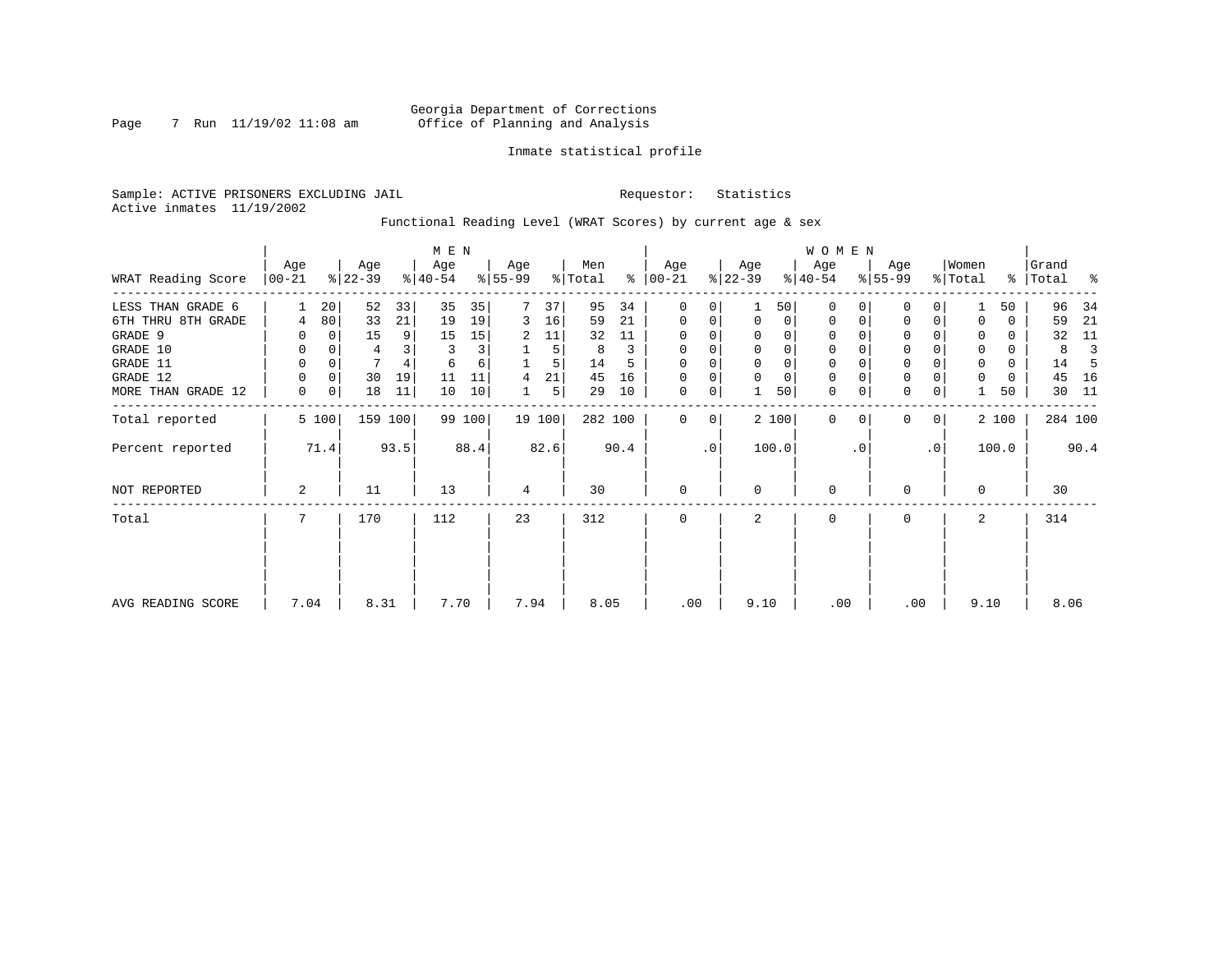### Georgia Department of Corrections<br>8 Run 11/19/02 11:08 am 6ffice of Planning and Analysis Page 8 Run 11/19/02 11:08 am Office of Planning and Analysis

### Inmate statistical profile

Sample: ACTIVE PRISONERS EXCLUDING JAIL **Requestor:** Statistics Active inmates 11/19/2002

Functional Math Level (WRAT Scores) by current age & sex

|                    |                 |             |                  |      | M E N            |        |                  |        |                |      |                      |    |                  |             | <b>WOMEN</b>     |           |                  |                |                  |          |                    |      |
|--------------------|-----------------|-------------|------------------|------|------------------|--------|------------------|--------|----------------|------|----------------------|----|------------------|-------------|------------------|-----------|------------------|----------------|------------------|----------|--------------------|------|
| WRAT Math Score    | Age<br>$ 00-21$ |             | Age<br>$ 22-39 $ |      | Age<br>$ 40-54 $ |        | Age<br>$8 55-99$ |        | Men<br>% Total |      | Age<br>$8   00 - 21$ |    | Age<br>$ 22-39 $ |             | Age<br>$ 40-54 $ |           | Age<br>$8 55-99$ |                | Women<br>% Total |          | Grand<br>% Total % |      |
| LESS THAN GRADE 6  |                 | 20          | 50               | 31   | 42               | 42     | 10               | 53     | 103            | 37   | 0                    | 0  | $\Omega$         | 0           | $\Omega$         | 0         | U                | 0              | $\Omega$         | 0        | 103                | 36   |
| 6TH THRU 8TH GRADE | 2               | 40          | 70               | 44   | 38               | 38     | 4                | 21     | 114            | 40   | $\mathbf 0$          | 0  | 0                | 0           | 0                | 0         | $\Omega$         | 0              | 0                | 0        | 114                | 40   |
| GRADE 9            | 2               | 40          | 17               | 11   | 10               | 10     | 0                | 0      | 29             | 10   | 0                    |    |                  | 50          | 0                |           | U                |                |                  | 50       | 30                 | 11   |
| GRADE 10           | 0               | $\mathbf 0$ | 13               | 8    | 4                | 4      | 2                | 11     | 19             |      | 0                    |    | 0                | 0           | 0                |           | $\mathbf 0$      |                | 0                | $\Omega$ | 19                 | 7    |
| GRADE 11           | 0               | 0           | 5                | 3    | 0                | 0      |                  | 5      | 6              | 2    | 0                    |    |                  | 0           | $\Omega$         |           | $\Omega$         |                | 0                | $\Omega$ | 6                  | 2    |
| GRADE 12           | 0               | 0           | 3                |      | 3                | 3      |                  | 5      |                | 2    | 0                    | 0  | $\Omega$         | $\mathbf 0$ | 0                |           | $\mathbf 0$      |                | $\Omega$         | 0        |                    | 2    |
| MORE THAN GRADE 12 | $\mathbf 0$     | 0           |                  |      | 2                | 2      |                  | 5      | 4              |      | 0                    | 0  |                  | 50          | $\mathbf 0$      | 0         | $\mathbf 0$      | 0              |                  | 50       | 5                  | 2    |
| Total reported     |                 | 5 100       | 159 100          |      |                  | 99 100 |                  | 19 100 | 282 100        |      | $\Omega$             | 0  |                  | 2 100       | $\Omega$         |           | <sup>0</sup>     | 0 <sup>1</sup> |                  | 2 100    | 284 100            |      |
| Percent reported   |                 | 71.4        |                  | 93.5 |                  | 88.4   |                  | 82.6   |                | 90.4 |                      | .0 |                  | 100.0       |                  | $\cdot$ 0 |                  | $\cdot$ 0      |                  | 100.0    |                    | 90.4 |
| NOT REPORTED       | 2               |             | 11               |      | 13               |        | 4                |        | 30             |      | $\mathbf{0}$         |    | $\Omega$         |             | 0                |           | U                |                | $\Omega$         |          | 30                 |      |
| Total              | 7               |             | 170              |      | 112              |        | 23               |        | 312            |      | $\mathbf 0$          |    | 2                |             | 0                |           | $\mathbf 0$      |                | 2                |          | 314                |      |
|                    |                 |             |                  |      |                  |        |                  |        |                |      |                      |    |                  |             |                  |           |                  |                |                  |          |                    |      |
| AVG MATH SCORE     | 7.50            |             | 7.16             |      | 6.52             |        | 6.62             |        | 6.90           |      | .00                  |    | 11.40            |             | .00              |           | .00              |                | 11.40            |          | 6.93               |      |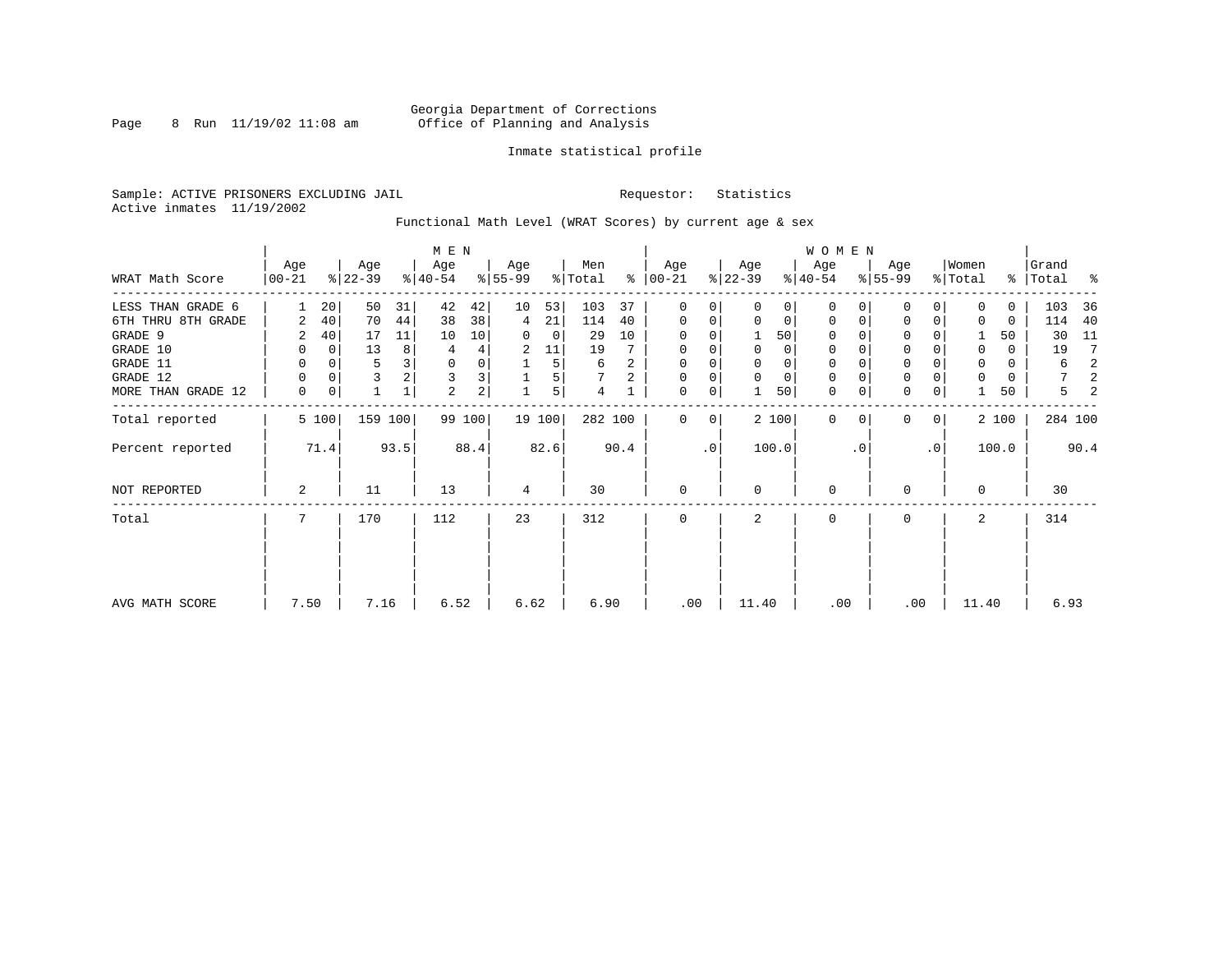### Georgia Department of Corrections<br>9 Run 11/19/02 11:08 am 6ffice of Planning and Analysis Page 9 Run 11/19/02 11:08 am Office of Planning and Analysis

### Inmate statistical profile

Sample: ACTIVE PRISONERS EXCLUDING JAIL **Requestor:** Statistics Active inmates 11/19/2002

Functional Spelling Level (WRAT Scores) by current age & sex

|                             |             |                |                  |         | M E N            |        |                  |        |                |      |                 |           |                  |          | WOMEN            |           |                  |             |                  |       |                |      |
|-----------------------------|-------------|----------------|------------------|---------|------------------|--------|------------------|--------|----------------|------|-----------------|-----------|------------------|----------|------------------|-----------|------------------|-------------|------------------|-------|----------------|------|
| WRAT Spelling Score   00-21 | Age         |                | Age<br>$ 22-39 $ |         | Age<br>$ 40-54 $ |        | Age<br>$8 55-99$ |        | Men<br>% Total | ွေ   | Age<br>$ 00-21$ |           | Age<br>$ 22-39 $ |          | Age<br>$ 40-54 $ |           | Age<br>$ 55-99 $ |             | Women<br>% Total | ွေ    | Grand<br>Total | ႜ    |
| LESS THAN GRADE 6           | $\Omega$    | $\overline{0}$ | 55               | 35      | 46               | 46     | 8                | 42     | 109            | 39   | $\mathbf 0$     | 0         | $\Omega$         | $\Omega$ | 0                | 0         | 0                | 0           | $\Omega$         | 0     | 109            | 38   |
| 6TH THRU 8TH GRADE          |             | 60             | 47               | 30      | 26               | 26     | 6                | 32     | 82             | 29   | $\mathbf 0$     | 0         |                  | 50       | $\mathbf 0$      | 0         | 0                | 0           |                  | 50    | 83             | 29   |
| GRADE 9                     | 2           | 40             | 15               | 9       | 5                | 5      | 2                | 11     | 24             | 9    | $\mathbf 0$     | 0         |                  | $\Omega$ | 0                |           | $\mathbf 0$      |             | 0                | 0     | 24             | 8    |
| GRADE 10                    | 0           | 0              | 12               | 8       | 5                | 5      | 0                | 0      | 17             | 6    | $\mathbf 0$     | 0         | $\Omega$         | $\Omega$ | 0                |           | 0                |             | 0                | 0     | 17             | 6    |
| GRADE 11                    | 0           | 0              | 6                |         | 5                |        |                  | 5      | 12             | 4    | $\Omega$        |           |                  |          |                  |           | $\mathbf 0$      |             | $\Omega$         | 0     | 12             |      |
| GRADE 12                    | 0           | $\Omega$       | 15               | 9       | 5                | 5      |                  | 5      | 21             |      | 0               | 0         | $\Omega$         | $\Omega$ | 0                |           | $\mathbf 0$      |             | $\Omega$         | 0     | 21             |      |
| MORE THAN GRADE 12          | $\mathbf 0$ | 0              | 9                | 6       | 7                | 7      |                  | 5      | 17             | 6    | 0               | 0         |                  | 50       | 0                | 0         | $\mathbf 0$      | 0           |                  | 50    | 18             | 6    |
| Total reported              |             | 5 100          |                  | 159 100 |                  | 99 100 |                  | 19 100 | 282 100        |      | $\Omega$        | 0         |                  | 2 100    | $\mathbf 0$      | $\Omega$  | $\mathbf 0$      | $\mathbf 0$ |                  | 2 100 | 284 100        |      |
| Percent reported            |             | 71.4           |                  | 93.5    |                  | 88.4   |                  | 82.6   |                | 90.4 |                 | $\cdot$ 0 |                  | 100.0    |                  | $\cdot$ 0 |                  | $\cdot$ 0   |                  | 100.0 |                | 90.4 |
| NOT REPORTED                | 2           |                | 11               |         | 13               |        | 4                |        | 30             |      | $\mathbf 0$     |           | $\Omega$         |          | $\mathbf 0$      |           | 0                |             | $\Omega$         |       | 30             |      |
| Total                       | 7           |                | 170              |         | 112              |        | 23               |        | 312            |      | $\mathbf 0$     |           | 2                |          | $\mathbf 0$      |           | 0                |             | 2                |       | 314            |      |
|                             |             |                |                  |         |                  |        |                  |        |                |      |                 |           |                  |          |                  |           |                  |             |                  |       |                |      |
| AVG SPELLING SCORE          | 8.58        |                | 7.55             |         | 6.53             |        | 7.01             |        | 7.17           |      | .00             |           | 9.70             |          | .00              |           | .00              |             | 9.70             |       | 7.19           |      |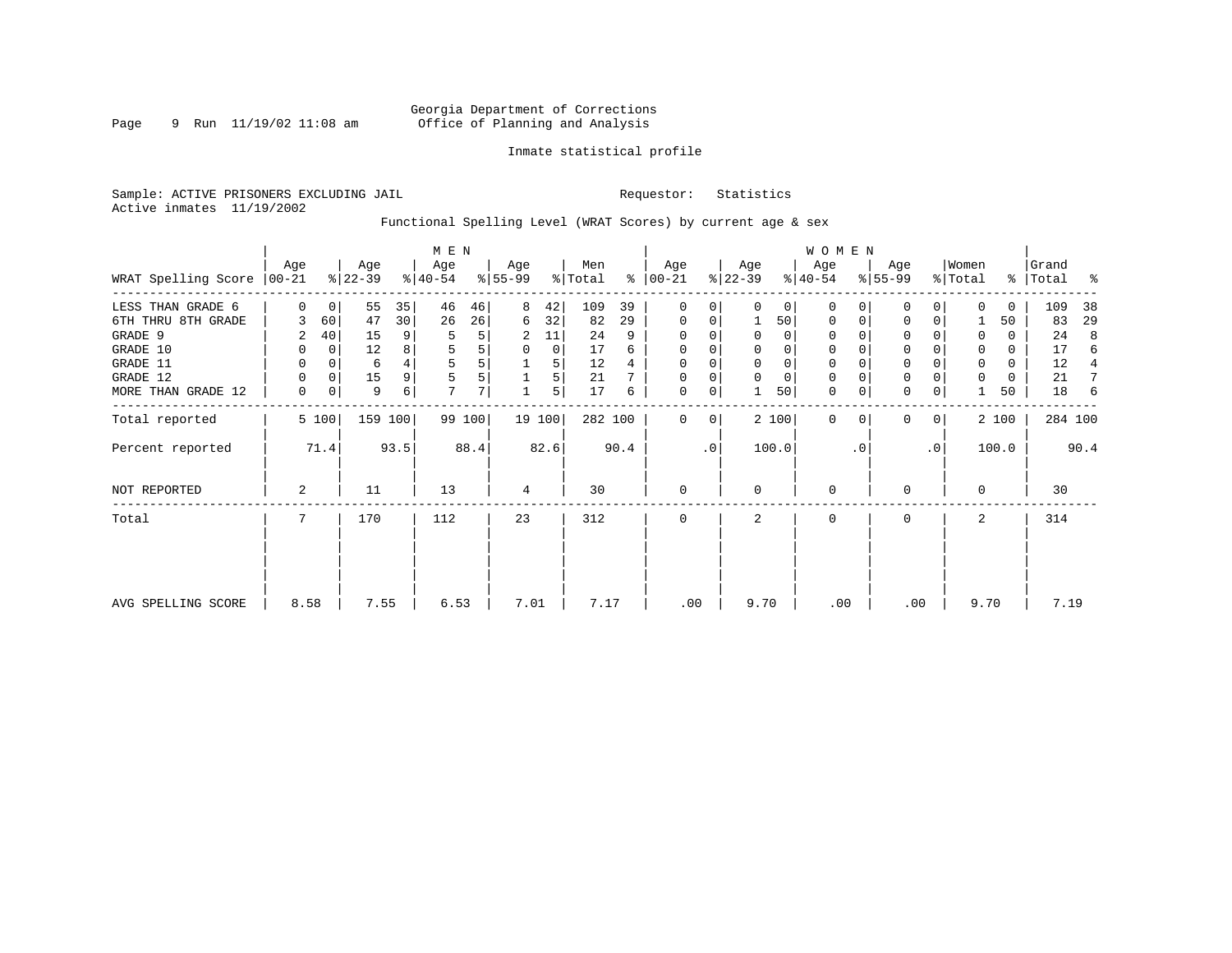Page  $10$  Run  $11/19/02$   $11:08$  am

### Inmate statistical profile

Sample: ACTIVE PRISONERS EXCLUDING JAIL **Requestor:** Statistics Active inmates 11/19/2002

Self-Rpt Guardian Status To Age 16 by current age & sex

|                  |                   |       |                  |      | M E N            |      |                 |          |                |      |                 |           |                 |          | W O M E N        |           |                  |              |                  |          |                |         |
|------------------|-------------------|-------|------------------|------|------------------|------|-----------------|----------|----------------|------|-----------------|-----------|-----------------|----------|------------------|-----------|------------------|--------------|------------------|----------|----------------|---------|
| Guardian Status  | Age<br>$ 00 - 21$ |       | Age<br>$ 22-39 $ |      | Age<br>$ 40-54 $ |      | Age<br>$ 55-99$ |          | Men<br>% Total | နွ   | Age<br>$ 00-21$ |           | Age<br>$ 22-39$ |          | Age<br>$8 40-54$ |           | Age<br>$ 55-99 $ |              | Women<br>% Total | ွေ       | Grand<br>Total | ႜ       |
| ORPHANAGE        |                   |       | 0                |      | n                | 0    |                 | 0        | 0              | 0    | 0               | 0         |                 | 0        | $\Omega$         |           |                  |              |                  | 0        |                |         |
| FATHER ONLY      |                   |       |                  |      |                  | 2    |                 | $\Omega$ |                |      | 0               | 0         |                 | $\Omega$ | $\Omega$         |           |                  |              |                  | 0        |                |         |
| FTR MTR HD       |                   |       | 14               | 8    | 6                | 6    |                 | 9        | 22             |      |                 |           |                 |          | O                |           |                  |              | 0                | 0        | 22             |         |
| MOTHER ONLY      | 4                 | 57    | 69               | 41   | 40               | 37   | 4               | 18       | 117            | 38   |                 |           |                 |          | O                |           |                  |              | 0                | $\Omega$ | 117            | 38      |
| MTR FTR HD       |                   | 43    | 48               | 28   | 46               | 42   | 11              | 50       | 108            | 35   | $\Omega$        | 0         |                 | 2 100    | $\Omega$         |           |                  |              |                  | 2 100    | 110            | 36      |
| OTH FEMALE       |                   |       | 5                |      |                  | 4    |                 | 5        | 10             |      |                 |           |                 | $\Omega$ | 0                |           |                  |              |                  | 0        | 10             |         |
| OTH MALE         |                   |       | 2                |      |                  |      |                 |          | 2              |      | $\Omega$        |           |                 |          | 0                |           |                  |              | 0                | 0        | 2              |         |
| STEP-PARNTS      |                   |       | 5                |      |                  | ᅩ    | 2               |          | 8              |      | $\Omega$        | 0         |                 | $\Omega$ | 0                |           | 0                |              | 0                | 0        |                |         |
| FOSTER HOME      |                   |       | 6                |      | 0                | 0    |                 |          |                |      | $\Omega$        |           |                 | $\Omega$ | 0                |           |                  |              | $\Omega$         | 0        |                |         |
| GRAND PRNTS      |                   |       | 8                |      | 6                | 6    |                 | 5        | 15             |      | $\Omega$        | 0         |                 | $\Omega$ | 0                |           |                  | 0            | 0                | 0        | 15             |         |
| OTHER            | 0                 |       | 7                | 4    |                  | 4    |                 | $\Omega$ | 11             |      | $\mathbf 0$     | 0         |                 | $\Omega$ | 0                |           |                  | 0            |                  | 0        | 11             |         |
| Total reported   |                   | 7 100 | 169 100          |      | 109 100          |      | 22 100          |          | 307 100        |      | $\Omega$        | 0         |                 | 2 100    | $\Omega$         | $\Omega$  | $\Omega$         | $\mathbf{0}$ |                  | 2 100    |                | 309 100 |
| Percent reported |                   | 100.0 |                  | 99.4 |                  | 97.3 |                 | 95.7     |                | 98.4 |                 | $\cdot$ 0 |                 | 100.0    |                  | $\cdot$ 0 |                  | .0'          |                  | 100.0    |                | 98.4    |
| NOT RPTD         | 0                 |       |                  |      | 3                |      |                 |          | 5              |      | $\mathbf 0$     |           | $\Omega$        |          | $\Omega$         |           | $\Omega$         |              | $\Omega$         |          | 5              |         |
| Total            |                   |       | 170              |      | 112              |      | 23              |          | 312            |      | 0               |           |                 |          | $\Omega$         |           |                  |              | 2                |          | 314            |         |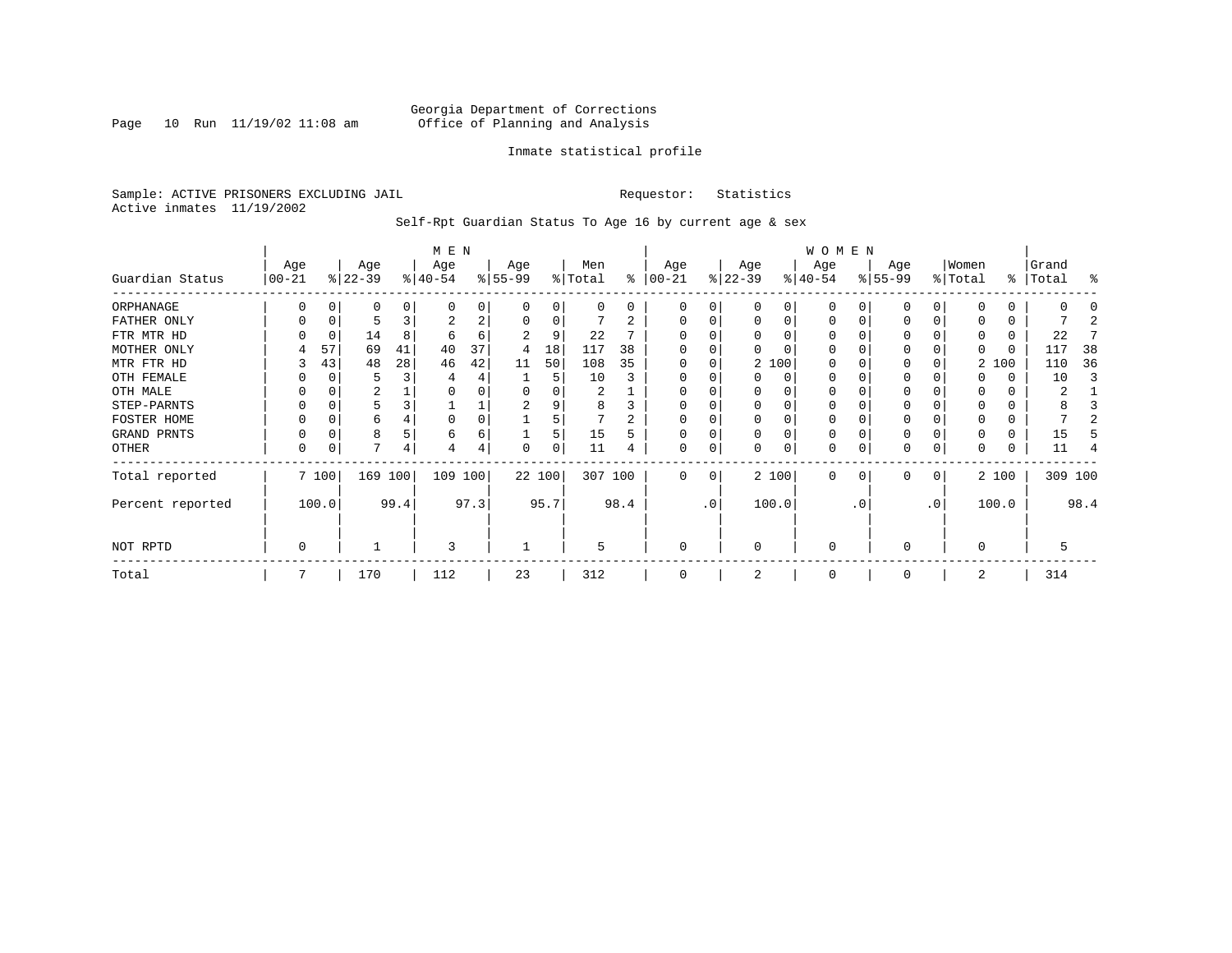### Georgia Department of Corrections<br>Page 11 Run 11/19/02 11:08 am Office of Planning and Analysis Office of Planning and Analysis

### Inmate statistical profile

Sample: ACTIVE PRISONERS EXCLUDING JAIL **Requestor:** Statistics Active inmates 11/19/2002

### Self-Rpt Employment Status Before Prison by current age & sex

|                  |                  |       |                  |         | M E N            |      |                 |       |                |      |                 |                 |                  |       | <b>WOMEN</b>     |             |                  |              |                  |       |                    |         |
|------------------|------------------|-------|------------------|---------|------------------|------|-----------------|-------|----------------|------|-----------------|-----------------|------------------|-------|------------------|-------------|------------------|--------------|------------------|-------|--------------------|---------|
| Employment       | Age<br>$00 - 21$ |       | Age<br>$ 22-39 $ |         | Age<br>$8 40-54$ |      | Age<br>$ 55-99$ |       | Men<br>% Total | ွေ   | Age<br>$ 00-21$ |                 | Age<br>$ 22-39 $ |       | Age<br>$ 40-54 $ |             | Age<br>$8 55-99$ |              | Women<br>% Total |       | Grand<br>%   Total | ႜ       |
| FULL TIME        | 0                | 0     | 83               | 52      | 64               | 66   | 14              | 67    | 161            | 56   | $\Omega$        | $\overline{0}$  |                  | 2 100 | $\mathbf 0$      | 0           | 0                | 0            |                  | 2 100 | 163                | 57      |
| PART TIME        |                  | 17    | 10               | 6       | 2                | 2    | $\mathbf 0$     | 0     | 13             | 5    | $\Omega$        | 0               | 0                | 0     | $\mathbf 0$      | $\mathbf 0$ | 0                |              | 0                | 0     | 13                 | -5      |
| UNEMPL < 6M      |                  | 17    | 21               | 13      | 10               | 10   | 0               | 0     | 32             | 11   | $\Omega$        |                 | 0                | 0     | 0                |             | 0                |              | 0                | 0     | 32                 | -11     |
| UNEMPL > 6M      | 0                | 0     | 31               | 19      | 14               | 14   | 2               | 10    | 47             | 16   | $\Omega$        |                 | $\Omega$         | 0     | 0                |             | $\Omega$         |              | $\Omega$         | 0     | 47                 | 16      |
| NEVER WORKD      | 4                | 67    | 13               | 8       |                  |      |                 | 5     | 19             |      | $\Omega$        |                 | 0                | 0     | 0                |             | 0                |              | $\Omega$         | 0     | 19                 |         |
| <b>STUDENT</b>   | 0                | 0     | ⊥                |         | $\Omega$         |      | $\Omega$        | 0     |                |      | 0               |                 | 0                | 0     | 0                |             | 0                |              | $\Omega$         | 0     |                    | 0       |
| INCAPABLE        | 0                | 0     | 2                |         | 6                | 6    | 4               | 19    | 12             |      | $\Omega$        |                 | 0                | 0     | 0                |             | 0                |              |                  | 0     | 12                 |         |
| OTHER            | 0                | 0     | 0                | 0       | $\Omega$         |      | $\Omega$        | 0     | 0              |      | $\Omega$        | 0               | $\Omega$         | 0     | 0                | 0           | 0                |              | $\Omega$         | 0     | 0                  | 0       |
| Total reported   |                  | 6 100 |                  | 161 100 | 97               | 100  |                 | 21100 | 285 100        |      | $\Omega$        | 0 <sup>1</sup>  |                  | 2 100 | $\mathbf 0$      | $\mathbf 0$ | 0                | $\mathbf{0}$ |                  | 2 100 |                    | 287 100 |
| Percent reported |                  | 85.7  |                  | 94.7    |                  | 86.6 |                 | 91.3  |                | 91.3 |                 | .0 <sup>1</sup> |                  | 100.0 |                  | . 0         |                  | $\cdot$ 0    |                  | 100.0 |                    | 91.4    |
| NOT RPTD         |                  |       | 9                |         | 15               |      | $\overline{a}$  |       | 27             |      | $\Omega$        |                 | $\Omega$         |       | $\mathbf 0$      |             | $\Omega$         |              | $\Omega$         |       | 27                 |         |
| Total            | 7                |       | 170              |         | 112              |      | 23              |       | 312            |      |                 |                 | 2                |       | 0                |             | $\mathbf 0$      |              | 2                |       | 314                |         |
|                  |                  |       |                  |         |                  |      |                 |       |                |      |                 |                 |                  |       |                  |             |                  |              |                  |       |                    |         |

\* NOTE: THE FIELD LABELD "OTHER" WAS CORRECTED IN APRIL 1989; INMATES CODED "PRE-OTIS NOT REPORTED" NOW HAVE BEEN REMOVED FROM THIS FIELD AND IDENTIFIED AS "NOT REPORTED".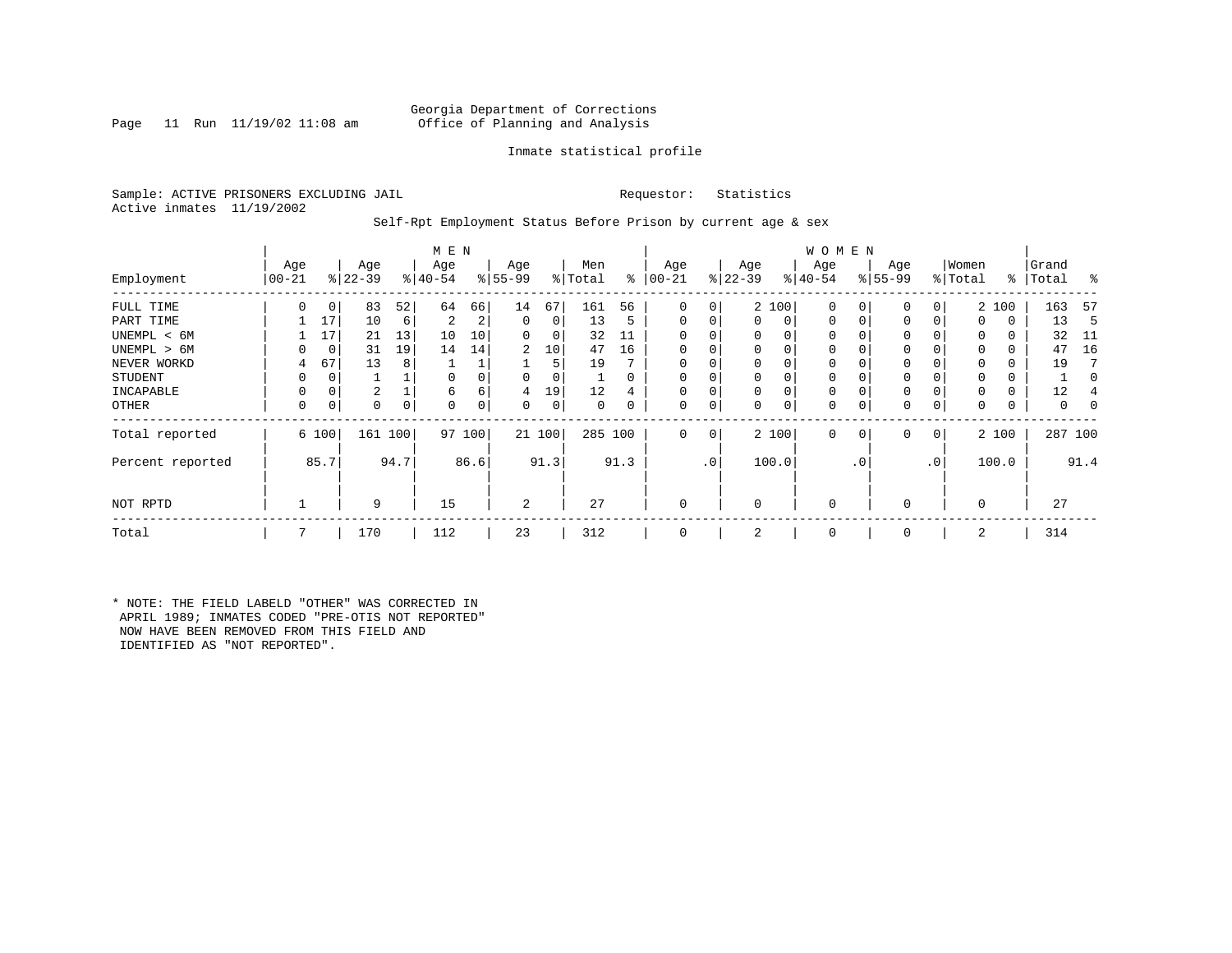Page 12 Run  $11/19/02$  11:08 am

### Inmate statistical profile

Sample: ACTIVE PRISONERS EXCLUDING JAIL **Requestor:** Statistics Active inmates 11/19/2002

Self-Rpt Marital Status At Admission by current age & sex

|                  |          |          |           |                | M E N     |             |           |      |         |      |             |     |             |          | <b>WOMEN</b> |                |             |          |          |       |         |             |
|------------------|----------|----------|-----------|----------------|-----------|-------------|-----------|------|---------|------|-------------|-----|-------------|----------|--------------|----------------|-------------|----------|----------|-------|---------|-------------|
|                  | Age      |          | Age       |                | Age       |             | Age       |      | Men     |      | Age         |     | Age         |          | Age          |                | Age         |          | Women    |       | Grand   |             |
| Marital Status   | $ 00-21$ |          | $ 22-39 $ |                | $8 40-54$ |             | $8 55-99$ |      | % Total | ွေ   | $00 - 21$   |     | $ 22-39$    |          | $ 40-54 $    |                | $8 55-99$   |          | % Total  | ႜ     | Total   | ွေ          |
| SINGLE           | 6        | 86       | 118       | 70             | 45        | 41          | 2         | 9    | 171     | 56   | 0           | 0   |             | 50       | 0            | 0              | 0           | 0        |          | 50    | 172     | - 56        |
| MARRIED          |          | 14       | 18        | 11             | 14        | 13          | 10        | 45   | 43      | 14   | $\mathbf 0$ | 0   | $\mathbf 0$ | $\Omega$ | 0            | 0              | 0           | $\Omega$ | 0        | 0     | 43      | 14          |
| SEPARATED        | 0        | $\Omega$ | 3         | 2              | 8         |             | 2         | 9    | 13      | 4    | $\Omega$    | 0   | $\Omega$    | $\Omega$ | 0            |                | 0           |          | $\Omega$ | 0     | 13      | 4           |
| DIVORCED         | 0        | 0        |           | $\overline{4}$ | 26        | 24          | 3         | 14   | 36      | 12   | 0           | 0   | $\Omega$    | 0        | 0            |                | 0           |          | $\Omega$ | 0     | 36      | 12          |
| WIDOWED          |          | 0        | 2         |                | 6         | б.          |           | 5    | 9       | 3    | 0           | 0   |             | 50       | 0            |                | 0           |          |          | 50    | 10      |             |
| COMMON LAW       | 0        | $\Omega$ | 21        | 12             | 10        | 9           | 4         | 18   | 35      |      |             | 0   | $\Omega$    | 0        | $\mathbf 0$  |                | 0           |          | $\Omega$ | 0     | 35      |             |
| OTHER            | 0        | 0        | 0         | 0              | 0         | $\mathbf 0$ | 0         | 0    | 0       | 0    | $\mathbf 0$ | 0   | $\Omega$    | 0        | 0            |                | $\mathbf 0$ | 0        | 0        | 0     | 0       | $\mathbf 0$ |
| Total reported   |          | 7 100    | 169       | 100            | 109       | 100         | 22 100    |      | 307     | 100  | $\mathbf 0$ | 0   |             | 2 100    | 0            | $\overline{0}$ | $\mathbf 0$ | 0        |          | 2 100 | 309 100 |             |
| Percent reported |          | 100.0    |           | 99.4           |           | 97.3        |           | 95.7 |         | 98.4 |             | .0' |             | 100.0    |              | $\cdot$ 0      |             | .0'      |          | 100.0 |         | 98.4        |
| NOT RPTD         | 0        |          |           |                | 3         |             |           |      | 5       |      | $\mathbf 0$ |     | $\Omega$    |          | 0            |                | 0           |          | $\Omega$ |       | 5       |             |
| Total            |          |          | 170       |                | 112       |             | 23        |      | 312     |      | 0           |     | 2           |          | 0            |                | 0           |          | 2        |       | 314     |             |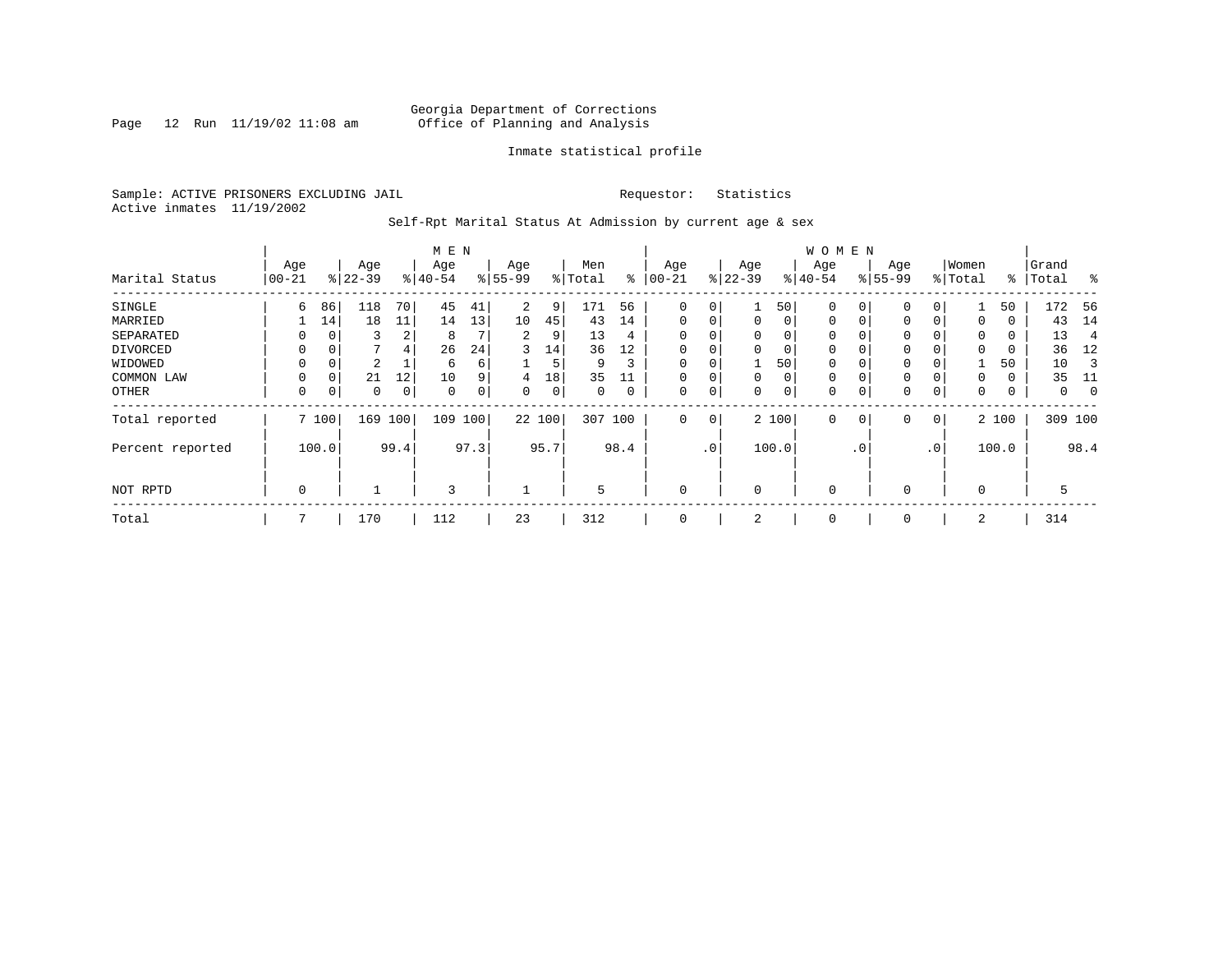### Georgia Department of Corrections<br>Page 13 Run 11/19/02 11:08 am Office of Planning and Analysis Office of Planning and Analysis

### Inmate statistical profile

Sample: ACTIVE PRISONERS EXCLUDING JAIL **Requestor:** Statistics Active inmates 11/19/2002

Self-Rpt Number Of Children At Admission by current age & sex

| Number Of Children   | Age<br>$ 00 - 21$ |             | Age<br>$ 22-39 $ |        | M E N<br>Age<br>$ 40-54 $ |        | Age<br>$8 55-99$ |                | Men<br>% Total |      | Age<br>$8   00 - 21$ |           | Age<br>$ 22-39 $ |              | W O M E N<br>Age<br>$ 40-54 $ |           | Age<br>$8 55-99$ |           | Women<br>% Total | ႜၟ       | Grand<br>Total | ႜ    |
|----------------------|-------------------|-------------|------------------|--------|---------------------------|--------|------------------|----------------|----------------|------|----------------------|-----------|------------------|--------------|-------------------------------|-----------|------------------|-----------|------------------|----------|----------------|------|
| NO CHILDREN          | 0                 | 0           | 2                | 2      | $\mathbf 0$               | 0      | $\Omega$         | 0 <sup>1</sup> | 2              |      | 0                    | 0         | $\Omega$         | 0            | 0                             |           | 0                | 0         | $\Omega$         | 0        | 2              |      |
| ONE CHILD            | 2                 | 50          | 43               | 44     | 26                        | 33     | 6                | 32             | 77             | 39   | 0                    | 0         | $\Omega$         | $\mathbf 0$  | 0                             | 0         | 0                | 0         | $\Omega$         | 0        | 77             | 39   |
| TWO CHILDREN         | 2                 | 50          | 29               | 30     | 23                        | 29     | 4                | 21             | 58             | 29   | $\Omega$             | 0         |                  | 1 100        | $\Omega$                      |           | 0                |           |                  | 1 100    | 59             | 30   |
| THREE CHILDREN       | 0                 | $\mathbf 0$ | 14               | 14     | 18                        | 23     | 3                | 16             | 35             | 18   | 0                    | 0         | $\Omega$         | $\circ$      | 0                             |           | $\mathbf 0$      | 0         |                  | $\Omega$ | 35             | 18   |
| FOUR CHILDREN        | 0                 | $\Omega$    |                  |        | 3                         | 4      | 2                | 11             | 12             | 6    | $\Omega$             |           |                  | $\mathbf 0$  | 0                             |           | $\mathbf 0$      |           | 0                | 0        | 12             |      |
| FIVE CHILDREN        | 0                 | $\Omega$    | 2                |        | 4                         | 5      |                  | 5              |                | 4    | $\mathbf 0$          | 0         | $\mathbf 0$      | $\mathsf{O}$ | $\mathbf 0$                   |           | $\mathbf 0$      |           |                  | 0        | 7              | 4    |
| MORE THAN 5 CHILDREN | $\mathbf 0$       | 0           | $\mathbf 1$      |        | 4                         | 5      | 3                | 16             | 8              | 4    | $\mathbf 0$          | 0         | $\Omega$         | $\mathbf 0$  | $\mathbf 0$                   | 0         | $\mathbf 0$      | 0         | 0                | 0        | 8              |      |
| Total reported       |                   | 4 100       |                  | 98 100 |                           | 78 100 |                  | 19 100         | 199 100        |      | $\Omega$             | 0         |                  | 1 100        | $\Omega$                      | $\Omega$  | $\Omega$         | 0         |                  | 1 100    | 200 100        |      |
| Percent reported     |                   | 57.1        |                  | 57.6   |                           | 69.6   |                  | 82.6           |                | 63.8 |                      | $\cdot$ 0 |                  | 50.0         |                               | $\cdot$ 0 |                  | $\cdot$ 0 |                  | 50.0     |                | 63.7 |
| NOT REPORTED         | 3                 |             | 72               |        | 34                        |        | 4                |                | 113            |      | $\mathbf 0$          |           |                  |              | 0                             |           | 0                |           |                  |          | 114            |      |
| Total                | 7                 |             | 170              |        | 112                       |        | 23               |                | 312            |      | $\mathbf 0$          |           | 2                |              | $\mathbf 0$                   |           | $\mathbf 0$      |           | 2                |          | 314            |      |
|                      |                   |             |                  |        |                           |        |                  |                |                |      |                      |           |                  |              |                               |           |                  |           |                  |          |                |      |
| AVG NUM CHILDREN     | 1.50              |             | 1.91             |        | 2.49                      |        | 3.42             |                | 2.27           |      | .00                  |           | 2.00             |              | .00                           |           | .00              |           | 2.00             |          | 2.27           |      |

\* NOTE: THE FIELD LABLED "NO CHILDREN" WAS CORRECTED IN MARCH 1989: MISSING DATA FOR INMATES STILL IN DIAGNOSTICS NOW HAS BEEN REMOVED FROM THIS FIELD AND IDENTIFIED AS "NOT REPORTED" INFORMATION.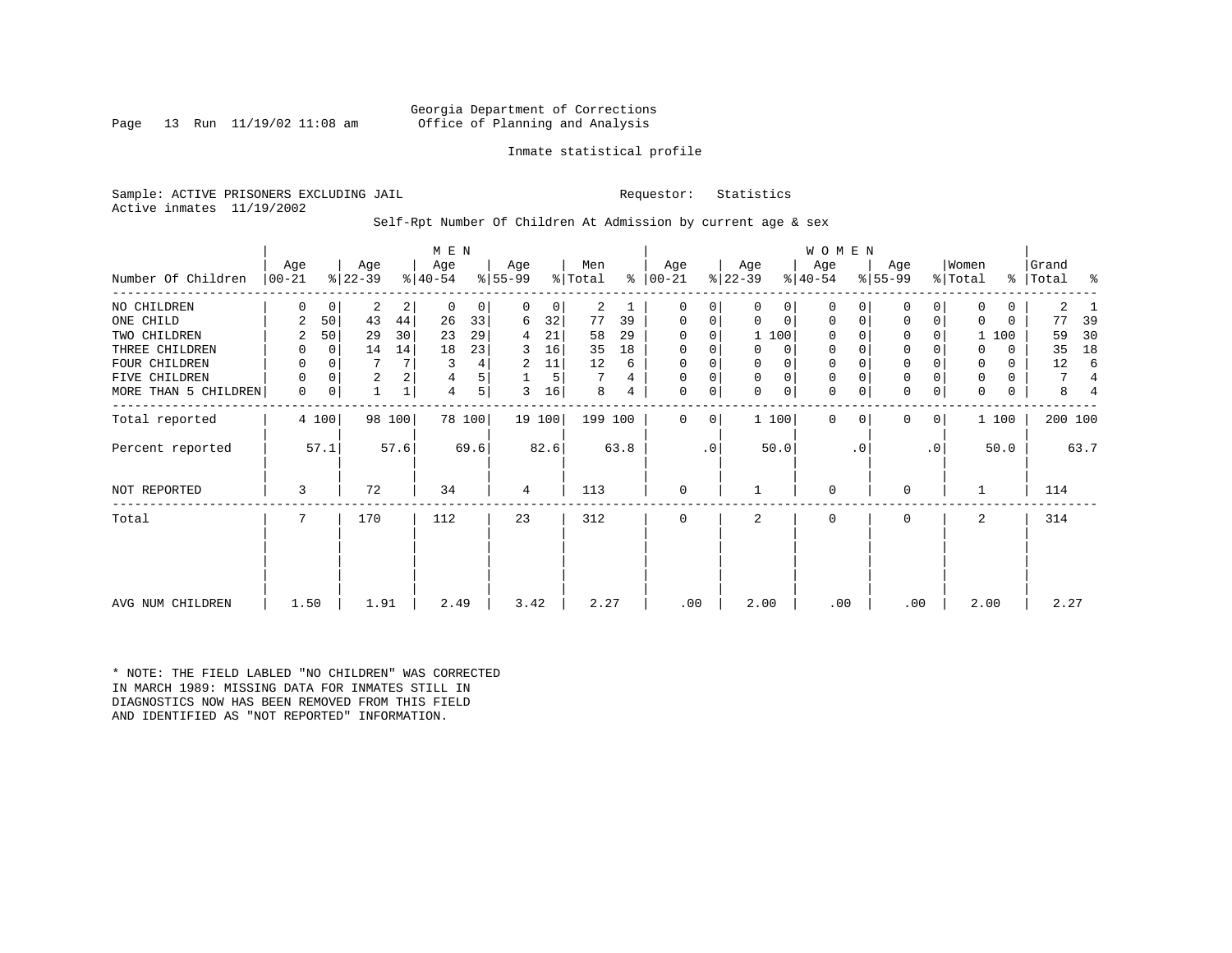Page 14 Run  $11/19/02$  11:08 am

### Inmate statistical profile

Sample: ACTIVE PRISONERS EXCLUDING JAIL **Requestor:** Statistics Active inmates 11/19/2002

### Self-Rpt Religious Affiliation by current age & sex

|                  |            |          |           |              | M E N    |          |              |          |          |                |          |           |             |          | WOMEN        |           |           |                |                |             |           |                |
|------------------|------------|----------|-----------|--------------|----------|----------|--------------|----------|----------|----------------|----------|-----------|-------------|----------|--------------|-----------|-----------|----------------|----------------|-------------|-----------|----------------|
|                  | Age        |          | Age       |              | Age      |          | Age          |          | Men      |                | Age      |           | Age         |          | Age          |           | Age       |                | Women          |             | Grand     |                |
| Religion         | $ 00 - 21$ |          | $8 22-39$ |              | $ 40-54$ |          | $8 55-99$    |          | % Total  | ွေ             | $ 00-21$ |           | $ 22-39$    |          | $ 40-54$     |           | $8 55-99$ |                | % Total        |             | %   Total | ႜ              |
| <b>ISLAM</b>     | 0          | 0        | 14        | 8            |          | 6        | 2            | 9        | 23       | 8              | 0        | 0         | 0           | 0        | 0            | 0         | 0         | 0              | $\Omega$       | 0           | 23        | 8              |
| CATHOLIC         |            | 0        | 3         | 2            |          |          | $\Omega$     | 0        | 4        | 1              | $\Omega$ | 0         | $\mathbf 0$ | 0        | 0            | 0         | 0         | 0              | $\Omega$       | $\mathbf 0$ |           | 1              |
| <b>BAPTIST</b>   |            | 14       | 57        | 34           | 65       | 60       | 8            | 36       | 131      | 43             | O        | $\Omega$  | 1           | 50       | <sup>0</sup> | 0         | 0         | $\Omega$       | 1              | 50          | 132       | 43             |
| METHODIST        |            | 0        | 3         | 2            | $\Omega$ | $\Omega$ | 2            | 9        | 5        | $\overline{2}$ | $\Omega$ | $\Omega$  | $\Omega$    | $\Omega$ | <sup>0</sup> | $\Omega$  | 0         | $\Omega$       | $\Omega$       | $\mathbf 0$ | 5         | $\overline{2}$ |
| EPISCOPLN        |            | $\Omega$ | 0         | 0            | 0        | 0        |              | $\Omega$ |          | O              |          | $\Omega$  | 0           | 0        |              | $\Omega$  | 0         | 0              |                | 0           |           | $\Omega$       |
| PRESBYTRN        |            | $\Omega$ | 0         | 0            | 0        | 0        | U            | O        | 0        | 0              | $\Omega$ | ∩         | $\Omega$    | $\Omega$ | 0            | $\Omega$  | 0         | U              | $\Omega$       | 0           |           | $\Omega$       |
| CHC OF GOD       |            | 0        |           | 1            |          |          |              | O        | 2        | -1             | O        | $\Omega$  | $\Omega$    | $\Omega$ | <sup>0</sup> | $\Omega$  | U         | 0              | $\Omega$       | $\Omega$    |           |                |
| HOLINESS         |            | $\Omega$ | 4         | 2            | 3        | 3        |              | 9        | 9        | 3              | $\Omega$ | $\Omega$  |             | 50       | <sup>0</sup> | $\Omega$  | 0         | 0              | -1             | 50          | 10        | 3              |
| <b>JEWISH</b>    |            | $\Omega$ |           | $\mathbf{1}$ | O        | $\Omega$ | O            | 0        |          | O              | O        |           | $\Omega$    | $\Omega$ |              | $\Omega$  | 0         | $\Omega$       | O              |             |           | $\Omega$       |
| ANGLICAN         |            | 0        | 0         | $\Omega$     | O        | U        | U            | O        | $\Omega$ | O              | $\Omega$ |           | C           | $\Omega$ | O            | $\Omega$  | 0         | $\Omega$       | $\Omega$       | 0           |           | $\mathbf 0$    |
| GRK ORTHDX       |            | $\Omega$ | 0         | 0            | O        | 0        | U            | U        | $\Omega$ | O              | $\Omega$ | $\Omega$  | O           | 0        | <sup>0</sup> | $\Omega$  | 0         | 0              | $\Omega$       | $\Omega$    |           | $\Omega$       |
| HINDU            |            | $\Omega$ | U         | 0            | O        | O        |              | 0        | $\Omega$ | 0              |          | $\Omega$  | O           | 0        | 0            | $\Omega$  | 0         | U              | O              | 0           |           | $\Omega$       |
| <b>BUDDHIST</b>  |            | $\Omega$ | U         | 0            | O        | $\Omega$ |              | O        | 0        | O              |          | $\Omega$  | O           | $\Omega$ |              | $\Omega$  | 0         | U              | O              | O           |           | $\Omega$       |
| TAOIST           |            | $\Omega$ | O         | $\Omega$     | O        | O        |              | O        | 0        | O              |          |           | $\Omega$    | $\Omega$ | O            | $\Omega$  | 0         | U              |                | U           |           | $\Omega$       |
| SHINTOIST        |            | $\Omega$ | U         | 0            | $\Omega$ | O        | U            | U        | $\Omega$ | O              | O        | $\Omega$  | $\Omega$    | 0        | 0            | $\Omega$  | 0         | 0              | ∩              | O           |           | ∩              |
| SEVEN D AD       |            | $\Omega$ | U         | O            |          | 2        | U            | 0        | 2        |                | O        |           | $\cap$      | $\Omega$ | <sup>0</sup> | $\Omega$  | U         | O              | $\Omega$       | O           |           |                |
| JEHOVAH WT       |            | $\Omega$ | 2         | 1            |          |          |              | 5        | 4        |                | $\Omega$ |           | O           | 0        | 0            | $\Omega$  | 0         | 0              | $\Omega$       | U           |           | 1              |
| LATR DAY S       |            | 0        | 0         | 0            | 0        | $\Omega$ | U            | 0        | 0        | 0              | $\Omega$ |           | O           | $\Omega$ | 0            | $\Omega$  | 0         | U              | $\Omega$       | 0           |           | $\mathbf{0}$   |
| QUAKER           |            | 0        | 0         | $\Omega$     | $\Omega$ | $\Omega$ | U            | 0        | 0        | $\Omega$       | $\Omega$ | $\Omega$  | $\mathbf 0$ | $\Omega$ | <sup>0</sup> | $\Omega$  | 0         | $\Omega$       | $\Omega$       | 0           |           | $\mathbf{0}$   |
| OTHER PROD       |            | 14       | 22        | 13           | 8        | 7        |              | 5        | 32       | 11             | $\Omega$ | $\Omega$  | $\mathbf 0$ | 0        | $\Omega$     | $\Omega$  | 0         | $\Omega$       | $\Omega$       | 0           | 32        | 10             |
| <b>NONE</b>      | 3          | 43       | 39        | 23           | 15       | 14       | 6            | 27       | 63       | 21             | $\Omega$ | 0         | $\Omega$    | 0        | 0            | $\Omega$  | 0         | 0              | $\Omega$       | 0           | 63        | 21             |
| <b>OTHER</b>     | 2          | 29       | 20        | 12           | 6        | 6        | 0            | 0        | 28       | 9              | 0        | 0         | $\Omega$    | 0        | 0            | $\Omega$  | 0         | 0              | $\Omega$       | $\Omega$    | 28        | 9              |
| Total reported   |            | 7 100    | 166 100   |              | 109 100  |          | 22 100       |          | 304 100  |                | 0        | 0         |             | 2 100    | 0            | 0         | 0         | $\overline{0}$ |                | 2 100       | 306 100   |                |
| Percent reported |            | 100.0    |           | 97.6         |          | 97.3     |              | 95.7     |          | 97.4           |          | $\cdot$ 0 |             | 100.0    |              | $\cdot$ 0 |           | $\cdot$ 0      |                | 100.0       |           | 97.5           |
| NOT RPTD         | $\Omega$   |          | 4         |              | 3        |          | $\mathbf{1}$ |          | 8        |                | $\Omega$ |           | $\Omega$    |          | $\Omega$     |           | U         |                | $\Omega$       |             | 8         |                |
| Total            | 7          |          | 170       |              | 112      |          | 23           |          | 312      |                | 0        |           | 2           |          | 0            |           | 0         |                | $\overline{2}$ |             | 314       |                |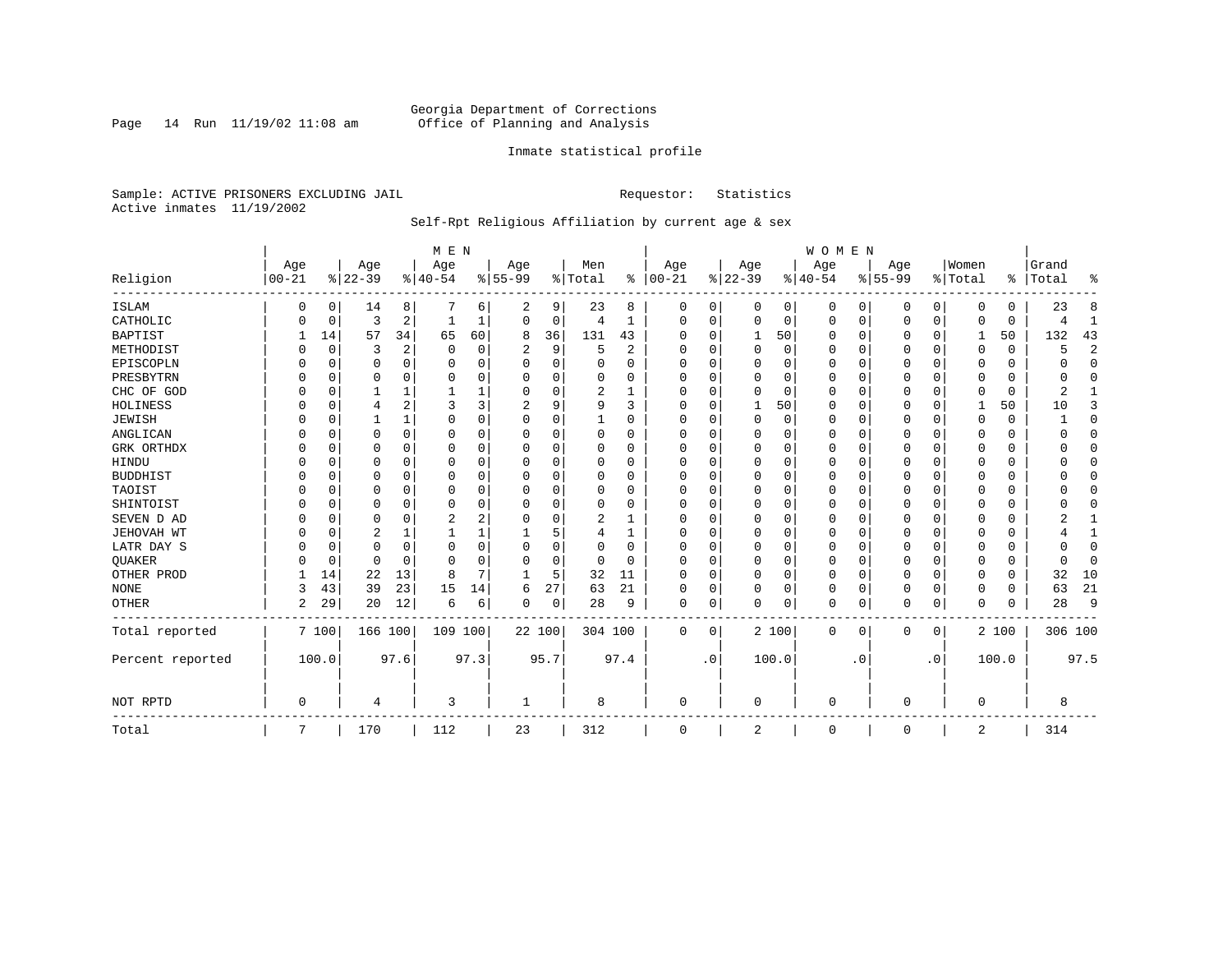### Georgia Department of Corrections<br>Page 15 Run 11/19/02 11:08 am Office of Planning and Analysis Office of Planning and Analysis

### Inmate statistical profile

Sample: ACTIVE PRISONERS EXCLUDING JAIL **Requestor:** Statistics Active inmates 11/19/2002

Self-Rpt Family Behavior Patterns \* by current age & sex

|                  |                 |             |                  |       | M E N            |      |                 |        |                |          |                  |                 |                  |          | W O M E N       |           |                 |           |                  |       |                |         |
|------------------|-----------------|-------------|------------------|-------|------------------|------|-----------------|--------|----------------|----------|------------------|-----------------|------------------|----------|-----------------|-----------|-----------------|-----------|------------------|-------|----------------|---------|
| Family Behavior  | Age<br>$ 00-21$ |             | Age<br>$ 22-39 $ |       | Age<br>$ 40-54 $ |      | Age<br>$ 55-99$ |        | Men<br>% Total | ႜ        | Age<br>$00 - 21$ |                 | Age<br>$ 22-39 $ |          | Age<br>$ 40-54$ |           | Age<br>$ 55-99$ |           | Women<br>% Total | ∻     | Grand<br>Total | ႜ       |
| CRIMINLTY        | 4               | 25          | 51               | 20    | 38               | 26   | 5               | 22     | 98             | 22       | $\Omega$         | 0               |                  | 17       | $\Omega$        | 0         | $\Omega$        |           |                  | 17    | 99             | 22      |
| ALCOHOLISM       |                 | 19          | 37               | 14    | 24               | 17   | 3               | 13     | 67             | 15       | 0                | 0               |                  | 17       | 0               |           | $\Omega$        | 0         |                  | 17    | 68             | 15      |
| DRUG ABUSE       |                 | 13          | 25               | 10    | 11               | 8    |                 |        | 39             | 9        |                  |                 |                  | 17       | U               |           |                 |           |                  | 17    | 40             | 9       |
| DOMINERING       |                 | $\Omega$    |                  | 0     | $\Omega$         |      |                 |        |                | O        |                  |                 |                  | 17       | <sup>0</sup>    |           |                 |           |                  | 17    |                |         |
| MIGRANT          |                 | 0           | 2                |       | 2                |      |                 | 0      |                |          |                  |                 |                  | 0        | 0               |           | $\Omega$        |           |                  | 0     |                |         |
| INFL BTGS        |                 | 6           | 12               |       | 6                | 4    | 3               | 13     | 22             | h        |                  |                 |                  | $\Omega$ | 0               |           | $\Omega$        |           |                  | 0     | 22             |         |
| PERMISSIVE       |                 | $\mathbf 0$ |                  | 0     | $\Omega$         |      | O               | 0      |                | $\Omega$ | $\Omega$         | O               |                  | 17       | 0               |           | $\Omega$        |           |                  | 17    |                |         |
| FATH ABSNT       |                 | 31          | 97               | 38    | 48               | 33   | 8               | 35     | 158            | 36       |                  |                 |                  | $\Omega$ | 0               |           |                 |           |                  | 0     | 158            | -35     |
| MOTH ABSNT       |                 | 6           | 28               | 11    | 13               | 9    | 3               | 13     | 45             | 10       | 0                | 0               |                  | $\Omega$ | 0               |           | $\Omega$        |           |                  | 0     | 45             | 10      |
| NONE             | 0               | 0           | 4                | 2     | 3                | 2    | 0               | 0      |                | 2        | 0                | 0               |                  | 17       | 0               |           | 0               |           |                  | 17    | 8              |         |
| Total reported   |                 | 16 100      | 258              | 100   | 145              | 100  |                 | 23 100 | 442 100        |          | 0                | 0               |                  | 6 100    | $\mathbf 0$     | 0         | 0               | 0         |                  | 6 100 |                | 448 100 |
| Percent reported |                 | 100.0       |                  | 77.1' |                  | 73.2 |                 | 56.5   |                | 74.7     |                  | .0 <sup>1</sup> |                  | 100.0    |                 | $\cdot$ 0 |                 | $\cdot$ 0 |                  | 100.0 |                | 74.8    |
| <b>OTHER</b>     | 0               |             | 39               |       | 30               |      | 10              |        | 79             |          | 0                |                 | $\Omega$         |          | $\Omega$        |           | $\Omega$        |           | $\Omega$         |       | 79             |         |
| Total            | 7               |             | 170              |       | 112              |      | 23              |        | 312            |          | 0                |                 | 2                |          | $\mathbf 0$     |           | 0               |           | 2                |       | 314            |         |

\* NOTE: SINCE THERE CAN BE UP TO FIVE BEHAVIOR CODES PER INMATE, THE NUMBER OF CASES REPORTED IN THE DETAIL LINES AND THE TOTAL REPORTED LINE MAY EXCEED THE TOTAL NUMBER OF CASES. IN SHORT, THIS TABLE COUNTS THE NUMBER OF BEHAVIOR PROBLEMS, NOT INMATES.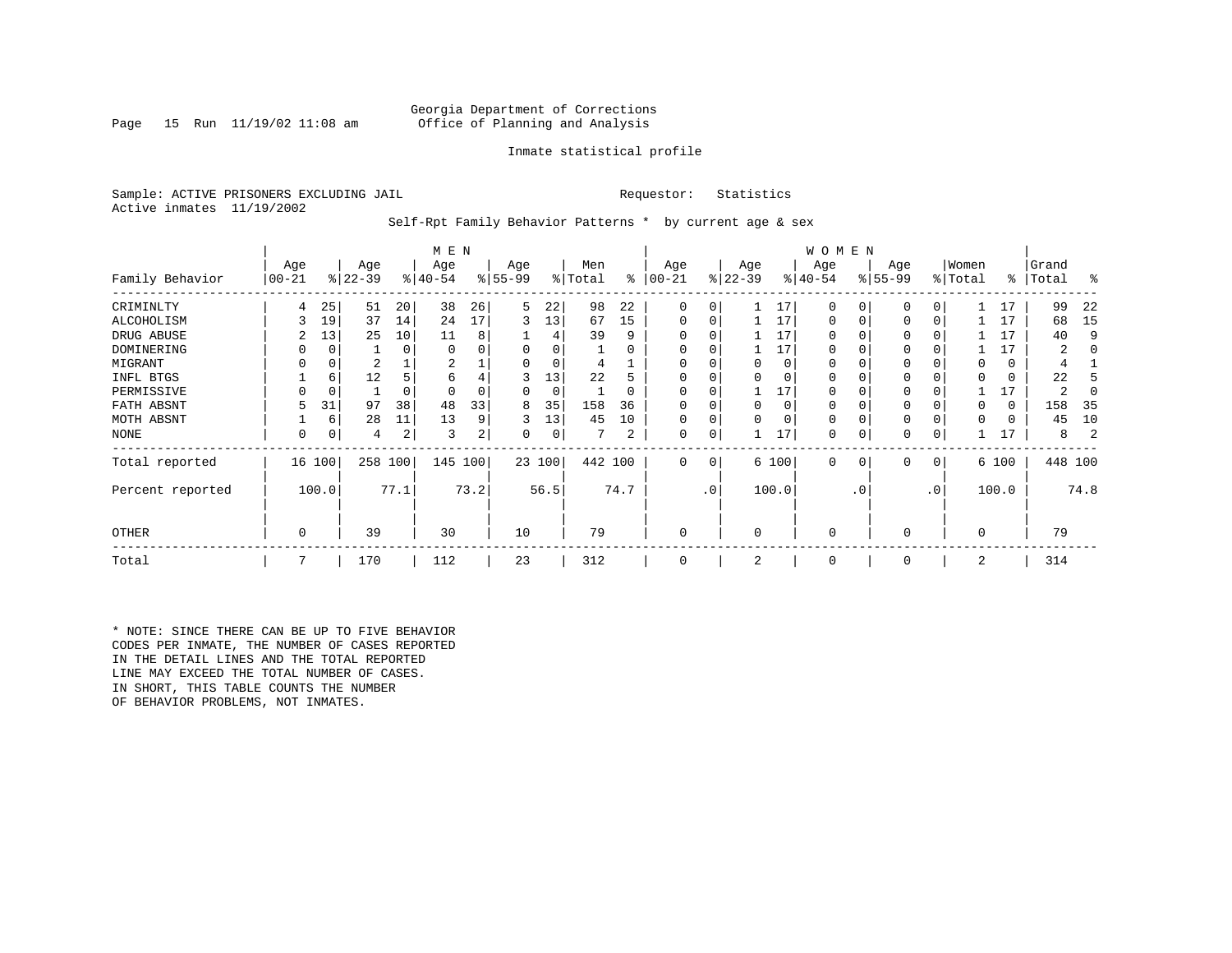### Georgia Department of Corrections<br>Page 16 Run 11/19/02 11:08 am Office of Planning and Analysis Office of Planning and Analysis

### Inmate statistical profile

Sample: ACTIVE PRISONERS EXCLUDING JAIL **Requestor:** Statistics Active inmates 11/19/2002

### Inmate Diagnostic Behavior Problem \* by current age & sex

|                    |              |          |           |                | M E N     |                |                |          |                |          |           |           |             |          | <b>WOMEN</b> |           |           |             |          |          |           |              |
|--------------------|--------------|----------|-----------|----------------|-----------|----------------|----------------|----------|----------------|----------|-----------|-----------|-------------|----------|--------------|-----------|-----------|-------------|----------|----------|-----------|--------------|
|                    | Age          |          | Age       |                | Age       |                | Age            |          | Men            |          | Age       |           | Age         |          | Age          |           | Age       |             | Women    |          | Grand     |              |
| Diagnostic Problem | $ 00 - 21$   |          | $ 22-39 $ |                | $8 40-54$ |                | $ 55-99$       |          | % Total        | ွေ       | $ 00-21 $ |           | $ 22-39 $   |          | $ 40-54 $    |           | $ 55-99 $ |             | % Total  |          | %   Total | ႜ            |
| ALCOHOLIC          | <sup>0</sup> | 0        | 8         | 2              | 8         | 3              | 3              |          | 19             | 3        | 0         | 0         |             | 25       | 0            | 0         | 0         | $\Omega$    |          | 25       | 20        | 3            |
| <b>ALCOH ABSE</b>  |              | 10       | 38        | 9              | 27        | 11             | 3              | 7        | 70             | 10       | 0         | 0         | $\mathbf 0$ | 0        | 0            | 0         | 0         | $\mathbf 0$ | $\Omega$ | $\Omega$ | 70        | 10           |
| DRUG EXP           |              | 15       | 56        | 14             | 33        | 13             | 7              | 16       | 99             | 14       |           |           | $\Omega$    | 0        | $\Omega$     | 0         | 0         | $\Omega$    | $\Omega$ | $\Omega$ | 99        | 14           |
| DRUG ABSE          |              | 15       | 70        | 17             | 38        | 15             | 3              | 7        | 114            | 16       | U         |           |             | 25       | 0            | 0         | 0         | $\Omega$    |          | 25       | 115       | 16           |
| NARC ADDCT         |              | 0        | 3         |                | 3         |                | O              | $\Omega$ | 6              |          |           |           | $\Omega$    | $\Omega$ | $\Omega$     | $\Omega$  | U         | $\Omega$    | $\Omega$ | $\Omega$ | 6         | $\mathbf{1}$ |
| EPILEPTIC          |              | 0        | 3         |                |           |                | U              | $\Omega$ | 6              |          | U         |           | $\Omega$    | O        | $\Omega$     | $\Omega$  | U         | $\Omega$    | $\Omega$ | $\Omega$ | 6         |              |
| MANIPULTVE         |              | 25       | 36        | 9              | 17        |                |                | 7        | 61             | 9        |           |           | $\Omega$    | 0        | $\Omega$     | $\Omega$  | 0         | $\Omega$    | $\Omega$ | $\Omega$ | 61        | 8            |
| ASSAULTIVE         | 6            | 30       | 135       | 34             | 87        | 35             | 16             | 37       | 244            | 34       | U         |           | 2           | 50       | $\Omega$     | 0         | 0         | 0           | 2        | 50       | 246       | 34           |
| ESCPE TEND         |              | 0        | 16        | 4              | 16        | 6              | 3              | 7        | 35             | 5        | U         |           | $\Omega$    | 0        | $\Omega$     | $\Omega$  |           | O           | $\Omega$ | $\Omega$ | 35        | 5            |
| SUICIDAL           |              | 0        | 17        | 4              |           | 2              |                | 5        | 23             |          | ∩         |           | $\Omega$    | O        | $\Omega$     | $\Omega$  |           | O           | ∩        | $\Omega$ | 23        | 3            |
| WITHDRAWN          |              | $\Omega$ |           |                |           |                |                | U        |                |          |           |           | $\Omega$    | O        | 0            | $\Omega$  |           | O           |          | U        |           | $\Omega$     |
| PR RLTY CT         |              | $\Omega$ | 3         |                |           |                |                | U        | 5              |          | $\Omega$  |           | $\Omega$    | O        | $\Omega$     | $\Omega$  |           | $\Omega$    | $\Omega$ | $\Omega$ |           |              |
| HOMOSEXUAL         |              | 5        | $\Omega$  | $\Omega$       |           |                |                | U        | $\overline{a}$ | $\Omega$ | ∩         |           | $\Omega$    | $\Omega$ | $\Omega$     | $\Omega$  | 0         | $\Omega$    |          | U        |           | O            |
| <b>NONE</b>        |              | $\Omega$ | ς         |                |           |                | $\overline{c}$ | 5        | 6              |          | ∩         |           | $\Omega$    | O        | $\Omega$     | $\Omega$  | U         | $\Omega$    | ∩        | 0        | 6         |              |
| OTHER              |              | $\Omega$ |           | $\overline{2}$ | 6         | $\overline{2}$ |                | 0        | 13             | 2        | $\Omega$  |           | $\Omega$    | O        | 0            | $\Omega$  | 0         | $\Omega$    | $\Omega$ | $\Omega$ | 13        | 2            |
| NOT RPTD           | $\Omega$     | 0        | 5         |                | २         |                |                | 2        | 9              |          | $\Omega$  | 0         | $\mathbf 0$ | 0        | 0            | 0         | U         | 0           | $\Omega$ | $\Omega$ | 9         |              |
| Total reported     |              | 20 100   | 402 100   |                | 249 100   |                |                | 43 100   | 714 100        |          | $\Omega$  | $\Omega$  |             | 4 100    | $\Omega$     | 0         | 0         | 0           |          | 4 100    | 718 100   |              |
| Percent reported   |              | 100.0    |           | 99.4           |           | 100.0          |                | 100.0    |                | 99.7     |           | $\cdot$ 0 |             | 100.0    |              | $\cdot$ 0 |           | $\cdot$ 0   |          | 100.0    |           | 99.7         |
|                    |              |          |           |                |           |                |                |          |                |          |           |           |             |          |              |           |           |             |          |          |           |              |
| <b>UNKNOWN</b>     | $\Omega$     |          |           |                | $\Omega$  |                | 0              |          |                |          | $\Omega$  |           | $\mathbf 0$ |          | $\Omega$     |           | 0         |             | $\Omega$ |          |           |              |
| Total              |              |          | 170       |                | 112       |                | 23             |          | 312            |          | $\Omega$  |           | 2           |          | 0            |           | 0         |             | 2        |          | 314       |              |

\* NOTE: SINCE THERE CAN BE UP TO FIVE BEHAVIOR CODES PER INMATE, THE NUMBER OF CASES REPORTED IN THE DETAIL LINES AND THE TOTAL REPORTED LINE MAY EXCEED THE TOTAL NUMBER OF CASES.IN SHORT, THIS TABLE COUNTS THE NUMBER OF BEHAVIOR PROBLEMS, NOT INMATES.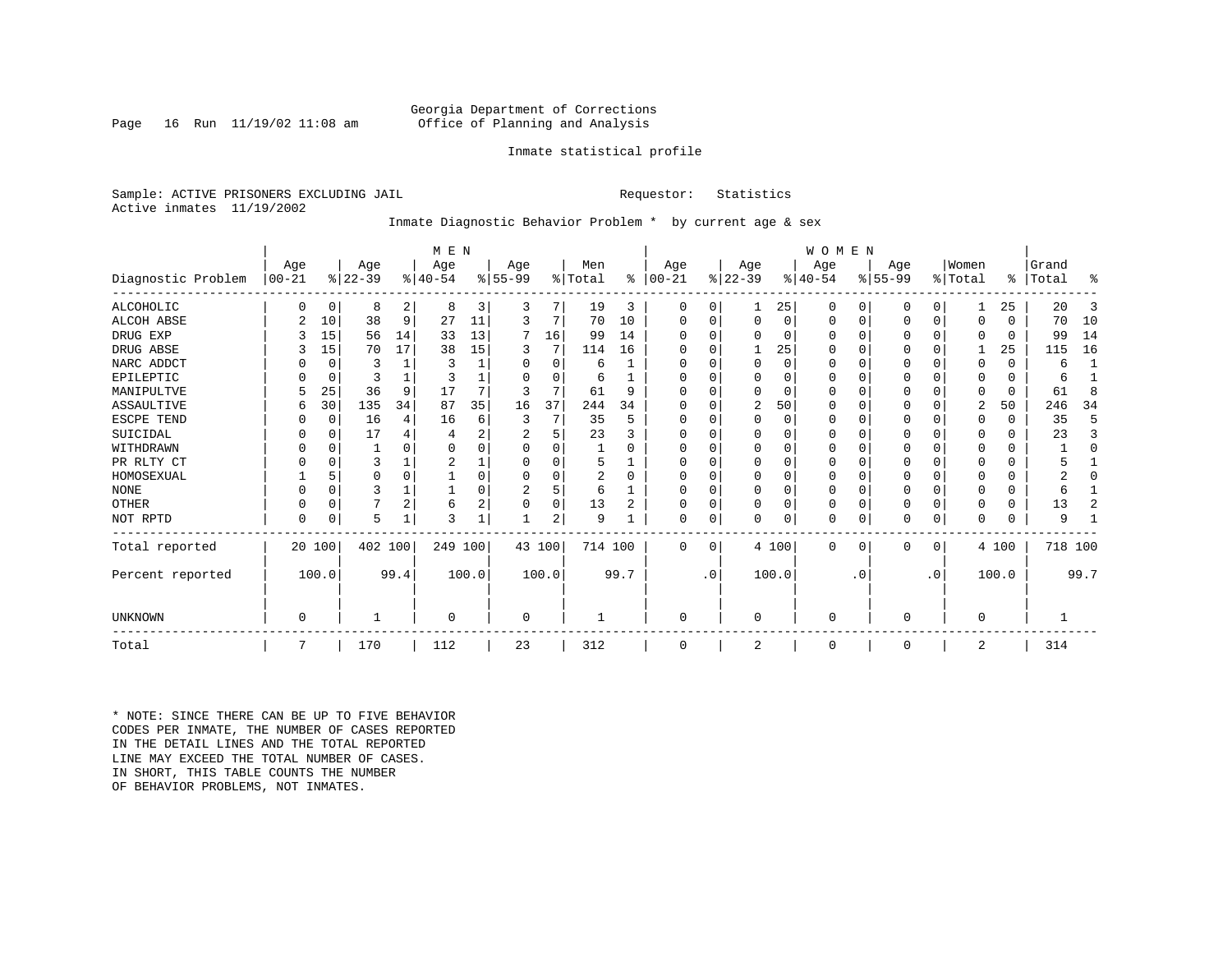Page 17 Run  $11/19/02$  11:08 am

### Inmate statistical profile

Sample: ACTIVE PRISONERS EXCLUDING JAIL **Requestor:** Statistics Active inmates 11/19/2002

Physical Profile (General Condition) by current age & sex

|                      |             |                |              |      | M E N     |      |           |        |                |      |             |              |           |                | W O M E N   |                |              |             |             |          |       |             |
|----------------------|-------------|----------------|--------------|------|-----------|------|-----------|--------|----------------|------|-------------|--------------|-----------|----------------|-------------|----------------|--------------|-------------|-------------|----------|-------|-------------|
|                      | Age         |                | Age          |      | Age       |      | Age       |        | Men            |      | Age         |              | Age       |                | Aqe         |                | Age          |             | Women       |          | Grand |             |
| Physical Profile     | 00-21       |                | $8 22-39$    |      | $8 40-54$ |      | $8 55-99$ |        | % Total        | ႜ    | $ 00-21$    |              | $ 22-39 $ |                | $8 40-54$   |                | $8155 - 99$  |             | % Total     | ႜ        | Total | ႜႂ          |
| NO LIMITATION        | 6           | 86             | 126          | 75   | 51        | 46   | 8         | 36     | 191            | 62   | $\mathbf 0$ | $\mathbf{0}$ |           | 2 100          | 0           | 0 <sup>1</sup> | $\mathbf{0}$ | 0           |             | 2 100    |       | 193 63      |
| DEFECT NO MAJOR LIMT |             | 14             | 20           | 12   | 26        | 24   | 7         | 32     | 54             | 18   | $\Omega$    | 0            | $\Omega$  | $\Omega$       | 0           | $\mathbf{0}$   | $\mathbf 0$  | $\Omega$    | $\mathbf 0$ | $\Omega$ | 54    | 18          |
| DEFECT MAJOR LIMIT   | $\Omega$    | 0 <sup>1</sup> | 21           | 13   | 32        | 29   | б.        | 27     | 59             | 19   | $\mathbf 0$ | $\mathbf 0$  | $\Omega$  | $\Omega$       | 0           |                | $\mathbf{0}$ |             | $\Omega$    | $\Omega$ | 59    | 19          |
| VERY MAJOR DEFECT    | 0           | 0 <sup>1</sup> | $\mathbf{0}$ | 0    |           | Τ.   |           | 5      | $\overline{2}$ |      | $\mathbf 0$ | 0            | 0         | $\overline{0}$ | $\mathbf 0$ | 0              | $\mathbf 0$  | $\mathbf 0$ | 0           | 0        |       | $2 \quad 1$ |
| Total reported       |             | 7 100          | 167          | 100  | 110       | 100  |           | 22 100 | 306 100        |      | $\mathbf 0$ | 0            |           | 2 100          | 0           | $\mathbf{0}$   | $\mathbf{0}$ | $\mathbf 0$ |             | 2 100    |       | 308 100     |
| Percent reported     |             | 100.0          |              | 98.2 |           | 98.2 |           | 95.7   |                | 98.1 |             | $\cdot$ 0    |           | 100.0          |             | $\cdot$ 0      |              | .0'         |             | 100.0    |       | 98.1        |
| NOT REPORTED         | $\mathbf 0$ |                | 3            |      | 2         |      |           |        | 6              |      | $\mathbf 0$ |              | $\Omega$  |                | $\mathbf 0$ |                | $\mathbf{0}$ |             | $\Omega$    |          | 6     |             |
| Total                |             |                | 170          |      | 112       |      | 23        |        | 312            |      | $\mathbf 0$ |              | 2         |                | 0           |                | $\mathbf 0$  |             | 2           |          | 314   |             |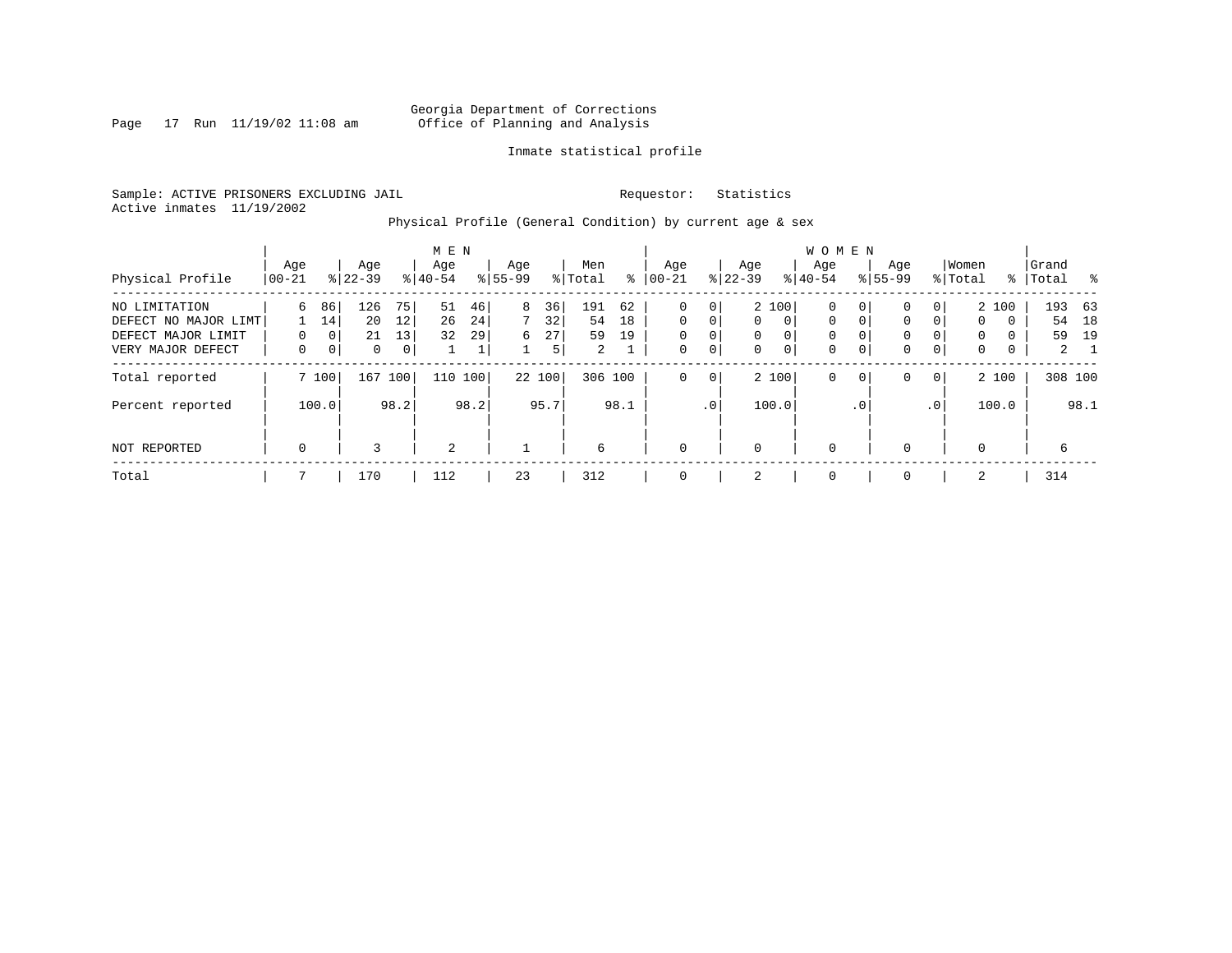### Georgia Department of Corrections<br>Page 18 Run 11/19/02 11:08 am 6ffice of Planning and Analysis Page 18 Run 11/19/02 11:08 am Office of Planning and Analysis

### Inmate statistical profile

Sample: ACTIVE PRISONERS EXCLUDING JAIL **Requestor:** Statistics Active inmates 11/19/2002

Security Status by current age & sex

|                  |             |       |           |       | M E N       |       |           |        |         |         |             |             |           |                | <b>WOMEN</b> |           |              |     |          |          |         |       |
|------------------|-------------|-------|-----------|-------|-------------|-------|-----------|--------|---------|---------|-------------|-------------|-----------|----------------|--------------|-----------|--------------|-----|----------|----------|---------|-------|
|                  | Age         |       | Age       |       | Age         |       | Age       |        | Men     |         | Age         |             | Age       |                | Age          |           | Age          |     | Women    |          | Grand   |       |
| Security         | $00 - 21$   |       | $ 22-39 $ |       | $ 40-54 $   |       | $8 55-99$ |        | % Total | နွ      | $ 00-21$    |             | $ 22-39 $ |                | $ 40-54$     |           | $8 55-99$    |     | % Total  | ႜ        | Total   | ႜ     |
| DIAG INCOM       | 0           |       |           |       | 0           | 0     |           | 0      |         |         | 0           | 0           |           | 0              | 0            |           | 0            |     |          | 0        |         |       |
| WRK RELEAS       |             |       | 0         |       | $\Omega$    | 0     |           | 0      |         |         | $\Omega$    | 0           |           | $\Omega$       | $\Omega$     |           | 0            |     |          | 0        |         |       |
| TRUSTY           |             |       | 0         |       |             | 0     |           |        |         |         | $\Omega$    | 0           |           |                | 0            |           | 0            |     |          | 0        |         |       |
| MINIMUM          | $\Omega$    |       | 0         |       | $\Omega$    | 0     |           | 4      |         |         | $\Omega$    | 0           |           | 50             | $\Omega$     |           | 0            |     |          | 50       |         |       |
| MEDIUM           |             | 0     | 48        | 28    | 42          | 38    | 10        | 43     | 100     | 32      | 0           | 0           |           | 0              | 0            |           | 0            |     |          | 0        | 100     | 32    |
| CLOSE            |             | 7 100 | 103       | 61    | 63          | 56    | 10        | 43     | 183     | 59      | $\Omega$    | $\Omega$    |           |                |              |           | 0            |     |          | $\Omega$ | 183     | 58    |
| MAXIMUM          | 0           | 0     | 15        | 9     | 3           | 3     |           | 4      | 19      | 6       | $\mathbf 0$ | 0           |           | 50             | 0            |           | $\mathbf 0$  |     |          | 50       | 20      | 6     |
| DIAGNOSTIC       | 0           | 0     | 3         | 2     | 4           | 4     |           | 4      | 8       | 3       | $\mathbf 0$ | $\mathbf 0$ | $\Omega$  | 0 <sup>1</sup> | 0            |           | $\mathbf{0}$ | 0   | 0        | 0        | 8       |       |
| Total reported   |             | 7 100 | 170 100   |       | 112 100     |       |           | 23 100 |         | 312 100 | $\Omega$    | 0           |           | 2 100          | $\mathbf 0$  |           | 0            | 0   |          | 2 100    | 314 100 |       |
| Percent reported |             | 100.0 |           | 100.0 |             | 100.0 |           | 100.0  |         | 100.0   |             | $\cdot$ 0   |           | 100.0          |              | $\cdot$ 0 |              | .0' |          | 100.0    |         | 100.0 |
| NOT RPTD         | $\mathbf 0$ |       | $\Omega$  |       | $\mathbf 0$ |       | $\Omega$  |        | 0       |         | $\mathbf 0$ |             |           |                | $\mathbf 0$  |           | 0            |     | $\Omega$ |          | 0       |       |
| Total            | 7           |       | 170       |       | 112         |       | 23        |        | 312     |         | $\mathbf 0$ |             | 2         |                | 0            |           | 0            |     | 2        |          | 314     |       |

\* NOTE: BEGINNING IN JULY 1987, THE FACILITIES DIVISION NO LONGER CODED INMATES AS BEING WORK RELEASE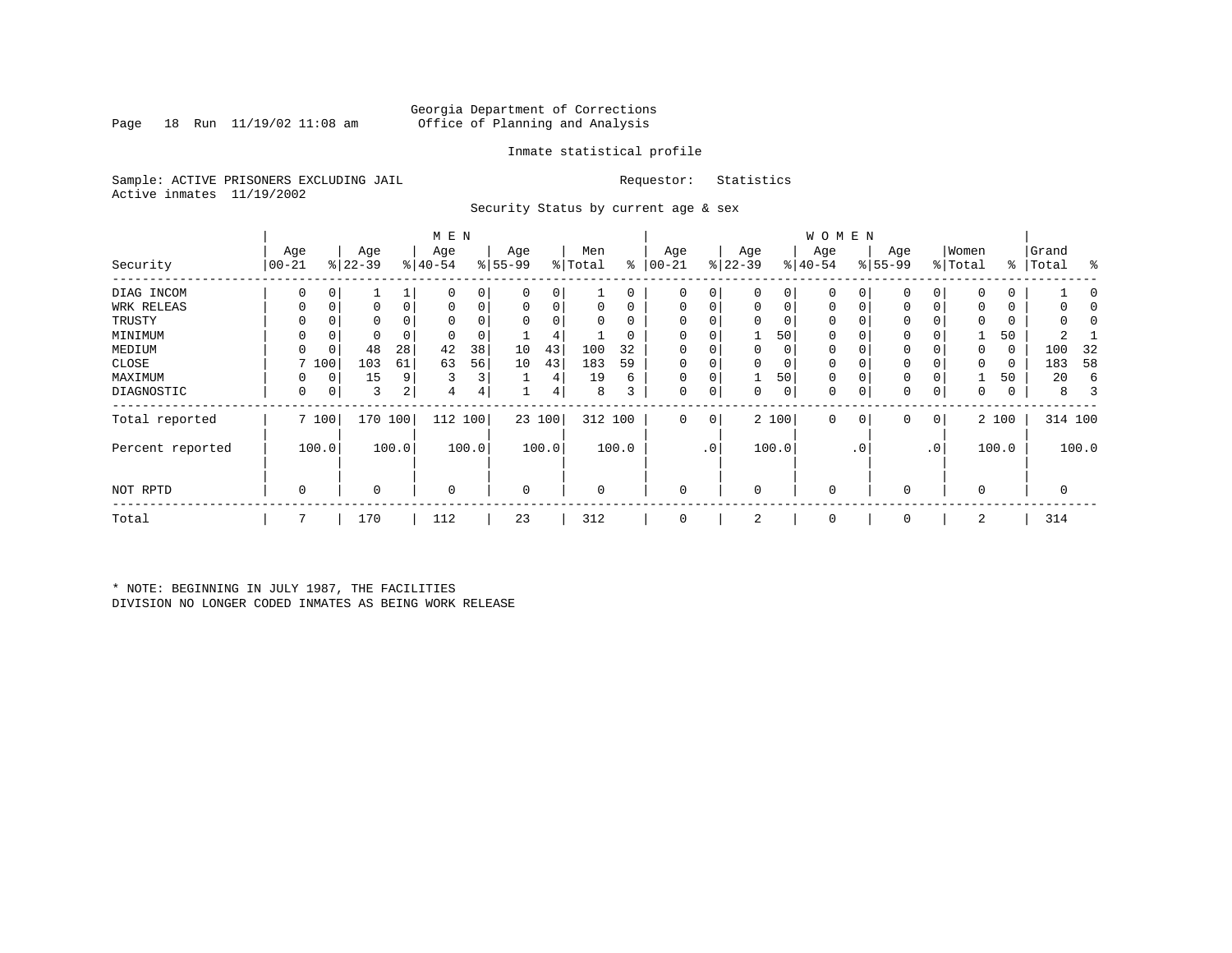Page 19 Run  $11/19/02$  11:08 am

### Inmate statistical profile

Sample: ACTIVE PRISONERS EXCLUDING JAIL Requestor: Statistics Active inmates 11/19/2002

### Number Of Sentences by current age & sex

|                             |             |                            | M E N            |                  |                      |                               |                     | W O M E N                  |                  |                  |                         |
|-----------------------------|-------------|----------------------------|------------------|------------------|----------------------|-------------------------------|---------------------|----------------------------|------------------|------------------|-------------------------|
| Number Of Sentences   00-21 | Age         | Age<br>$ 22-39 $           | Age<br>$ 40-54 $ | Age<br>$ 55-99 $ | Men<br>% Total<br>ႜၟ | Age<br>$ 00-21 $              | Age<br>$ 22-39 $    | Age<br>$ 40-54 $           | Age<br>$8 55-99$ | Women<br>% Total | Grand<br>%   Total<br>ಿ |
|                             |             |                            |                  |                  |                      |                               |                     |                            |                  |                  |                         |
| ONE                         | 14          | 17<br>10                   | 22<br>20         | 3<br>13          | 43<br>14             | 0<br>$\overline{0}$           | $\Omega$<br>0       | $\Omega$<br>$\Omega$       | 0<br>0           | $\Omega$<br>0    | 43<br>14                |
| TWO                         | 14          | 34<br>20                   | 17<br>19         | 26<br>6          | 60<br>19             | 0<br>0                        | 50                  | 0<br>0                     | 0<br>0           | 50               | 19<br>61                |
| THREE                       | 14          | 18<br>31                   | 19<br>21         | 13<br>3          | 18<br>56             | $\mathbf 0$                   | 0<br>0              | $\mathbf 0$                | 0                | 0<br>0           | 18<br>56                |
| FOUR                        | 0           | 11<br>$\mathbf{0}$<br>19   | 18<br>20         | 4                | 13<br>40             | $\mathbf 0$                   | 0                   | $\mathbf 0$                | $\Omega$         | $\mathbf 0$<br>0 | 13<br>40                |
| FIVE                        | 0           | $\overline{0}$<br>17<br>10 | 5<br>4           | 13<br>3          | 25<br>8              | $\mathbf 0$                   | 50 <sup>1</sup>     | 0                          | 0                | 50               | 26<br>- 8               |
| MORE THAN FIVE              | 57<br>4     | 31<br>52                   | 22<br>25         | 30<br>7          | 28<br>88             | $\mathbf 0$<br>$\overline{0}$ | 0<br>$\overline{0}$ | $\mathbf 0$<br>0           | 0<br>0           | 0<br>0           | 28<br>88                |
| Total reported              | 7100        | 170 100                    | 112 100          | 23 100           | 312 100              | $\overline{0}$<br>$\Omega$    | 2 100               | $\Omega$<br>$\overline{0}$ | $\Omega$<br>0    | 2 100            | 314 100                 |
| Percent reported            | 100.0       | 100.0                      | 100.0            | 100.0            | 100.0                | $.0$ '                        | 100.0               | $\cdot$ 0                  | .0               | 100.0            | 100.0                   |
| NOT REPORTED                | $\mathbf 0$ | 0                          | $\mathbf 0$      | $\mathbf 0$      | $\mathbf 0$          | $\Omega$                      | $\mathbf 0$         | $\mathbf 0$                | $\Omega$         | $\mathbf 0$      | $\mathbf 0$             |
| Total                       |             | 170                        | 112              | 23               | 312                  |                               | 2                   | $\Omega$                   | $\Omega$         | 2                | 314                     |
|                             |             |                            |                  |                  |                      |                               |                     |                            |                  |                  |                         |
| AVG NUM SENTENCES           | 6.14        | 4.66                       | 4.13             | 4.87             | 4.52                 | .00                           | 3.50                | .00                        | .00              | 3.50             | 4.51                    |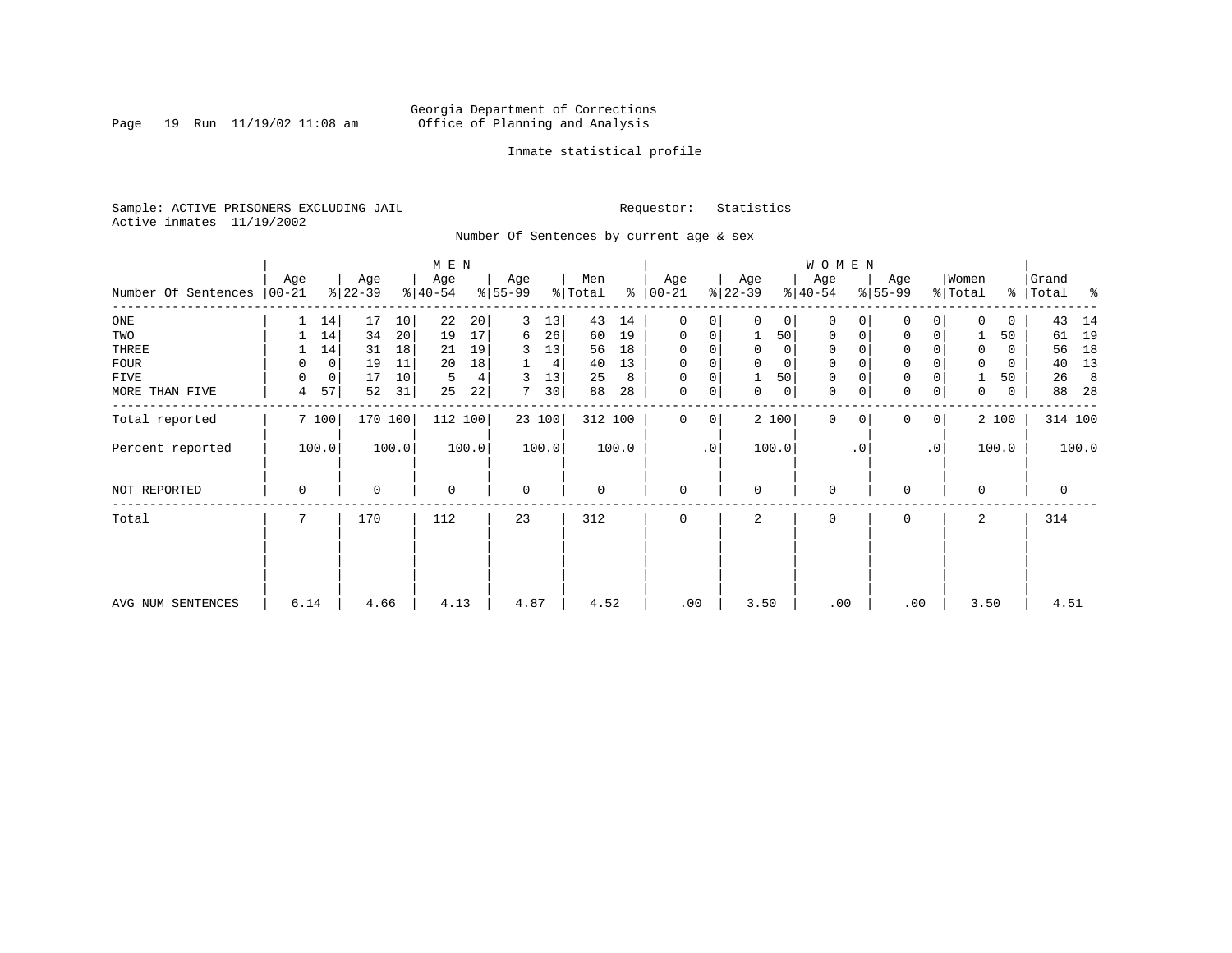### Georgia Department of Corrections<br>Page 20 Run 11/19/02 11:08 am 6ffice of Planning and Analysis Page 20 Run 11/19/02 11:08 am Office of Planning and Analysis

### Inmate statistical profile

Sample: ACTIVE PRISONERS EXCLUDING JAIL **Requestor:** Statistics Active inmates 11/19/2002

Number Of Disciplinaries by current age & sex

|                  |                   |         |                  |         | M E N            |       |                          |             |                |       |                  |             |                  |             | W O M E N        |          |                  |             |                  |       |                    |                |
|------------------|-------------------|---------|------------------|---------|------------------|-------|--------------------------|-------------|----------------|-------|------------------|-------------|------------------|-------------|------------------|----------|------------------|-------------|------------------|-------|--------------------|----------------|
| Disciplinaries   | Age<br>$ 00 - 21$ |         | Age<br>$ 22-39 $ |         | Age<br>$ 40-54 $ |       | Age<br>$\frac{8}{55-99}$ |             | Men<br>% Total | ႜ     | Age<br>$00 - 21$ |             | Age<br>$ 22-39 $ |             | Age<br>$ 40-54 $ |          | Age<br>$8 55-99$ |             | Women<br>% Total |       | Grand<br>%   Total | ႜ              |
| ZERO             | 3                 | 43      | 31               | 18      | 41               | 37    | 10                       | 43          | 85             | 27    | $\mathbf{0}$     | $\Omega$    | $\Omega$         | 0           | $\mathbf 0$      | $\Omega$ | $\Omega$         | $\Omega$    | $\Omega$         | 0     | 85                 | 27             |
| ONE              |                   | 14      | 19               | 11      | 13               | 12    | 2                        | 9           | 35             | 11    | $\mathbf 0$      | 0           | $\mathbf 0$      | $\mathbf 0$ | $\mathbf 0$      | 0        | 0                | $\mathbf 0$ | $\Omega$         | 0     | 35                 | 11             |
| TWO              |                   |         | 11               | 6       | 12               | 11    | 3                        | 13          | 26             | 8     | 0                |             | $\mathbf 0$      | 0           | $\mathbf 0$      | $\Omega$ | $\Omega$         |             | $\mathbf 0$      | 0     | 26                 | 8              |
| THREE            | 0                 | 0       | 13               | 8       | 12               | 11    | 3                        | 13          | 28             | 9     | $\mathbf 0$      |             | $\mathbf 0$      | 0           | $\mathbf 0$      |          | $\mathbf 0$      |             | $\mathbf 0$      | 0     | 28                 | 9              |
| <b>FOUR</b>      | 3                 | 43      | 17               | 10      | 10               | 9     |                          | 4           | 31             | 10    | $\Omega$         |             |                  | 50          | $\mathbf 0$      |          | $\mathbf 0$      |             |                  | 50    | 32                 | 10             |
| FIVE             | 0                 | 0       | 10               | 6       | 2                | 2     | 0                        | $\mathbf 0$ | 12             | 4     | 0                | 0           | $\mathbf 0$      | 0           | 0                | $\Omega$ | 0                |             | 0                | 0     | 12                 | $\overline{4}$ |
| MORE THAN FIVE   | 0                 | $\circ$ | 69               | 41      | 22               | 20    | 4                        | 17          | 95             | 30    | $\mathbf 0$      | 0           |                  | 50          | $\mathbf 0$      | 0        | $\mathbf 0$      | 0           |                  | 50    | 96                 | - 31           |
| Total reported   |                   | 7 100   |                  | 170 100 | 112 100          |       |                          | 23 100      | 312 100        |       | $\mathbf 0$      | $\mathbf 0$ |                  | 2 100       | $\mathbf 0$      | $\Omega$ | $\Omega$         | 0           |                  | 2 100 |                    | 314 100        |
| Percent reported |                   | 100.0   |                  | 100.0   |                  | 100.0 |                          | 100.0       |                | 100.0 |                  | $\cdot$ 0   |                  | 100.0       |                  | . 0      |                  | $\cdot$ 0   |                  | 100.0 |                    | 100.0          |
| NOT REPORTED     | 0                 |         | 0                |         | $\mathbf 0$      |       | $\mathbf 0$              |             | 0              |       | $\mathbf{0}$     |             | $\mathbf 0$      |             | 0                |          | 0                |             | $\Omega$         |       | $\mathbf 0$        |                |
| Total            | 7                 |         | 170              |         | 112              |       | 23                       |             | 312            |       | $\mathbf{0}$     |             | 2                |             | 0                |          | 0                |             | 2                |       | 314                |                |
|                  |                   |         |                  |         |                  |       |                          |             |                |       |                  |             |                  |             |                  |          |                  |             |                  |       |                    |                |
|                  |                   |         |                  |         |                  |       |                          |             |                |       |                  |             |                  |             |                  |          |                  |             |                  |       |                    |                |
| AVG NUM DISCIP   | 1.86              |         | 7.73             |         | 3.25             |       | 2.30                     |             | 5.59           |       | .00              |             | 14.00            |             | .00              |          | .00              |             | 14.00            |       | 5.64               |                |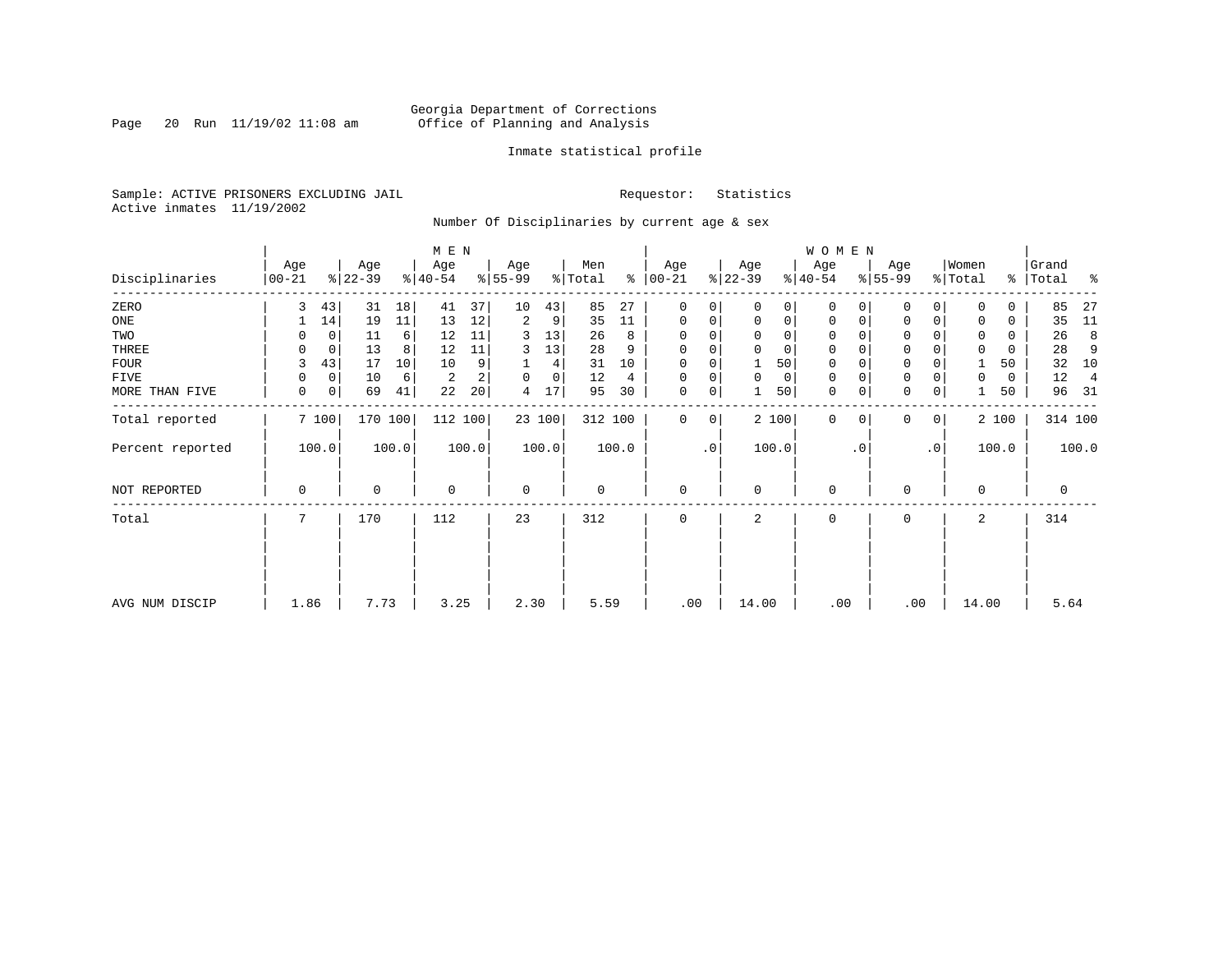Page 21 Run  $11/19/02$  11:08 am

### Inmate statistical profile

Sample: ACTIVE PRISONERS EXCLUDING JAIL **Requestor:** Statistics Active inmates 11/19/2002

Number Of Escapes by current age & sex

|                  |          |                  | M E N                |                  |                      |               |                      | W O M E N               |                            |               |             |
|------------------|----------|------------------|----------------------|------------------|----------------------|---------------|----------------------|-------------------------|----------------------------|---------------|-------------|
|                  | Age      | Age              | Age                  | Age              | Men                  | Age           | Age                  | Age                     | Age                        | Women         | Grand       |
| Escapes          | $ 00-21$ | $ 22-39 $        | $8 40-54$            | $ 55-99 $        | % Total<br>៖         | $ 00-21$      | $ 22-39 $            | $ 40-54 $               | $8 55-99$                  | % Total<br>နွ | Total<br>း  |
| ZERO             | 7 100    | 169<br>99        | 112<br>100           | 23 100           | 311 100              | 0<br>0        | 2 100                | $\mathbf 0$<br>$\Omega$ | 0 <sup>1</sup><br>$\Omega$ | 2 100         | 313 100     |
| ONE              | 0        | 0                | $\mathbf 0$<br>0     | $\mathbf 0$<br>0 | 0                    | 0<br>0        | 0<br>0               | 0<br>0                  | 0<br>$\mathbf 0$           | 0<br>0        | $\Omega$    |
| TWO              | 0        | 0                | $\Omega$<br>$\Omega$ | 0<br>0           | 0<br>0               | $\Omega$      | 0                    | 0                       | $\Omega$                   | 0<br>0        |             |
| THREE            | 0        | 0                |                      | 0<br>0           | 0<br>$\Omega$        | $\Omega$      | $\mathbf 0$<br>0     | 0                       | $\mathbf 0$                | $\Omega$<br>0 |             |
| FOUR             | 0        | $\Omega$         | $\Omega$             | $\Omega$<br>0    | $\Omega$<br>$\Omega$ | $\Omega$      | $\Omega$<br>$\Omega$ | $\Omega$                | $\Omega$                   | 0             |             |
| FIVE             | 0        | $\Omega$<br>0    | 0<br>$\Omega$        | $\Omega$<br>0    | $\Omega$<br>$\Omega$ | $\Omega$<br>0 | $\mathbf 0$<br>0     | 0                       | $\mathbf 0$                | 0             |             |
| MORE THAN FIVE   | 0        | $\mathbf 0$<br>0 | 0<br>0<br>$\Omega$   | 0<br>0           | 0<br>0               | 0<br>0        | 0<br>$\Omega$        | $\mathbf 0$<br>0        | $\mathbf 0$<br>$\mathbf 0$ | 0<br>0        | O           |
| Total reported   | 7 100    | 170 100          | 112 100              | 23 100           | 312 100              | 0<br>0        | 2 100                | $\mathbf 0$<br>0        | $\Omega$<br>$\circ$        | 2 100         | 314 100     |
| Percent reported | 100.0    | 100.0            | 100.0                | 100.0            | 100.0                | $\cdot$ 0     | 100.0                | $\cdot$ 0               | $\cdot$ 0                  | 100.0         | 100.0       |
| NOT REPORTED     | 0        | 0                | $\mathbf 0$          | $\mathbf 0$      | 0                    | $\mathbf 0$   | $\mathbf 0$          | $\mathbf 0$             | O                          | $\mathbf 0$   | $\mathbf 0$ |
| Total            | 7        | 170              | 112                  | 23               | 312                  | $\mathbf 0$   | 2                    | $\mathbf 0$             | $\mathbf 0$                | 2             | 314         |
|                  |          |                  |                      |                  |                      |               |                      |                         |                            |               |             |
| AVG NUM ESCAPES  | .00      | .01              | .00                  | .00              | .00                  | .00           | .00                  | .00                     | .00                        | .00           | .00         |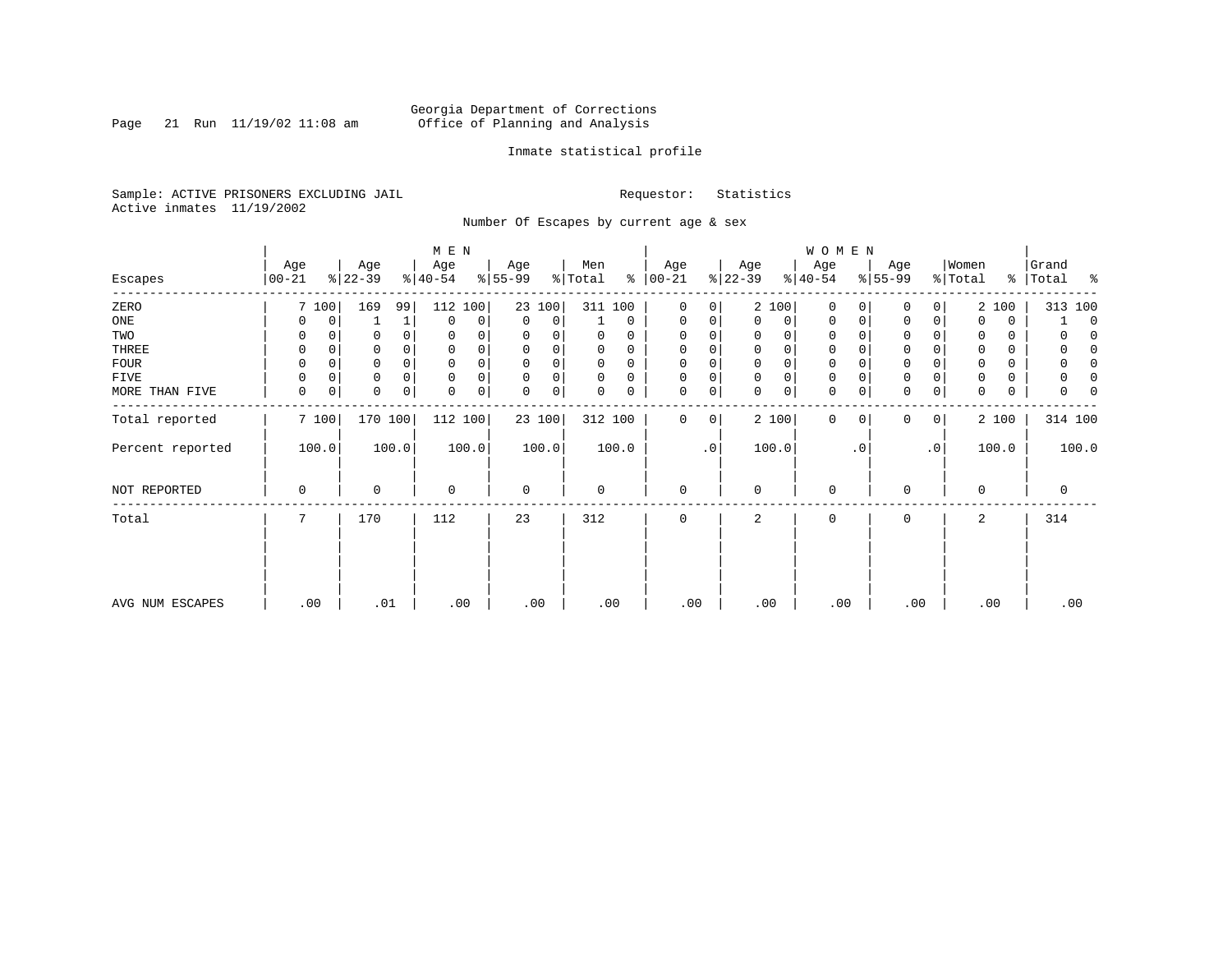Page 22 Run  $11/19/02$  11:08 am

### Inmate statistical profile

Sample: ACTIVE PRISONERS EXCLUDING JAIL **Requestor:** Statistics Active inmates 11/19/2002

Number Of Prior Georgia Incarcerations \* by current age & sex

|                              |     |             |                  |       | M E N            |                |                  |        |                |       |                      |           |                  |             | <b>WOMEN</b>     |           |                  |           |                  |          |                    |       |
|------------------------------|-----|-------------|------------------|-------|------------------|----------------|------------------|--------|----------------|-------|----------------------|-----------|------------------|-------------|------------------|-----------|------------------|-----------|------------------|----------|--------------------|-------|
| Prior Incarcerations   00-21 | Age |             | Age<br>$ 22-39 $ |       | Age<br>$8 40-54$ |                | Age<br>$ 55-99 $ |        | Men<br>% Total |       | Age<br>$8   00 - 21$ |           | Age<br>$ 22-39 $ |             | Age<br>$8 40-54$ |           | Age<br>$ 55-99 $ |           | Women<br>% Total |          | Grand<br>%   Total | ႜ     |
| ZERO                         | 4   | 57          | 96               | 56    | 42               | 38             | 11               | 48     | 153            | 49    | $\Omega$             | 0         |                  | 2 100       | $\Omega$         |           | $\Omega$         | 0         |                  | 2 100    | 155                | 49    |
| ONE                          | 2   | 29          | 34               | 20    | 20               | 18             | 6                | 26     | 62             | 20    | $\mathbf 0$          | 0         | $\mathbf{0}$     | 0           | $\mathbf 0$      | 0         | $\mathbf 0$      | 0         | $\Omega$         | 0        | 62                 | 20    |
| TWO                          |     | 14          | 18               | 11    | 15               | 13             | 2                | 9      | 36             | 12    | 0                    | 0         | 0                | $\mathbf 0$ | $\mathbf 0$      |           | 0                |           |                  | 0        | 36                 | 11    |
| THREE                        | 0   | $\mathbf 0$ | 14               | 8     | 13               | 12             | 3                | 13     | 30             | 10    | $\mathbf 0$          | 0         | $\mathbf 0$      | $\mathsf 0$ | $\mathbf 0$      |           | $\mathbf 0$      | 0         |                  | $\Omega$ | 30                 | 10    |
| FOUR                         | 0   | $\Omega$    | 6                |       | 11               | 10             | 0                | 0      | 17             | 5     | $\mathbf 0$          | 0         | 0                | $\mathbf 0$ | $\mathbf 0$      |           | $\mathbf 0$      |           |                  | 0        | 17                 |       |
| FIVE                         | 0   | 0           |                  |       | 8                | 7 <sup>1</sup> | $\Omega$         | 0      | 9              |       | $\mathbf 0$          | 0         | $\mathbf 0$      | $\mathsf 0$ | $\mathbf 0$      |           | $\mathbf 0$      |           |                  | 0        | 9                  |       |
| MORE THAN FIVE               | 0   | 0           |                  |       | 3                | 3              |                  | 4      | 5              | 2     | 0                    | 0         | $\Omega$         | $\mathbf 0$ | $\mathbf 0$      |           | $\mathbf 0$      | 0         | $\Omega$         | 0        | 5                  |       |
| Total reported               |     | 7 100       | 170 100          |       | 112 100          |                |                  | 23 100 | 312 100        |       | $\Omega$             | 0         |                  | 2 100       | $\Omega$         | 0         | 0                | 0         |                  | 2 100    | 314 100            |       |
| Percent reported             |     | 100.0       |                  | 100.0 |                  | 100.0          |                  | 100.0  |                | 100.0 |                      | $\cdot$ 0 |                  | 100.0       |                  | $\cdot$ 0 |                  | $\cdot$ 0 |                  | 100.0    |                    | 100.0 |
| NOT REPORTED                 | 0   |             | 0                |       | $\mathbf 0$      |                | $\mathbf 0$      |        | 0              |       | $\mathbf 0$          |           | 0                |             | $\mathbf 0$      |           | $\mathbf 0$      |           | $\Omega$         |          | 0                  |       |
| Total                        | 7   |             | 170              |       | 112              |                | 23               |        | 312            |       | 0                    |           | 2                |             | 0                |           | $\mathbf 0$      |           | 2                |          | 314                |       |
|                              |     |             |                  |       |                  |                |                  |        |                |       |                      |           |                  |             |                  |           |                  |           |                  |          |                    |       |
| AVG # INCARCERATIONS         | .57 |             | .86              |       | 1.74             |                | 1.09             |        | 1.19           |       | .00                  |           | .00              |             | .00              |           | .00              |           |                  | .00      | 1.18               |       |

\* This data counts a parole revocation on an existing sentenCE AS A prior incarceration. Also, this data counts, for any cohort of inmates, the total number of Georgia incarcerations the inmate has had during his entire criminal career. For example, if an inmate was admitted to prison first in FY72, and then re-admitted in FY79 and FY85, he had two prior incarcerations before the FY85 admission. This inmate's records show two prior incarcerations in all three of his records since he has had two prior incarcerations in his criminal career. If the cohort of FY72 admissions is selected for analysis, two prior incarcerations will be listed for this inmate even though in FY72, he had no prior incarcerations.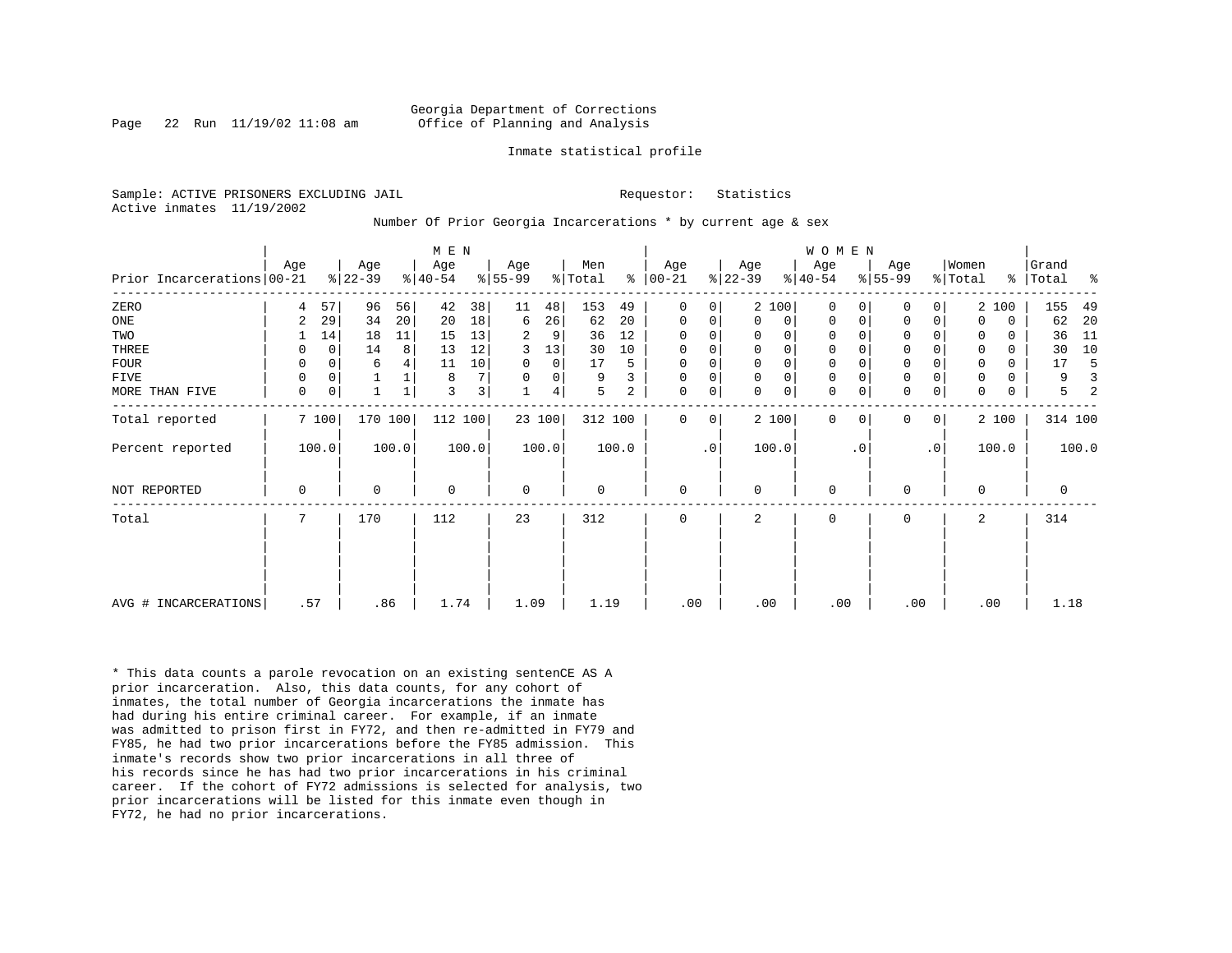Page 23 Run  $11/19/02$  11:08 am

### Inmate statistical profile

Sample: ACTIVE PRISONERS EXCLUDING JAIL **Requestor:** Statistics Active inmates 11/19/2002

Number Of Transfers by current age & sex

|                   |                  |              |                  |       | M E N            |       |                 |        |                |       |                  |             |                  |             | <b>WOMEN</b>     |           |                  |                |                  |       |                   |       |
|-------------------|------------------|--------------|------------------|-------|------------------|-------|-----------------|--------|----------------|-------|------------------|-------------|------------------|-------------|------------------|-----------|------------------|----------------|------------------|-------|-------------------|-------|
| Transfers         | Age<br>$00 - 21$ |              | Age<br>$ 22-39 $ |       | Age<br>$ 40-54 $ |       | Age<br>$ 55-99$ |        | Men<br>% Total | ៖     | Age<br>$ 00-21 $ |             | Age<br>$ 22-39 $ |             | Age<br>$ 40-54 $ |           | Age<br>$ 55-99 $ |                | Women<br>% Total | ိ     | Grand<br> Total % |       |
| ZERO              |                  | 14           | 5                | 3     | 6                | 5     |                 | 4      | 13             | 4     | 0                | 0           |                  | 50          | 0                |           | 0                |                |                  | 50    | 14                |       |
| ONE               | 4                | 57           | 76               | 45    | 47               | 42    | 11              | 48     | 138            | 44    | 0                | 0           |                  | 50          | 0                | 0         | $\mathbf 0$      | 0              |                  | 50    | 139               | 44    |
| TWO               |                  | 14           | 41               | 24    | 34               | 30    | 6               | 26     | 82             | 26    | 0                |             | 0                | 0           | 0                |           |                  |                | 0                | 0     | 82                | 26    |
| THREE             |                  | 14           | 22               | 13    | 13               | 12    | 2               | 9      | 38             | 12    | 0                |             | 0                | 0           | 0                |           | 0                |                | 0                | 0     | 38                | 12    |
| FOUR              | 0                | $\mathbf 0$  | 8                | 5     | 3                | 3     | 2               | 9      | 13             | 4     | 0                | $\Omega$    | $\Omega$         | $\mathbf 0$ | $\Omega$         |           | $\Omega$         |                | $\Omega$         | 0     | 13                | 4     |
| FIVE              |                  | 0            |                  |       |                  | 3     | 0               | 0      | 10             | 3     | 0                | 0           | $\Omega$         | $\mathbf 0$ | 0                |           | 0                |                | $\Omega$         | 0     | 10                | 3     |
| MORE THAN FIVE    | $\mathbf 0$      | $\mathsf{O}$ | 11               | 6     | 6                | 5     |                 | 4      | 18             | 6     | $\mathbf 0$      | 0           | $\Omega$         | $\mathbf 0$ | $\mathbf 0$      |           | $\Omega$         | 0              | $\Omega$         | 0     | 18                | 6     |
| Total reported    |                  | 7 100        | 170 100          |       | 112 100          |       |                 | 23 100 | 312 100        |       | 0                | $\mathbf 0$ |                  | 2 100       | $\mathbf{0}$     | $\Omega$  | $\Omega$         | 0 <sup>1</sup> |                  | 2 100 | 314 100           |       |
| Percent reported  |                  | 100.0        |                  | 100.0 |                  | 100.0 |                 | 100.0  |                | 100.0 |                  | .0          |                  | 100.0       |                  | $\cdot$ 0 |                  | $\cdot$ 0      |                  | 100.0 |                   | 100.0 |
| NOT REPORTED      | 0                |              | 0                |       | 0                |       | $\mathbf 0$     |        | $\mathbf 0$    |       | 0                |             | 0                |             | 0                |           | $\Omega$         |                | $\mathbf 0$      |       | 0                 |       |
| Total             | 7                |              | 170              |       | 112              |       | 23              |        | 312            |       | 0                |             | 2                |             | 0                |           | 0                |                | 2                |       | 314               |       |
|                   |                  |              |                  |       |                  |       |                 |        |                |       |                  |             |                  |             |                  |           |                  |                |                  |       |                   |       |
|                   |                  |              |                  |       |                  |       |                 |        |                |       |                  |             |                  |             |                  |           |                  |                |                  |       |                   |       |
| AVG NUM TRANSFERS | 1.29             |              | 2.17             |       | 1.96             |       | 1.87            |        | 2.05           |       | .00              |             | .50              |             | .00              |           | .00              |                |                  | .50   | 2.04              |       |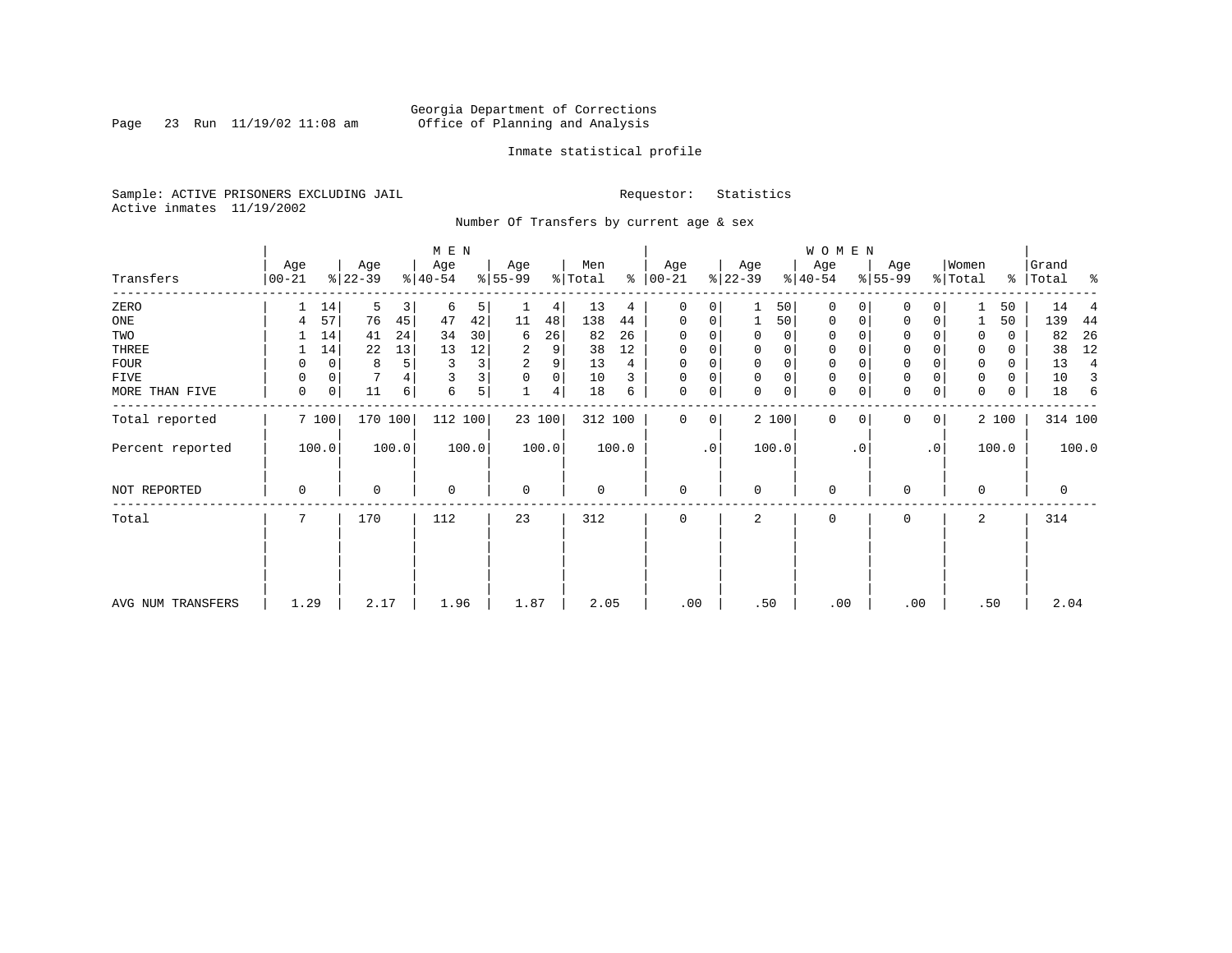Page 24 Run  $11/19/02$  11:08 am

### Inmate statistical profile

Sample: ACTIVE PRISONERS EXCLUDING JAIL **Requestor:** Statistics Active inmates 11/19/2002

County Of Conviction by current age & sex

|                            |              |          |                |                | M E N          |              |             |             |                |              |               |   |              |             | <b>WOMEN</b> |             |             |             |             |               |                |                |
|----------------------------|--------------|----------|----------------|----------------|----------------|--------------|-------------|-------------|----------------|--------------|---------------|---|--------------|-------------|--------------|-------------|-------------|-------------|-------------|---------------|----------------|----------------|
|                            | Age          |          | Age            |                | Age            |              | Age         |             | Men            |              | Age           |   | Age          |             | Age          |             | Age         |             | Women       |               | Grand          |                |
| County Of Conviction 00-21 |              |          | $8 22-39$      |                | $ 40-54$       |              | $8 55-99$   |             | % Total        |              | $8   00 - 21$ |   | $ 22-39$     |             | $ 40-54$     |             | $8 55-99$   |             | % Total     | $\frac{1}{6}$ | Total          | ႜ              |
| Appling                    | 0            | 0        | 1              | 1              | 1              | $\mathbf{1}$ | 0           | 0           | 2              | 1            | 0             | 0 | 0            | 0           | 0            | 0           | 0           | 0           | 0           | 0             | 2              | 1              |
| Atkinson                   | 0            | 0        | $\mathbf 0$    | $\mathsf{O}$   | 0              | 0            | 1           | 4           | $\mathbf{1}$   | 0            | $\mathbf 0$   | 0 | $\mathbf 0$  | $\mathbf 0$ | 0            | $\mathbf 0$ | $\mathbf 0$ | $\mathbf 0$ | $\mathbf 0$ | 0             |                | $\Omega$       |
| Bacon                      | 0            | 0        | $\mathbf 0$    | 0              | 1              | 1            | $\Omega$    | 0           | 1              | 0            | 0             | 0 | $\mathbf 0$  | 0           | 0            | 0           | 0           | $\mathbf 0$ | 0           | 0             |                | $\Omega$       |
| Baldwin                    | O            | 0        |                | 1              | 3              | 3            | $\Omega$    | $\Omega$    | 4              | 1            | $\Omega$      | 0 | $\mathbf 0$  | $\mathbf 0$ | $\Omega$     | $\mathbf 0$ | $\Omega$    | $\Omega$    | $\Omega$    | 0             |                | $\mathbf{1}$   |
| Banks                      | U            | 0        | $\Omega$       | $\Omega$       | $\Omega$       | 0            |             | 4           | 1              | $\Omega$     | $\Omega$      | O | $\mathbf 0$  | $\Omega$    | $\Omega$     | $\mathbf 0$ | $\Omega$    | $\Omega$    | $\mathbf 0$ | $\Omega$      |                | $\Omega$       |
| Barrow                     | U            | 0        | $\overline{2}$ | 1              | $\Omega$       | 0            |             | 4           | 3              | 1            | $\Omega$      | O | $\mathbf 0$  | $\Omega$    | $\Omega$     | $\mathbf 0$ | $\Omega$    | $\Omega$    | $\mathbf 0$ | 0             | ζ              | 1              |
| Bartow                     | U            | 0        | $\mathbf 0$    | $\mathbf 0$    | 2              | 2            | O           | $\mathbf 0$ | 2              | 1            | 0             | 0 | $\mathbf 0$  | 0           | 0            | 0           | $\Omega$    | 0           | 0           | 0             | 2              | 1              |
| Ben Hill                   |              | 0        | 1              | 1              | 0              | 0            |             | $\mathbf 0$ | 1              | 0            | 0             | 0 | 0            | 0           | 0            | 0           | 0           | 0           | 0           | 0             |                | $\Omega$       |
| Berrien                    | O            | 0        | $\mathbf{1}$   | $\mathbf{1}$   | $\Omega$       | 0            | $\Omega$    | $\mathbf 0$ | $\mathbf{1}$   | $\Omega$     | $\Omega$      | 0 | $\mathbf{0}$ | $\mathbf 0$ | $\Omega$     | $\mathbf 0$ | $\Omega$    | $\Omega$    | $\Omega$    | 0             | $\mathbf{1}$   | $\Omega$       |
| <b>Bibb</b>                | O            | 0        |                | 4              | 3              | 3            |             | 4           | 11             | 4            | $\Omega$      | 0 | $\mathbf 0$  | $\mathbf 0$ | 0            | $\mathbf 0$ | $\Omega$    | $\Omega$    | 0           | 0             | 11             | $\overline{4}$ |
| Bleckley                   | U            | 0        | $\mathbf{1}$   | 1              | $\Omega$       | 0            | $\Omega$    | $\mathbf 0$ | 1              | 0            | $\Omega$      | 0 | $\mathbf 0$  | $\Omega$    | 0            | $\mathbf 0$ | $\Omega$    | $\Omega$    | $\mathbf 0$ | 0             |                | $\Omega$       |
| Brantley                   | U            | 0        | $\mathbf 0$    | 0              | $\mathbf{1}$   | 1            | O           | $\Omega$    | 1              | 0            | $\Omega$      | 0 | $\mathbf 0$  | 0           | $\Omega$     | $\mathbf 0$ | $\Omega$    | $\Omega$    | $\mathbf 0$ | 0             |                | $\Omega$       |
| Brooks                     |              | 0        | $\mathbf 0$    | $\mathbf 0$    | 1              | 1            | O           | 0           | 1              | 0            | 0             | 0 | $\mathbf 0$  | 0           | 0            | 0           | 0           | $\Omega$    | 0           | 0             |                | $\Omega$       |
| Burke                      |              | 0        | $\overline{4}$ | 2              | 1              | 1            | 0           | $\mathbf 0$ | 5              | 2            | 0             | 0 | 0            | $\Omega$    | 0            | $\mathbf 0$ | $\Omega$    | 0           | 0           | 0             | 5              | $\overline{c}$ |
| <b>Butts</b>               | O            | 0        | $\mathbf{1}$   | 1              | $\mathbf{1}$   | 1            |             | 4           | 3              | 1            | $\Omega$      | 0 | $\mathbf 0$  | 0           | 0            | $\mathbf 0$ | $\mathbf 0$ | 0           | 0           | 0             | 3              | 1              |
| Camden                     | U            | 0        | $\mathbf 0$    | $\mathbf 0$    |                | 1            | $\Omega$    | 0           | 1              | 0            | $\Omega$      | 0 | $\mathbf 0$  | 0           | 0            | $\mathbf 0$ | $\Omega$    | $\Omega$    | 0           | 0             |                | $\Omega$       |
| Carroll                    | U            | $\Omega$ | $\overline{2}$ | 1              | $\Omega$       | 0            | $\Omega$    | $\mathbf 0$ | $\overline{a}$ | $\mathbf{1}$ | $\Omega$      | 0 | $\mathbf 0$  | $\Omega$    | 0            | $\mathbf 0$ | $\Omega$    | $\Omega$    | $\Omega$    | 0             | 2              | $\mathbf{1}$   |
| Catoosa                    | U            | 0        | $\mathbf 0$    | 0              | -1             | 1            | O           | $\Omega$    | 1              | $\Omega$     | $\Omega$      | 0 | $\mathbf 0$  | $\Omega$    | $\Omega$     | $\mathbf 0$ | $\Omega$    | $\Omega$    | $\mathbf 0$ | 0             | -1             | $\Omega$       |
| Chatham                    | U            | 0        | 6              | 4              | 3              | 3            | 1           | 4           | 10             | 3            | 0             | 0 | $\mathbf 0$  | 0           | 0            | $\mathbf 0$ | 0           | 0           | 0           | 0             | 10             | 3              |
| Chattooga                  | O            | 0        | 1              | 1              | 0              | 0            | 0           | 0           | 1              | 0            | 0             | 0 | 0            | 0           | 0            | $\mathbf 0$ | $\Omega$    | 0           | 0           | 0             | $\mathbf{1}$   | $\Omega$       |
| Cherokee                   | O            | 0        | $\mathbf{1}$   | $\mathbf{1}$   | $\mathbf{1}$   | 1            | $\Omega$    | $\mathbf 0$ | $\overline{2}$ | 1            | $\Omega$      | 0 | $\mathbf 0$  | 0           | $\Omega$     | $\mathbf 0$ | $\mathbf 0$ | 0           | $\Omega$    | $\mathbf 0$   | $\overline{c}$ | $\mathbf{1}$   |
| Clarke                     | U            | 0        | 6              | 4              | 5              | 4            | 0           | 0           | 11             | 4            | $\Omega$      | 0 | $\mathbf 0$  | 0           | 0            | 0           | $\Omega$    | $\mathbf 0$ | 0           | 0             | 11             | $\overline{4}$ |
| Clayton                    | U            | 0        | 7              | 4              | $\overline{a}$ | 2            |             | 4           | 10             | 3            | $\Omega$      | 0 | $\mathbf 0$  | $\Omega$    | 0            | 0           | $\Omega$    | 0           | 0           | 0             | 10             | 3              |
| Cobb                       | 1            | 14       | 5              | 3              | $\overline{c}$ | 2            | 1           | 4           | 9              | 3            | $\Omega$      | 0 | $\mathbf 0$  | 0           | $\Omega$     | $\mathbf 0$ | $\Omega$    | 0           | $\mathbf 0$ | $\mathbf 0$   | 9              | $\overline{3}$ |
| Coffee                     | 0            | 0        | 1              | 1              | 1              | $\mathbf 1$  | $\Omega$    | 0           | 2              | 1            | 0             | 0 | $\mathbf 0$  | 0           | 0            | $\mathbf 0$ | 0           | 0           | $\mathbf 0$ | 0             | 2              | 1              |
| Colquit                    | 0            | 0        | $\mathbf{1}$   | $\mathbf{1}$   | 2              | 2            |             | $\mathbf 0$ | 3              | $\mathbf{1}$ | $\Omega$      | 0 | $\Omega$     | $\Omega$    | 0            | $\mathbf 0$ | $\Omega$    | $\Omega$    | $\Omega$    | 0             | 3              | $\mathbf{1}$   |
| Columbia                   | 0            | 0        | $\mathbf{1}$   | 1              | 1              | $\mathbf 1$  | $\Omega$    | $\mathbf 0$ | $\overline{2}$ | 1            | $\Omega$      | 0 | $\mathbf 0$  | $\Omega$    | $\Omega$     | $\mathbf 0$ | $\Omega$    | 0           | $\Omega$    | 0             | 2              | $\mathbf{1}$   |
| Cook                       | U            | 0        | $\overline{2}$ | 1              | $\Omega$       | 0            | O           | 0           | 2              | 1            | $\Omega$      | 0 | $\mathbf 0$  | 0           | 0            | 0           | 0           | 0           | 0           | 0             |                | 1              |
| Coweta                     | U            | 0        | $\mathbf{1}$   | 1              | $\Omega$       | 0            | O           | 0           | 1              | 0            | $\Omega$      | 0 | 0            | $\Omega$    | 0            | 0           | $\Omega$    | 0           | $\Omega$    | 0             |                | $\Omega$       |
| Crisp                      | U            | 0        | $\mathbf{1}$   | 1              | $\Omega$       | 0            | O           | $\Omega$    | 1              | $\Omega$     | $\Omega$      | 0 | $\mathbf 0$  | $\Omega$    | 0            | $\mathbf 0$ | $\Omega$    | $\Omega$    | $\mathbf 0$ | 0             |                | $\Omega$       |
| Dade                       | U            | $\Omega$ | $\mathbf{1}$   | 1              | $\Omega$       | 0            | O           | $\mathbf 0$ | 1              | $\Omega$     | $\Omega$      | 0 | $\Omega$     | 0           | $\Omega$     | $\mathbf 0$ | $\Omega$    | $\Omega$    | $\Omega$    | 0             |                | $\Omega$       |
| Decatur                    | 0            | 0        | $\mathbf 0$    | $\Omega$       | $\mathbf{1}$   | 1            | 0           | $\mathbf 0$ | $\mathbf{1}$   | 0            | $\Omega$      | 0 | $\Omega$     | 0           | 0            | $\mathbf 0$ | $\Omega$    | 0           | $\Omega$    | 0             | $\mathbf{1}$   | $\Omega$       |
| DeKalb                     | U            | 0        | 15             | 9              | 6              | 5            | 3           | 13          | 24             | 8            | 0             | 0 | $\mathbf 0$  | 0           | $\Omega$     | 0           | $\Omega$    | 0           | 0           | 0             | 24             | 8              |
| Dodge                      | 0            | 0        | 1              | 1              | $\Omega$       | 0            | 0           | 0           | 1              | 0            | $\Omega$      | 0 | 0            | 0           | 0            | 0           | 0           | $\mathbf 0$ | 0           | 0             |                | $\mathbf 0$    |
| Dougherty                  | 2            | 29       | 3              | $\overline{a}$ | 2              | 2            |             | 4           | 8              | 3            | 0             | 0 | 0            | 0           | 0            | 0           | 0           | 0           | 0           | 0             |                | 3              |
| Douglas<br>--------------  | $\mathbf{1}$ | 14       | 5              | 3              | 3              | 3            | $\mathbf 0$ | 0           | 9              | 3            | $\mathbf 0$   | 0 | $\Omega$     | 0           | 0            | 0           | $\mathbf 0$ | 0           | $\mathbf 0$ | 0             | 9              | 3              |

(continued)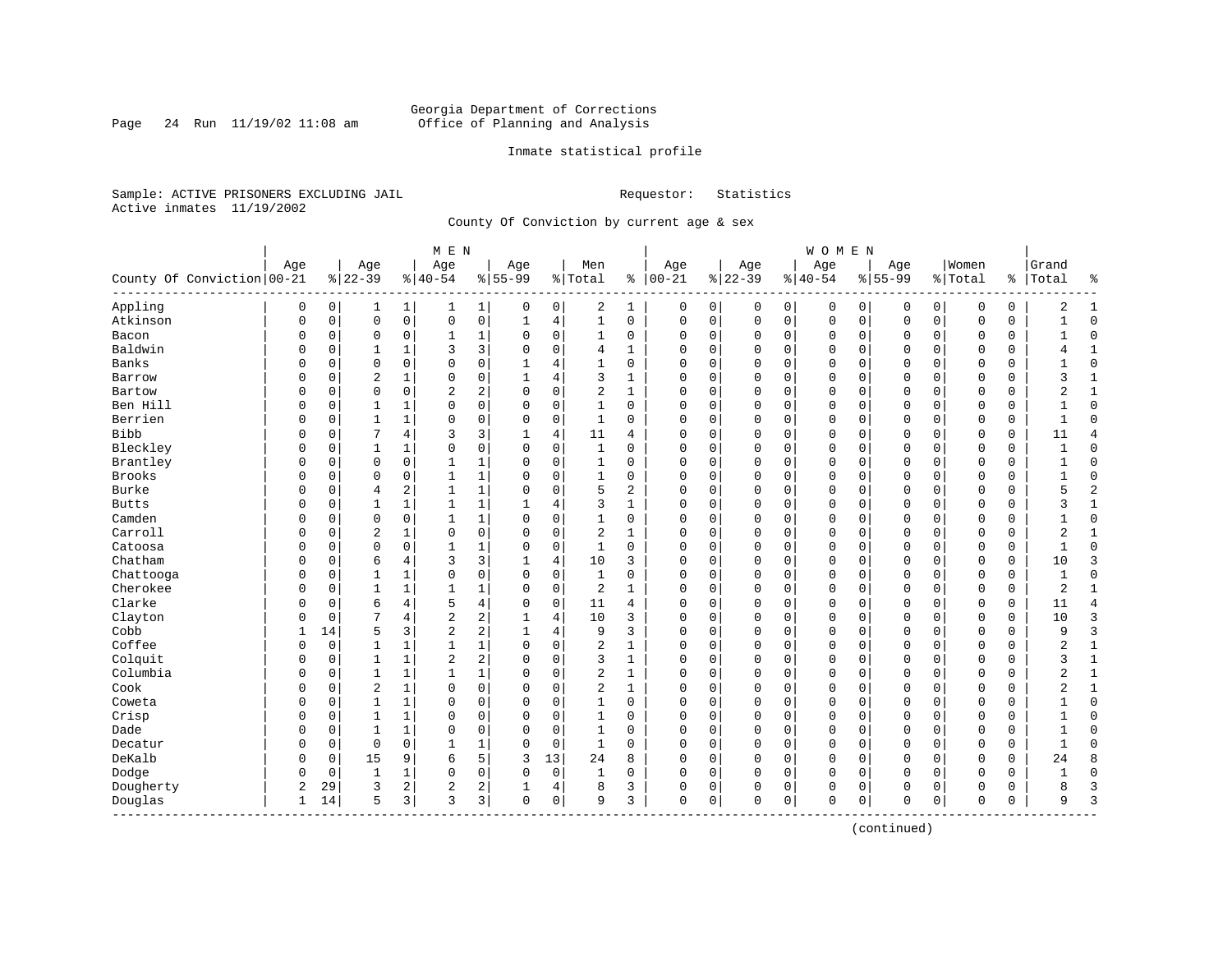### Georgia Department of Corrections Page 25 Run 11/19/02 11:08 am Office of Planning and Analysis

------------------------------------------------------------------------------------------------------------------------------------

### Inmate statistical profile

|  | Sample: ACTIVE PRISONERS EXCLUDING JAIL |  |                                           |  |  | Requestor: Statistics |  |
|--|-----------------------------------------|--|-------------------------------------------|--|--|-----------------------|--|
|  | Active inmates 11/19/2002               |  |                                           |  |  |                       |  |
|  |                                         |  | County Of Conviction by current age & sex |  |  | (continued)           |  |

| M E N | W O M E N | Age | Age | Age | Age | Men | Age | Age | Age | Age |Women |Grand County Of Conviction|00-21 %|22-39 %|40-54 %|55-99 %|Total % |00-21 %|22-39 %|40-54 %|55-99 %|Total % |Total % ------------------------------------------------------------------------------------------------------------------------------------Elbert | 0 0| 0 0| 0 0| 1 4| 1 0 | 0 0| 0 0| 0 0| 0 0| 0 0 | 1 0 Emanuel | 0 0| 1 1| 0 0| 0 0| 1 0 | 0 0| 0 0| 0 0| 0 0| 0 0 | 1 0 Fayette | 0 0| 0 0| 1 1| 1 4| 2 1 | 0 0| 0 0| 0 0| 0 0| 0 0 | 2 1 Floyd | 0 0| 3 2| 1 1| 0 0| 4 1 | 0 0| 0 0| 0 0| 0 0| 0 0 | 4 1 Forsyth | 0 0| 0 0| 1 1| 0 0| 1 0 | 0 0| 0 0| 0 0| 0 0| 0 0 | 1 0 Franklin | 0 0| 1 1| 0 0| 0 0| 1 0 | 0 0| 0 0| 0 0| 0 0| 0 0 | 1 0 Fulton | 0 0| 15 9| 12 11| 2 9| 29 9 | 0 0| 0 0| 0 0| 0 0| 0 0 | 29 9 Gilmer | 0 0| 1 1| 0 0| 0 0| 1 0 | 0 0| 0 0| 0 0| 0 0| 0 0 | 1 0 Glynn | 1 14| 5 3| 3 3| 1 4| 10 3 | 0 0| 0 0| 0 0| 0 0| 0 0 | 10 3 Gordon | 0 0| 0 0| 0 0| 1 4| 1 0 | 0 0| 0 0| 0 0| 0 0| 0 0 | 1 0 Greene | 0 0| 1 1| 0 0| 0 0| 1 0 | 0 0| 0 0| 0 0| 0 0| 0 0 | 1 0 Gwinnett | 0 0| 2 1| 1 1| 0 0| 3 1 | 0 0| 0 0| 0 0| 0 0| 0 0 | 3 1 Habersham | 0 0| 0 0| 1 1| 0 0| 1 0 | 0 0| 0 0| 0 0| 0 0| 0 0 | 1 0 Hall | 0 0| 3 2| 1 1| 0 0| 4 1 | 0 0| 0 0| 0 0| 0 0| 0 0 | 4 1 Harris | 0 0| 1 1| 0 0| 0 0| 1 0 | 0 0| 0 0| 0 0| 0 0| 0 0 | 1 0 Hart | 0 0| 2 1| 2 2| 0 0| 4 1 | 0 0| 0 0| 0 0| 0 0| 0 0 | 4 1 Henry | 0 0| 3 2| 0 0| 0 0| 3 1 | 0 0| 0 0| 0 0| 0 0| 0 0 | 3 1 Houston | 0 0| 2 1| 4 4| 0 0| 6 2 | 0 0| 0 0| 0 0| 0 0| 0 0 | 6 2 Jackson | 0 0| 0 0| 2 2| 0 0| 2 1 | 0 0| 0 0| 0 0| 0 0| 0 0 | 2 1 Jasper | 0 0| 1 1| 0 0| 0 0| 1 0 | 0 0| 0 0| 0 0| 0 0| 0 0 | 1 0 Jeff Davis | 0 0| 2 1| 0 0| 0 0| 2 1 | 0 0| 0 0| 0 0| 0 0| 0 0 | 2 1 Jones | 0 0| 1 1| 0 0| 0 0| 1 0 | 0 0| 0 0| 0 0| 0 0| 0 0 | 1 0 Lee | 0 0| 1 1| 0 0| 0 0| 1 0 | 0 0| 0 0| 0 0| 0 0| 0 0 | 1 0 Liberty | 0 0| 1 1| 1 1| 0 0| 2 1 | 0 0| 0 0| 0 0| 0 0| 0 0 | 2 1 Long | 0 0| 3 2| 0 0| 0 0| 3 1 | 0 0| 0 0| 0 0| 0 0| 0 0 | 3 1 Lowndes | 0 0| 1 1| 1 1| 0 0| 2 1 | 0 0| 0 0| 0 0| 0 0| 0 0 | 2 1 Madison | 0 0| 1 1| 0 0| 0 0| 1 0 | 0 0| 0 0| 0 0| 0 0| 0 0 | 1 0 Marion | 0 0| 1 1| 0 0| 0 0| 1 0 | 0 0| 0 0| 0 0| 0 0| 0 0 | 1 0 McIntosh | 0 0| 1 1| 0 0| 0 0| 1 0 | 0 0| 0 0| 0 0| 0 0| 0 0 | 1 0 Monroe | 0 0| 0 0| 2 2| 0 0| 2 1 | 0 0| 0 0| 0 0| 0 0| 0 0 | 2 1 Muscogee | 0 0| 5 3| 5 4| 0 0| 10 3 | 0 0| 0 0| 0 0| 0 0| 0 0 | 10 3 Newton | 0 0| 1 1| 0 0| 0 0| 1 0 | 0 0| 0 0| 0 0| 0 0| 0 0 | 1 0 Oglethorpe | 0 0| 0 0| 1 1| 0 0| 1 0 | 0 0| 0 0| 0 0| 0 0| 0 0 | 1 0 Paulding | 0 0| 0 0| 1 1| 0 0| 1 0 | 0 0| 0 0| 0 0| 0 0| 0 0 | 1 0 Pierce | 0 0| 0 0| 1 1| 0 0| 1 0 | 0 0| 0 0| 0 0| 0 0| 0 0 | 1 0

(continued)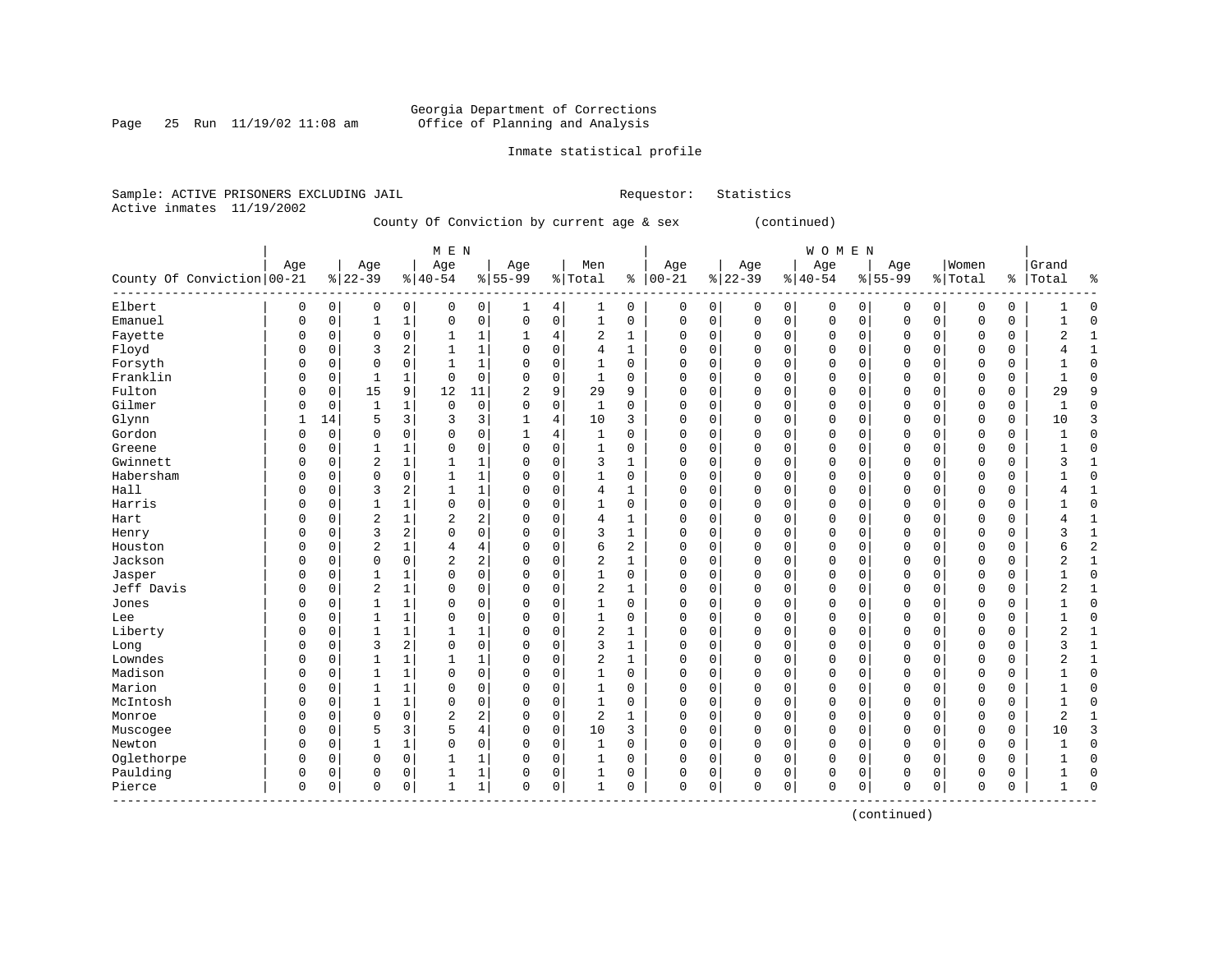Page 26 Run  $11/19/02$  11:08 am

### Inmate statistical profile

|  | Sample: ACTIVE PRISONERS EXCLUDING JAIL |  |                                           |  | Requestor: Statistics |
|--|-----------------------------------------|--|-------------------------------------------|--|-----------------------|
|  | Active inmates 11/19/2002               |  |                                           |  |                       |
|  |                                         |  | County Of Conviction by current age & sex |  | (continued)           |

|                            |             |             |              |              | M E N          |                |           |          |                |          |               |             |             |             | <b>WOMEN</b> |          |             |             |              |             |                |              |
|----------------------------|-------------|-------------|--------------|--------------|----------------|----------------|-----------|----------|----------------|----------|---------------|-------------|-------------|-------------|--------------|----------|-------------|-------------|--------------|-------------|----------------|--------------|
|                            | Age         |             | Age          |              | Age            |                | Age       |          | Men            |          | Age           |             | Age         |             | Age          |          | Age         |             | Women        |             | Grand          |              |
| County Of Conviction 00-21 |             |             | $ 22-39$     |              | $8 40-54$      |                | $8 55-99$ |          | % Total        |          | $8   00 - 21$ |             | $ 22-39$    |             | $ 40-54$     |          | $8 55-99$   |             | % Total      | န္          | Total          | 8            |
| Pike                       | 0           | 0           | 1            | 1            |                | 1              | 1         | 4        | 3              | 1        | 0             | 0           | 0           | 0           | 0            | 0        | 0           | 0           | 0            | 0           | 3              |              |
| Pulaski                    | $\mathbf 0$ | $\mathbf 0$ | 1            | $\mathbf 1$  | $\mathbf 0$    | $\mathbf 0$    | 0         | 0        | 1              | 0        | 0             | $\mathbf 0$ | $\mathbf 0$ | $\mathbf 0$ | 0            | 0        | $\mathbf 0$ | $\mathbf 0$ | 0            | $\mathbf 0$ |                | $\Omega$     |
| Putnam                     | $\Omega$    | $\Omega$    | 3            | 2            |                | 1              | 0         | $\Omega$ | 4              | 1        | 0             | $\mathbf 0$ | $\Omega$    | $\mathbf 0$ | 0            | $\Omega$ | 0           | $\mathbf 0$ | $\Omega$     | 0           |                |              |
| Rabun                      | O           | $\Omega$    |              | 1            | $\Omega$       | $\Omega$       | 0         | 0        |                | $\Omega$ | 0             | $\Omega$    | 0           | $\Omega$    | 0            | $\Omega$ | $\Omega$    | $\Omega$    | $\Omega$     | $\Omega$    |                | ſ            |
| Randolph                   | O           | $\Omega$    |              | 1            | 0              | $\Omega$       | 0         | 0        | 1              | $\Omega$ | 0             | $\Omega$    | $\Omega$    | $\Omega$    | 0            | $\Omega$ | 0           | $\Omega$    | $\Omega$     | 0           |                | r            |
| Richmond                   |             | 14          | 8            | 5            | 5              | 4              | 1         | 4        | 15             | 5        | $\Omega$      | $\Omega$    | 1           | 50          | 0            | $\Omega$ | $\mathbf 0$ | $\Omega$    | -1           | 50          | 16             | F            |
| Rockdale                   | $\Omega$    | $\Omega$    | 3            | 2            | 1              | 1              | $\Omega$  | $\Omega$ | 4              | 1        | $\Omega$      | $\Omega$    | 0           | $\mathbf 0$ | 0            | $\Omega$ | $\mathbf 0$ | $\Omega$    | $\Omega$     | 0           | 4              |              |
| Spalding                   | $\Omega$    | $\Omega$    | 3            | 2            | $\overline{2}$ | $\overline{2}$ | $\Omega$  | $\Omega$ | 5              | 2        | $\Omega$      | $\Omega$    | 0           | 0           | 0            | $\Omega$ | 0           | $\Omega$    | $\Omega$     | 0           | 5              | 2            |
| Sumter                     | $\Omega$    | $\Omega$    | $\Omega$     | $\Omega$     |                | 1              | $\Omega$  | $\Omega$ | 1              | $\Omega$ | $\Omega$      | $\Omega$    | 0           | 0           | 0            | $\Omega$ | $\mathbf 0$ | $\Omega$    | $\Omega$     | 0           |                | <sup>0</sup> |
| Terrell                    | $\Omega$    | $\Omega$    | $\Omega$     | $\Omega$     | 1              | 1              | $\Omega$  | $\Omega$ | 1              | $\Omega$ | $\Omega$      | $\Omega$    | $\Omega$    | 0           | 0            | $\Omega$ | $\mathbf 0$ | $\Omega$    | $\Omega$     | 0           |                | <sup>0</sup> |
| Thomas                     | $\Omega$    | $\Omega$    | 1            | 1            | 1              | 1              | O         | $\Omega$ | $\overline{2}$ | 1        | $\Omega$      | $\Omega$    | $\Omega$    | 0           | 0            | $\Omega$ | $\mathbf 0$ | $\Omega$    | $\Omega$     | 0           | 2              |              |
| Tift                       | $\Omega$    | $\Omega$    | $\Omega$     | $\Omega$     | $\overline{2}$ | $\overline{a}$ | 1         | 4        | 3              | 1        | $\Omega$      | $\Omega$    | $\Omega$    | $\Omega$    | 0            | $\Omega$ | $\mathbf 0$ | $\Omega$    | $\Omega$     | 0           | 3              |              |
| Toombs                     | $\Omega$    | $\Omega$    | 2            | 1            | 1              | 1              | $\Omega$  | $\Omega$ | 3              | 1        | $\Omega$      | $\Omega$    | $\Omega$    | 0           | 0            | $\Omega$ | $\mathbf 0$ | $\Omega$    | $\Omega$     | 0           | 3              |              |
| Towns                      | $\Omega$    | $\Omega$    | 1            | 1            | $\Omega$       | $\Omega$       | $\Omega$  | $\Omega$ | 1              | $\Omega$ | $\Omega$      | $\Omega$    | $\Omega$    | 0           | 0            | $\Omega$ | $\mathbf 0$ | 0           | $\Omega$     | 0           |                | ſ            |
| Troup                      | $\Omega$    | $\Omega$    | $\Omega$     | 0            |                | 1              |           | 4        | $\overline{2}$ | 1        | $\Omega$      | 0           | $\Omega$    | 0           | 0            | $\Omega$ | $\mathbf 0$ | 0           | $\Omega$     | 0           | 2              |              |
| Union                      | $\Omega$    | O           | 0            | 0            |                | $\mathbf{1}$   | 0         | $\Omega$ | 1              | 0        | $\Omega$      | $\mathbf 0$ | $\Omega$    | $\mathbf 0$ | 0            | 0        | $\mathbf 0$ | 0           | $\Omega$     | 0           |                | ſ            |
| Upson                      | $\Omega$    | $\Omega$    | $\Omega$     | 0            |                | $\mathbf 1$    | 0         | $\Omega$ | 1              | 0        | $\Omega$      | $\mathbf 0$ | $\Omega$    | 0           | 0            | 0        | $\mathbf 0$ | 0           | $\Omega$     | 0           |                | ſ            |
| Walker                     | $\Omega$    | $\Omega$    | $\mathbf{1}$ | 1            | $\Omega$       | $\mathbf 0$    | 0         | $\Omega$ | 1              | 0        | 0             | $\mathbf 0$ | 1           | 50          | 0            | 0        | $\mathbf 0$ | 0           | $\mathbf{1}$ | 50          | $\overline{2}$ |              |
| Walton                     | $\cap$      | $\Omega$    | $\mathbf{1}$ | $\mathbf{1}$ |                | 1              | 0         | $\Omega$ | $\overline{c}$ |          | $\Omega$      | $\mathbf 0$ | 0           | 0           | 0            | 0        | $\mathbf 0$ | 0           | 0            | $\mathbf 0$ | 2              | $\mathbf{1}$ |
| Ware                       | $\Omega$    | $\Omega$    | 3            | 2            | 3              | 3              | 0         | $\Omega$ | 6              | 2        | 0             | $\mathbf 0$ | 0           | 0           | 0            | 0        | $\mathbf 0$ | 0           | 0            | 0           | 6              | 2            |
| Washington                 |             | 14          | 0            | 0            | $\mathbf 0$    | $\mathbf 0$    | 0         | 0        | 1              | 0        | 0             | $\mathbf 0$ | 0           | 0           | 0            | 0        | $\mathbf 0$ | 0           | 0            | 0           |                | $\Omega$     |
| Wayne                      | $\Omega$    | 0           | $\mathbf{1}$ | 1            | $\Omega$       | $\mathbf 0$    | $\Omega$  | $\Omega$ | 1              | $\Omega$ | $\Omega$      | $\mathbf 0$ | $\Omega$    | 0           | 0            | 0        | $\mathbf 0$ | 0           | $\Omega$     | 0           |                | 0            |
| Whitfield                  | $\mathbf 0$ | $\Omega$    | 0            | 0            | 3              | 3              | 1         | 4        | $\overline{4}$ |          | $\Omega$      | 0           | $\Omega$    | 0           | $\mathbf 0$  | 0        | $\mathbf 0$ | 0           | 0            | $\mathbf 0$ | 4              | 1            |
| Wilkes                     | $\mathbf 0$ | 0           | $\mathbf{1}$ | 1            | $\Omega$       | 0              | 0         | 0        | 1              | $\Omega$ | 0             | 0           | $\Omega$    | 0           | $\mathsf 0$  | 0        | $\mathbf 0$ | 0           | 0            | $\mathsf 0$ |                | $\Omega$     |
| Total reported             |             | 7100        | 170 100      |              | 112 100        |                | 23 100    |          | 312 100        |          | 0             | 0           |             | 2 100       | 0            | 0        | 0           | 0           |              | 2 100       | 314 100        |              |
| Percent reported           |             | 100.0       | 100.0        |              | 100.0          |                | 100.0     |          |                | 100.0    |               | $\cdot$ 0   |             | 100.0       |              | . 0      |             | $\cdot$ 0   |              | 100.0       |                | 100.0        |
| Not reported               | 0           |             | 0            |              | $\Omega$       |                | 0         |          | 0              |          | 0             |             | 0           |             | 0            |          | 0           |             | 0            |             | 0              |              |
| Total                      | 7           |             | 170          |              | 112            |                | 23        |          | 312            |          | 0             |             | 2           |             | $\mathsf 0$  |          | $\mathbf 0$ |             | 2            |             | 314            |              |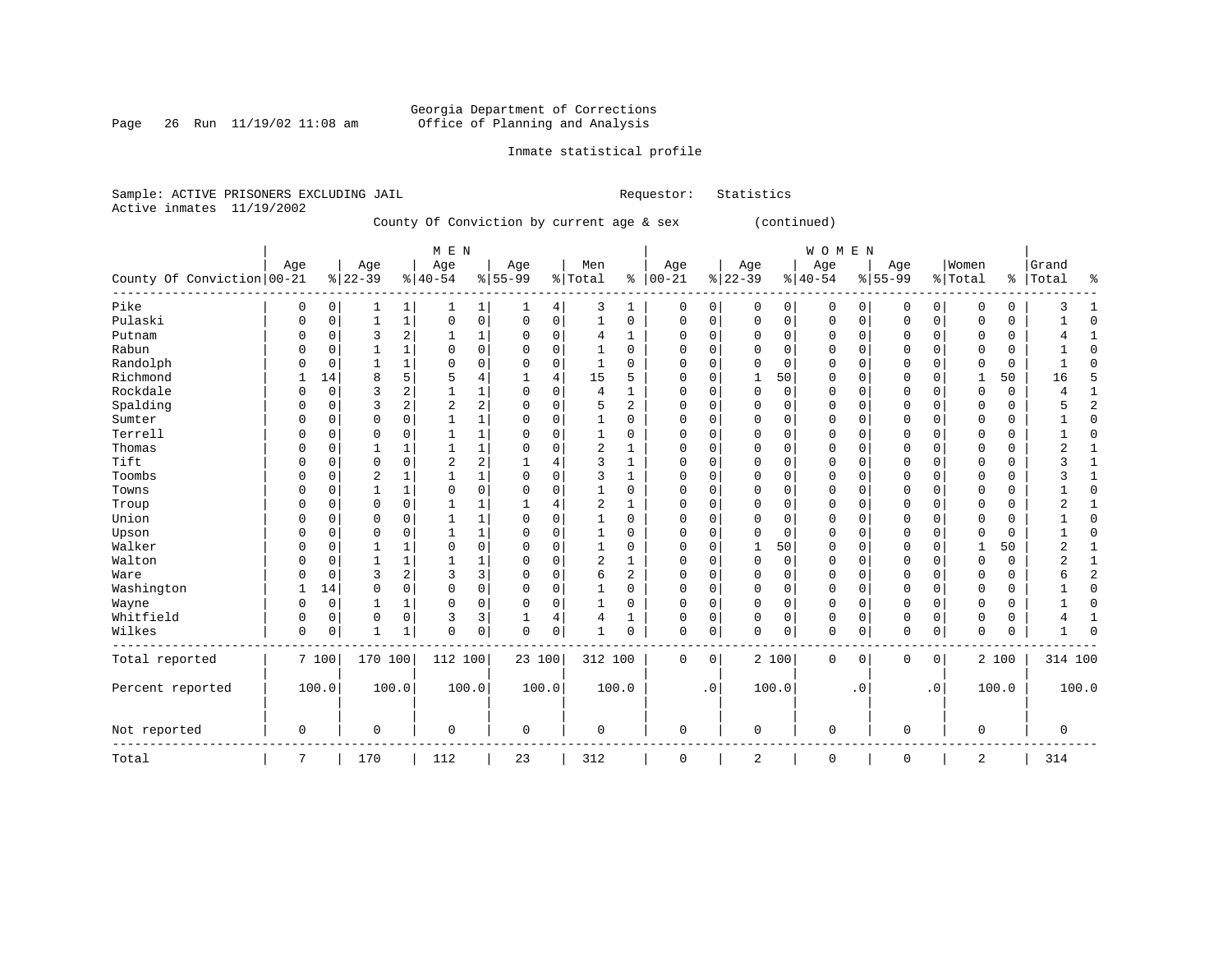### Georgia Department of Corrections<br>Page 27 Run 11/19/02 11:08 am 6ffice of Planning and Analysis Page 27 Run 11/19/02 11:08 am Office of Planning and Analysis

### Inmate statistical profile

Sample: ACTIVE PRISONERS EXCLUDING JAIL **Requestor:** Statistics Active inmates 11/19/2002

Circ Of Conviction by current age & sex

|                    |            |             |                |              | M E N          |                |              |             |                |                |             |              |                |             | <b>WOMEN</b> |             |             |             |              |             |                |                |
|--------------------|------------|-------------|----------------|--------------|----------------|----------------|--------------|-------------|----------------|----------------|-------------|--------------|----------------|-------------|--------------|-------------|-------------|-------------|--------------|-------------|----------------|----------------|
|                    | Age        |             | Age            |              | Age            |                | Age          |             | Men            |                | Age         |              | Age            |             | Age          |             | Aqe         |             | Women        |             | Grand          |                |
| Circ Of Conviction | $ 00 - 21$ |             | $ 22-39$       |              | $8 40-54$      |                | $8 55-99$    |             | % Total        | ႜ              | $ 00 - 21$  |              | $ 22-39$       |             | $8 40-54$    |             | $8155 - 99$ |             | % Total      |             | %   Total      | နွ             |
| Alapaha            | 0          | $\mathbf 0$ | 3              | 2            | 0              | 0              | 1            | 4           | 4              | 1              | 0           | $\mathsf{O}$ | 0              | 0           | 0            | 0           | 0           | 0           | $\mathbf 0$  | 0           |                | $\mathbf{1}$   |
| Alcovy             | $\Omega$   | $\mathbf 0$ | $\overline{2}$ | $\mathbf{1}$ | $\mathbf{1}$   | $\mathbf{1}$   | $\Omega$     | $\mathsf 0$ | 3              | $\mathbf{1}$   | $\mathbf 0$ | $\mathbf 0$  | 0              | $\mathbf 0$ | $\mathbf 0$  | $\mathbf 0$ | $\mathbf 0$ | $\mathbf 0$ | $\mathbf 0$  | $\mathbf 0$ | 3              | $\mathbf{1}$   |
| Atlanta            | 0          | $\mathbf 0$ | 15             | 9            | 12             | 11             | 2            | 9           | 29             | 9              | $\mathbf 0$ | 0            | 0              | 0           | 0            | 0           | 0           | 0           | 0            | 0           | 29             | 9              |
| Atlantic           | U          | $\mathbf 0$ | 5              | 3            | $\mathbf{1}$   | $\mathbf{1}$   | $\Omega$     | $\mathbf 0$ | 6              | $\overline{a}$ | $\Omega$    | $\mathbf 0$  | $\Omega$       | $\mathbf 0$ | 0            | 0           | $\mathbf 0$ | $\Omega$    | $\mathbf 0$  | $\Omega$    | 6              | $\overline{2}$ |
| Augusta            |            | 14          | 13             | 8            | 7              | б.             | 1            | 4           | 22             | 7              | $\Omega$    | $\Omega$     | $\overline{1}$ | 50          | 0            | $\mathbf 0$ | 0           | $\Omega$    | 1            | 50          | 23             | 7              |
| Blue Ridge         | 0          | $\mathbf 0$ | 1              | $\mathbf{1}$ | 1              | 1              | 0            | $\mathbf 0$ | 2              | 1              | $\mathbf 0$ | 0            | 0              | $\mathbf 0$ | 0            | 0           | 0           | $\Omega$    | $\mathbf 0$  | 0           | 2              | $\mathbf{1}$   |
| Brunswick          | 1          | 14          | 9              | 5            | 5              | 5              |              | 4           | 16             | 5              | $\Omega$    | $\mathbf 0$  | $\Omega$       | $\mathbf 0$ | $\Omega$     | $\mathbf 0$ | $\mathbf 0$ | $\mathbf 0$ | $\mathbf 0$  | $\Omega$    | 16             | 5              |
| Chattahoochee      | $\Omega$   | $\mathbf 0$ | 7              | 4            | 5              | 5              | $\Omega$     | $\mathbf 0$ | 12             | 4              | $\Omega$    | $\mathbf 0$  | 0              | $\mathbf 0$ | $\Omega$     | $\mathbf 0$ | $\mathbf 0$ | $\Omega$    | $\mathbf 0$  | $\Omega$    | 12             | $\overline{4}$ |
| Cherokee           | O          | $\mathbf 0$ | 0              | $\Omega$     | $\overline{2}$ | 2              | -1           | 4           | 3              | $\mathbf{1}$   | $\Omega$    | 0            | 0              | $\mathbf 0$ | 0            | 0           | 0           | $\Omega$    | $\mathbf 0$  | 0           | ζ              | $\mathbf{1}$   |
| Clayton            | U          | $\mathbf 0$ | 7              | 4            | $\overline{2}$ | 2              |              | 4           | 10             | 3              | $\Omega$    | $\mathbf 0$  | $\Omega$       | $\mathbf 0$ | $\Omega$     | 0           | $\mathbf 0$ | $\Omega$    | $\mathbf 0$  | $\Omega$    | 10             | $\overline{3}$ |
| Cobb               |            | 14          | 5              | 3            | $\overline{c}$ | 2              | 1            | 4           | 9              | 3              | $\mathbf 0$ | $\Omega$     | $\Omega$       | $\Omega$    | 0            | $\mathbf 0$ | 0           | $\Omega$    | $\mathbf 0$  | $\Omega$    | q              | $\overline{3}$ |
| Conasauga          | 0          | $\mathbf 0$ | 0              | $\Omega$     | 3              | 3              | $\mathbf{1}$ | 4           | 4              | 1              | $\mathbf 0$ | $\mathbf 0$  | 0              | $\mathbf 0$ | $\Omega$     | 0           | 0           | $\Omega$    | $\mathbf 0$  | 0           | 4              | 1              |
| Cordele            | Λ          | $\mathbf 0$ | $\overline{2}$ | 1            | 0              | 0              | $\Omega$     | 0           | 2              | $\mathbf{1}$   | $\mathbf 0$ | $\mathbf 0$  | 0              | $\mathbf 0$ | 0            | 0           | 0           | 0           | $\mathbf 0$  | 0           | $\overline{2}$ | $\mathbf{1}$   |
| Coweta             | $\Omega$   | $\Omega$    | 3              | 2            | $\mathbf{1}$   | 1              | 1            | 4           | 5              | 2              | $\Omega$    | $\Omega$     | $\mathbf 0$    | $\Omega$    | $\Omega$     | $\mathbf 0$ | $\mathbf 0$ | $\Omega$    | $\mathbf 0$  | $\Omega$    |                | $\overline{2}$ |
| Dougherty          | 2          | 29          | 3              | 2            | $\overline{2}$ | 2              |              | 4           | 8              | 3              | $\Omega$    | $\Omega$     | 0              | $\mathbf 0$ | $\Omega$     | 0           | $\mathbf 0$ | $\Omega$    | $\mathbf 0$  | 0           | 8              | $\overline{3}$ |
| Eastern            | U          | $\mathbf 0$ | 6              | 4            | 3              | 3              |              | 4           | 10             | 3              | $\Omega$    | 0            | $\Omega$       | $\mathbf 0$ | $\Omega$     | $\mathbf 0$ | $\Omega$    | $\Omega$    | $\mathbf 0$  | $\Omega$    | 10             | $\overline{3}$ |
| Flint              | U          | $\Omega$    | 3              | 2            | $\Omega$       | 0              | $\Omega$     | $\mathbf 0$ | 3              | $\mathbf{1}$   | $\Omega$    | $\Omega$     | $\Omega$       | $\Omega$    | 0            | $\mathbf 0$ | $\Omega$    | $\Omega$    | $\Omega$     | $\Omega$    | ζ              | $\mathbf{1}$   |
| Griffin            | 0          | $\mathbf 0$ | $\overline{4}$ | 2            | 5              | 5              | 2            | 9           | 11             | 4              | $\mathbf 0$ | $\mathbf 0$  | 0              | $\mathbf 0$ | $\Omega$     | 0           | 0           | $\Omega$    | $\mathbf 0$  | 0           | 11             | $\overline{4}$ |
| Gwinnett           | $\Omega$   | $\mathbf 0$ | $\overline{2}$ | $\mathbf 1$  | $\mathbf{1}$   | 1              | $\Omega$     | 0           | 3              | $\mathbf{1}$   | $\mathbf 0$ | $\mathbf 0$  | $\Omega$       | $\mathbf 0$ | 0            | 0           | 0           | 0           | $\mathbf 0$  | 0           | 3              | $\mathbf{1}$   |
| Houston            | $\Omega$   | $\Omega$    | $\overline{c}$ | $\mathbf{1}$ | $\overline{4}$ | 4              | $\Omega$     | $\Omega$    | 6              | 2              | $\Omega$    | $\Omega$     | $\Omega$       | $\Omega$    | $\Omega$     | $\mathbf 0$ | $\Omega$    | $\Omega$    | $\Omega$     | $\Omega$    | 6              | $\overline{2}$ |
| Lookout Mountain   | $\Omega$   | $\Omega$    | 3              | 2            | $\mathbf{1}$   | 1              | $\Omega$     | $\Omega$    | 4              | 1              | $\Omega$    | $\Omega$     | $\mathbf{1}$   | 50          | 0            | 0           | $\mathbf 0$ | $\Omega$    | $\mathbf{1}$ | 50          |                | $\overline{2}$ |
| Macon              | U          | $\mathbf 0$ | 7              | 4            | 3              | 3              |              | 4           | 11             | 4              | $\Omega$    | 0            | $\Omega$       | $\mathbf 0$ | $\Omega$     | $\mathbf 0$ | $\mathbf 0$ | $\Omega$    | $\mathbf 0$  | $\Omega$    | 11             | $\overline{4}$ |
| Middle             |            | 14          | 3              | 2            | $\mathbf{1}$   | $\mathbf 1$    | $\Omega$     | $\Omega$    | 5              | 2              | $\Omega$    | $\Omega$     | $\Omega$       | $\Omega$    | 0            | $\mathbf 0$ | $\Omega$    | $\Omega$    | $\Omega$     | $\Omega$    | 5              | $\overline{2}$ |
| Mountain           | 0          | $\mathbf 0$ | $\mathbf{1}$   | 1            | $\mathbf{1}$   | $\mathbf 1$    | $\Omega$     | $\mathbf 0$ | 2              | 1              | $\mathbf 0$ | $\mathbf 0$  | 0              | $\mathbf 0$ | $\Omega$     | 0           | 0           | $\Omega$    | $\mathbf 0$  | 0           | 2              | $\mathbf{1}$   |
| Northeastern       | U          | $\mathbf 0$ | 3              | 2            | $\mathbf{1}$   | 1              | $\Omega$     | 0           | 4              | $\mathbf{1}$   | $\mathbf 0$ | $\mathbf 0$  | $\Omega$       | $\mathbf 0$ | 0            | $\mathbf 0$ | 0           | 0           | $\mathbf 0$  | 0           |                | $\mathbf{1}$   |
| Northern           | $\Omega$   | $\mathbf 0$ | $\overline{4}$ | 2            | 3              | 3              | $\mathbf{1}$ | 4           | 8              | 3              | $\mathbf 0$ | 0            | 0              | 0           | 0            | $\mathbf 0$ | 0           | 0           | $\mathbf 0$  | 0           | R              | $\overline{3}$ |
| Ocmulgee           | 0          | $\Omega$    | 7              | 4            | 4              | 4              | $\Omega$     | $\mathbf 0$ | 11             | 4              | $\Omega$    | $\Omega$     | 0              | $\mathbf 0$ | $\Omega$     | 0           | $\mathbf 0$ | $\Omega$    | $\mathbf 0$  | 0           | 11             | $\overline{4}$ |
| Oconee             | U          | $\Omega$    | 3              | 2            | $\Omega$       | 0              | $\Omega$     | 0           | 3              | 1              | $\Omega$    | $\mathbf 0$  | $\Omega$       | $\Omega$    | $\Omega$     | $\mathbf 0$ | $\Omega$    | $\Omega$    | $\mathbf 0$  | $\Omega$    | ζ              | $\mathbf{1}$   |
| Pataula            | U          | $\Omega$    | $\mathbf{1}$   | 1            | $\mathbf{1}$   | 1              | $\Omega$     | $\Omega$    | 2              | $\mathbf{1}$   | $\Omega$    | $\Omega$     | $\Omega$       | $\Omega$    | 0            | $\Omega$    | $\Omega$    | $\Omega$    | $\Omega$     | $\Omega$    | 2              | $1\,$          |
| Piedmont           | U          | $\Omega$    | $\overline{c}$ | $\mathbf{1}$ | $\overline{2}$ | 2              | 2            | 9           | 6              | 2              | $\mathbf 0$ | $\Omega$     | $\mathbf 0$    | $\mathbf 0$ | $\Omega$     | 0           | $\mathbf 0$ | $\Omega$    | $\mathbf 0$  | 0           | б              | $\overline{2}$ |
| Rome               | U          | 0           | 3              | 2            | $\mathbf{1}$   | 1              | $\Omega$     | 0           | 4              | $\mathbf{1}$   | $\mathbf 0$ | 0            | $\Omega$       | 0           | 0            | 0           | $\mathbf 0$ | $\mathbf 0$ | $\mathbf 0$  | 0           |                | $\mathbf{1}$   |
| South Georgia      | O          | $\mathbf 0$ | $\Omega$       | 0            | $\mathbf{1}$   | $\mathbf{1}$   | $\Omega$     | $\mathbf 0$ | $\mathbf{1}$   | 0              | $\mathbf 0$ | 0            | 0              | $\mathbf 0$ | 0            | $\mathbf 0$ | 0           | 0           | $\mathbf 0$  | 0           | $\mathbf{1}$   | $\Omega$       |
| Southern           | $\Omega$   | $\mathbf 0$ | 3              | 2            | 5              | 5              | $\Omega$     | $\mathbf 0$ | 8              | 3              | $\Omega$    | $\mathbf 0$  | 0              | $\mathbf 0$ | 0            | 0           | 0           | $\Omega$    | $\mathbf 0$  | 0           | $\mathsf{R}$   | 3              |
| Southwestern       | O          | $\mathbf 0$ | $\mathbf{1}$   | 1            | -1             | 1              | $\Omega$     | $\mathbf 0$ | $\overline{2}$ | 1              | $\Omega$    | $\mathbf 0$  | $\Omega$       | $\mathbf 0$ | 0            | 0           | $\mathbf 0$ | $\Omega$    | $\mathbf 0$  | 0           | 2              | $\mathbf{1}$   |
| Stone Mountain     | 0          | $\mathbf 0$ | 15             | 9            | 6              | 5              | 3            | 13          | 24             | 8              | $\mathbf 0$ | 0            | 0              | 0           | 0            | $\mathbf 0$ | $\Omega$    | 0           | $\Omega$     | 0           | 24             | $\mathsf{R}$   |
| Tifton             | $\Omega$   | 0           | $\Omega$       | $\mathbf 0$  | 2              | $\overline{a}$ | 1            | 4           | 3              | 1              | $\mathbf 0$ | 0            | $\Omega$       | 0           | $\Omega$     | 0           | 0           | 0           | $\mathbf 0$  | 0           | 3              | $\mathbf{1}$   |
| ---------          |            |             |                |              |                |                |              |             |                |                |             |              |                |             |              |             |             |             |              |             |                |                |

(continued)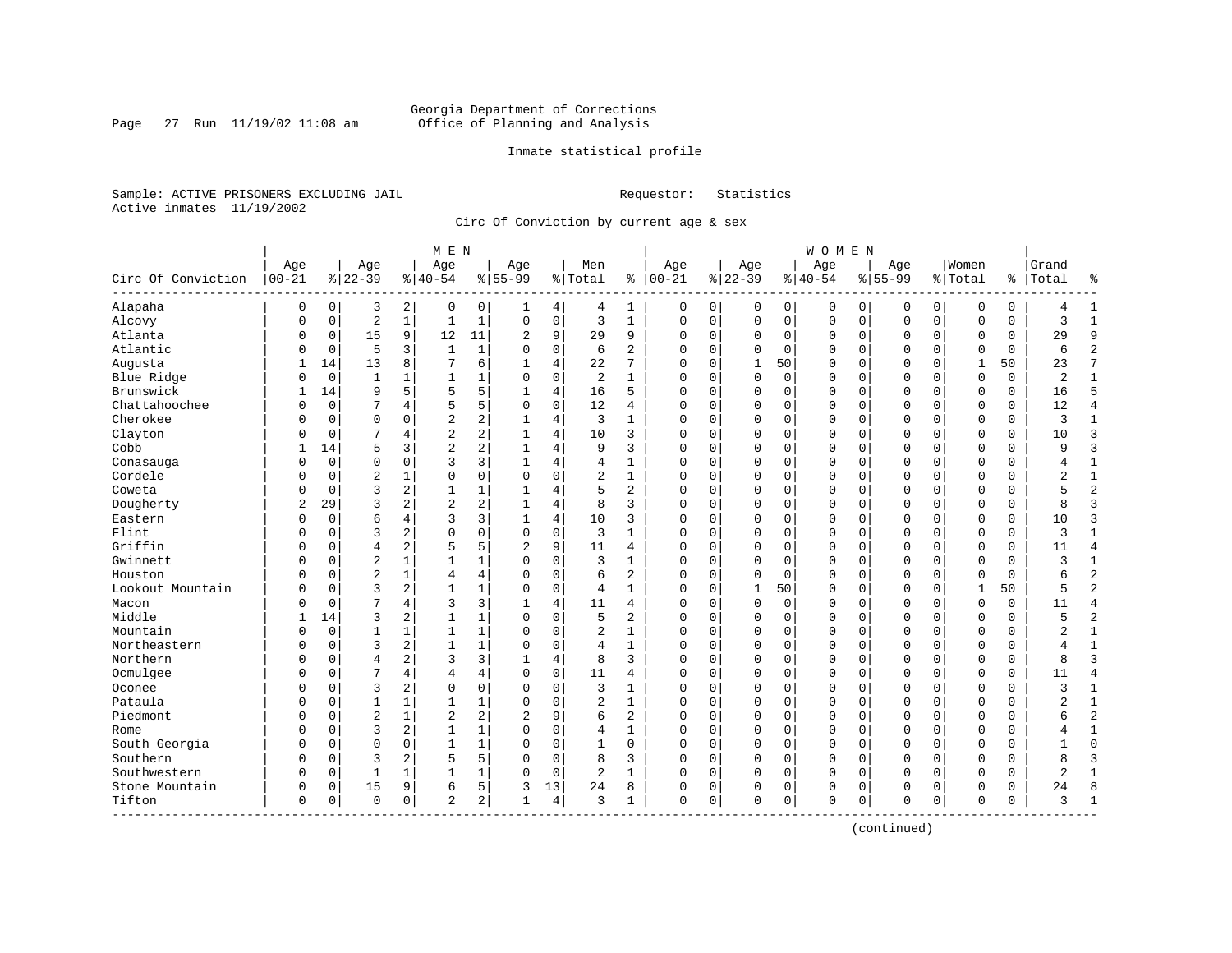### Georgia Department of Corrections<br>Page 28 Run 11/19/02 11:08 am 6ffice of Planning and Analysis Page 28 Run 11/19/02 11:08 am Office of Planning and Analysis

### Inmate statistical profile

Sample: ACTIVE PRISONERS EXCLUDING JAIL **Requestor:** Statistics Active inmates 11/19/2002

Circ Of Conviction by current age & sex (continued)

|                    |            |          |          |                | M E N        |                |             |       |         |          |           |           |           |          | W O M E N   |           |             |                 |          |       |         |      |
|--------------------|------------|----------|----------|----------------|--------------|----------------|-------------|-------|---------|----------|-----------|-----------|-----------|----------|-------------|-----------|-------------|-----------------|----------|-------|---------|------|
|                    | Age        |          | Age      |                | Age          |                | Age         |       | Men     |          | Age       |           | Age       |          | Age         |           | Age         |                 | Women    |       | Grand   |      |
| Circ Of Conviction | $ 00 - 21$ |          | $ 22-39$ |                | $ 40-54 $    |                | $ 55-99$    |       | % Total | နွ       | $00 - 21$ |           | $ 22-39 $ |          | $ 40-54 $   |           | $8 55-99$   |                 | % Total  | ွေ    | Total   | ႜ    |
| Toombs             | 0          |          |          |                |              | $\overline{0}$ |             |       |         | 0        | $\Omega$  | 0         |           | 0        | $\mathbf 0$ |           |             | 0               |          |       |         |      |
| Waycross           | 0          | 0        | 4        | $\overline{a}$ | $\mathbf{r}$ | 6              | $\Omega$    | 0     | 11      | 4        | $\Omega$  | $\Omega$  | $\Omega$  | $\Omega$ | $\Omega$    |           | $\Omega$    |                 |          | 0     | 11      |      |
| Western            |            |          | b        |                | 5            | 5              |             |       | 11      | 4        | $\Omega$  |           |           |          | $\Omega$    |           |             |                 |          |       | 11      |      |
| Rockdale           |            |          | 3        | 2              |              |                |             |       | 4       |          | 0         | 0         |           |          | 0           |           |             |                 |          | 0     |         |      |
| Douglas            |            | 14       | 5        |                |              | 3              |             |       | 9       |          | $\Omega$  |           |           |          | $\Omega$    |           |             |                 |          |       |         |      |
| Appalachian        |            |          |          |                |              |                |             |       |         |          | $\Omega$  |           |           |          | $\Omega$    |           |             |                 |          |       |         |      |
| Enotah             | 0          |          |          |                |              |                |             |       | 2       |          | $\Omega$  | 0         |           |          | 0           |           |             |                 |          | 0     |         |      |
| Forsyth-Bell       | 0          | $\Omega$ | $\Omega$ |                |              |                |             |       |         | $\Omega$ | $\Omega$  | $\Omega$  | $\Omega$  | $\Omega$ | $\Omega$    |           | $\mathbf 0$ |                 |          | 0     |         |      |
| Towaliga           | 0          | 0        |          |                | 3            | 3              |             | 4     | 5       | 2        | 0         | 0         | $\Omega$  | 0        | 0           |           | 0           | 0               | 0        | 0     | 5.      |      |
| Total reported     |            | 7 100    | 170      | 100            | 111          | 100            | 23 100      |       | 311 100 |          | $\Omega$  | 0         |           | 2 100    | $\Omega$    | $\Omega$  | $\Omega$    | 0 <sup>1</sup>  |          | 2 100 | 313 100 |      |
| Percent reported   |            | 100.0    |          | 100.0          |              | 99.1           |             | 100.0 |         | 99.7     |           | $\cdot$ 0 |           | 100.0    |             | $\cdot$ 0 |             | .0 <sup>1</sup> |          | 100.0 |         | 99.7 |
| Not reported       | 0          |          | $\Omega$ |                |              |                | $\mathbf 0$ |       |         |          | 0         |           | $\Omega$  |          | $\mathbf 0$ |           | $\Omega$    |                 | $\Omega$ |       |         |      |
| Total              | 7          |          | 170      |                | 112          |                | 23          |       | 312     |          | $\Omega$  |           | 2         |          | $\Omega$    |           | $\Omega$    |                 | 2        |       | 314     |      |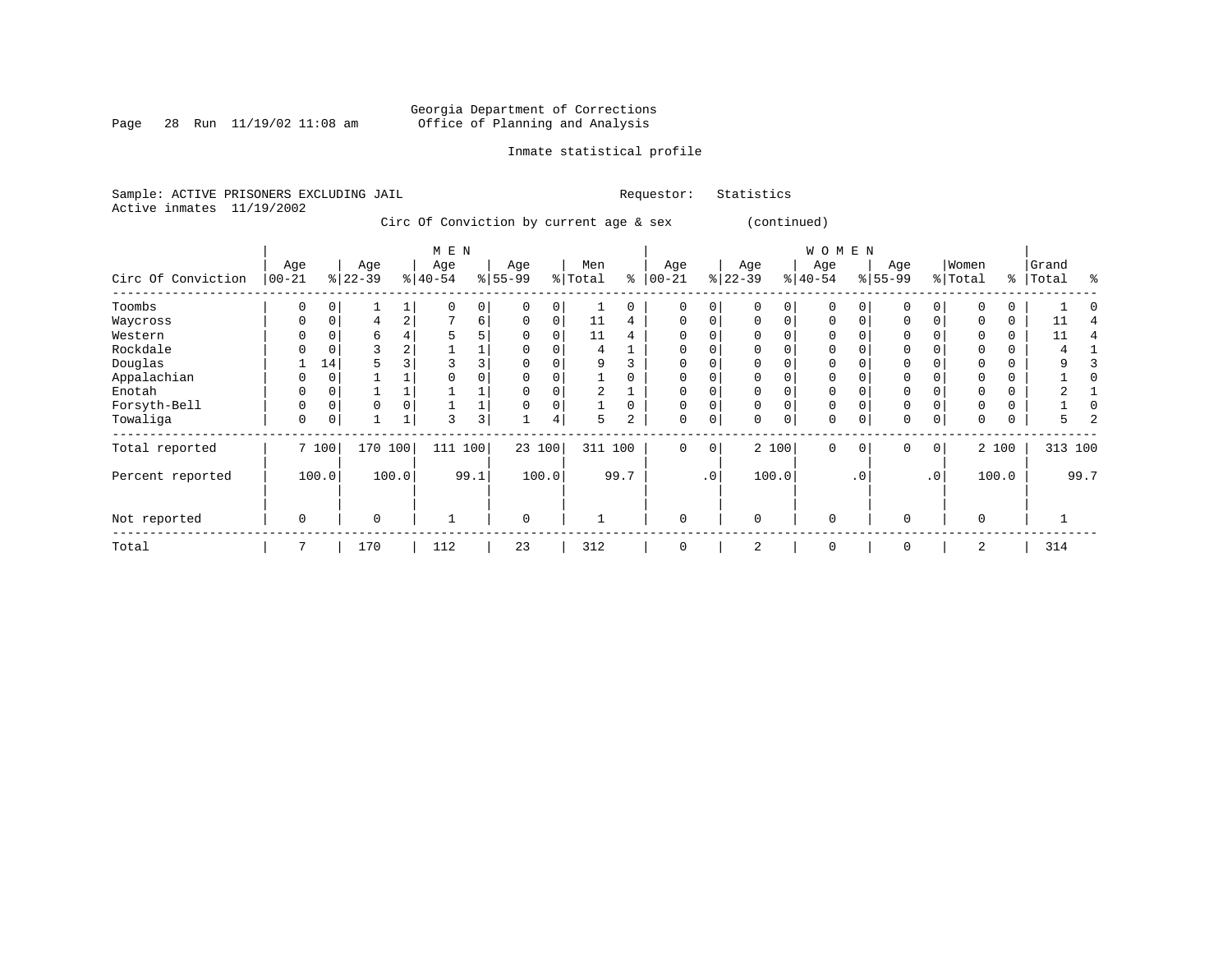### Georgia Department of Corrections<br>Page 29 Run 11/19/02 11:08 am 6ffice of Planning and Analysis Page 29 Run 11/19/02 11:08 am Office of Planning and Analysis

### Inmate statistical profile

Sample: ACTIVE PRISONERS EXCLUDING JAIL **Requestor:** Statistics Active inmates 11/19/2002

Home County by current age & sex

|              |             |             |                |                | M E N          |                |             |             |                |              |             |             |          |             | WOMEN       |             |             |             |             |          |                |                |
|--------------|-------------|-------------|----------------|----------------|----------------|----------------|-------------|-------------|----------------|--------------|-------------|-------------|----------|-------------|-------------|-------------|-------------|-------------|-------------|----------|----------------|----------------|
|              | Age         |             | Age            |                | Age            |                | Age         |             | Men            |              | Age         |             | Age      |             | Age         |             | Age         |             | Women       |          | Grand          |                |
| Home County  | $00 - 21$   |             | $8 22-39$      |                | $8 40-54$      |                | $8 55-99$   |             | %   Total      | နွ           | $ 00-21$    |             | $ 22-39$ |             | $ 40-54$    |             | $8 55-99$   |             | %   Total   |          | %   Total      | နွ             |
| Appling      | 0           | 0           | 1              | 1              | 1              | 1              | 0           | 0           | 2              | 1            | 0           | 0           | 0        | 0           | 0           | 0           | 0           | 0           | 0           | 0        | 2              | 1              |
| Atkinson     | $\mathsf 0$ | $\mathsf 0$ | $\mathbf 0$    | $\mathsf 0$    | $\mathsf 0$    | $\mathsf 0$    | 1           | 6           | $\mathbf{1}$   | 0            | 0           | $\mathsf 0$ | 0        | $\mathbf 0$ | $\mathbf 0$ | $\mathbf 0$ | $\mathbf 0$ | $\mathbf 0$ | $\circ$     | 0        |                | $\mathbf 0$    |
| Baldwin      | $\mathbf 0$ | $\mathbf 0$ | $\mathbf{1}$   | $\mathbf 1$    | $\overline{2}$ | 2              | $\mathbf 0$ | $\mathbf 0$ | 3              | $\mathbf{1}$ | 0           | 0           | 0        | 0           | 0           | $\mathbf 0$ | $\mathbf 0$ | 0           | $\mathbf 0$ | 0        | 3              | $\mathbf{1}$   |
| Barrow       | $\Omega$    | $\mathbf 0$ | 2              | $\mathbf{1}$   | $\Omega$       | $\mathbf 0$    | 1           | 6           | 3              | $\mathbf{1}$ | $\Omega$    | 0           | $\Omega$ | $\Omega$    | 0           | $\mathbf 0$ | $\Omega$    | $\Omega$    | $\Omega$    | 0        | ζ              | $\mathbf{1}$   |
| Bartow       | $\Omega$    | 0           | $\mathbf 0$    | $\mathbf 0$    | 3              | 3              | $\Omega$    | $\mathbf 0$ | 3              | $\mathbf{1}$ | 0           | 0           | $\Omega$ | 0           | 0           | $\mathbf 0$ | $\Omega$    | $\Omega$    | $\Omega$    | 0        | 3              | $\mathbf{1}$   |
| Ben Hill     | $\Omega$    | $\Omega$    | $\mathbf{1}$   | $\mathbf{1}$   | $\Omega$       | $\mathbf 0$    | $\Omega$    | $\mathbf 0$ | $\mathbf{1}$   | $\Omega$     | $\Omega$    | 0           | $\Omega$ | $\Omega$    | $\Omega$    | $\Omega$    | $\Omega$    | $\Omega$    | $\mathbf 0$ | 0        |                | $\Omega$       |
| Bibb         | $\Omega$    | 0           | 3              | $\overline{a}$ | $\overline{2}$ | $\sqrt{2}$     | $\Omega$    | $\mathbf 0$ | 5              | 2            | $\Omega$    | 0           | $\Omega$ | 0           | 0           | $\mathbf 0$ | $\Omega$    | $\Omega$    | $\Omega$    | 0        | 5              | $\overline{2}$ |
| Bleckley     | $\Omega$    | 0           | $\overline{2}$ | $\mathbf{1}$   | $\mathbf{1}$   | $\mathbf 1$    | $\Omega$    | $\mathbf 0$ | 3              | 1            | 0           | 0           | $\Omega$ | 0           | 0           | 0           | 0           | 0           | 0           | 0        | 3              | 1              |
| Brooks       | $\Omega$    | 0           | $\mathbf{1}$   | $\mathbf 1$    | $\mathsf 0$    | 0              | $\Omega$    | $\mathbf 0$ | $\mathbf{1}$   | 0            | $\Omega$    | 0           | $\Omega$ | 0           | 0           | 0           | $\Omega$    | 0           | $\mathbf 0$ | 0        |                | $\Omega$       |
| Burke        | $\Omega$    | 0           | 2              | 1              | $\mathbf{1}$   | $\mathbf 1$    | $\Omega$    | $\mathbf 0$ | 3              | 1            | $\Omega$    | 0           | $\Omega$ | 0           | 0           | $\mathbf 0$ | $\Omega$    | 0           | 0           | 0        | 3              | 1              |
| <b>Butts</b> | $\Omega$    | 0           | $\mathbf 0$    | $\mathbf 0$    | $\mathbf 0$    | 0              |             | 6           | 1              | 0            | 0           | 0           | $\Omega$ | 0           | 0           | $\mathbf 0$ | 0           | 0           | 0           | 0        |                | $\Omega$       |
| Camden       | $\Omega$    | $\Omega$    | $\mathbf 0$    | $\Omega$       | $\mathbf{1}$   | 1              | $\Omega$    | $\mathbf 0$ | $\mathbf{1}$   | $\Omega$     | $\mathbf 0$ | 0           | $\Omega$ | 0           | $\Omega$    | $\Omega$    | $\Omega$    | $\Omega$    | $\mathbf 0$ | $\Omega$ |                | $\Omega$       |
| Carroll      | $\Omega$    | 0           | $\overline{c}$ | $\mathbf{1}$   | $\mathbf 0$    | $\mathbf 0$    | $\Omega$    | $\mathbf 0$ | $\overline{2}$ | $\mathbf{1}$ | $\Omega$    | 0           | $\Omega$ | 0           | 0           | $\mathbf 0$ | $\Omega$    | $\Omega$    | $\Omega$    | 0        | $\overline{2}$ | $\mathbf{1}$   |
| Catoosa      | $\Omega$    | $\mathbf 0$ | $\mathbf 0$    | 0              | $\mathbf{1}$   | $\mathbf 1$    | $\Omega$    | $\mathsf 0$ | $\mathbf{1}$   | 0            | $\Omega$    | 0           | $\Omega$ | 0           | 0           | $\mathbf 0$ | $\Omega$    | 0           | $\mathbf 0$ | 0        |                | $\Omega$       |
| Chatham      | $\Omega$    | 0           | $\overline{7}$ | 5              | 5              | 5              | 1           | 6           | 13             | 5            | $\Omega$    | 0           | $\Omega$ | 0           | 0           | 0           | $\Omega$    | 0           | $\mathbf 0$ | 0        | 13             | 5              |
| Chattooga    | $\Omega$    | 0           | 1              | 1              | 0              | 0              | $\Omega$    | 0           | $\mathbf{1}$   | 0            | $\Omega$    | 0           | $\Omega$ | 0           | 0           | $\mathbf 0$ | $\Omega$    | 0           | 0           | 0        | -1             | $\mathbf 0$    |
| Cherokee     | $\Omega$    | $\Omega$    | 1              | 1              | 1              | 1              | $\Omega$    | 0           | $\overline{2}$ | 1            | $\Omega$    | 0           | $\Omega$ | 0           | 0           | 0           | 0           | 0           | 0           | 0        | $\overline{2}$ | 1              |
| Clarke       | $\Omega$    | 0           | 5              | 3              | 4              | $\overline{4}$ | 0           | 0           | 9              | 3            | 0           | 0           | $\Omega$ | 0           | 0           | $\Omega$    | $\Omega$    | $\Omega$    | $\mathbf 0$ | 0        | 9              | $\overline{3}$ |
| Clayton      | $\Omega$    | 0           | 5              | 3              | $\mathbf{1}$   | 1              | 1           | 6           | 7              | 3            | 0           | 0           | $\Omega$ | 0           | 0           | $\mathbf 0$ | $\Omega$    | $\Omega$    | 0           | 0        | 7              | 3              |
| Cobb         | 1           | 17          | $\overline{4}$ | 3              | $\sqrt{2}$     | $\sqrt{2}$     | 0           | $\mathbf 0$ | 7              | 3            | 0           | 0           | 0        | 0           | 0           | $\mathbf 0$ | 0           | 0           | 0           | 0        |                | 3              |
| Coffee       | $\Omega$    | $\mathbf 0$ | $\mathbf 0$    | $\mathbf 0$    | $\mathbf{1}$   | $\mathbf 1$    | $\Omega$    | $\mathbf 0$ | $\mathbf{1}$   | $\Omega$     | $\Omega$    | 0           | $\Omega$ | $\Omega$    | $\Omega$    | $\mathbf 0$ | $\Omega$    | $\Omega$    | $\Omega$    | 0        | $\mathbf{1}$   | $\Omega$       |
| Colquit      | $\Omega$    | 0           | $\mathbf 0$    | $\mathbf 0$    | $\overline{2}$ | $\overline{2}$ | $\Omega$    | $\mathbf 0$ | $\overline{2}$ | 1            | $\Omega$    | 0           | $\Omega$ | 0           | 0           | $\mathbf 0$ | $\Omega$    | 0           | $\Omega$    | 0        | $\overline{2}$ | $\mathbf{1}$   |
| Columbia     | $\Omega$    | 0           | $\mathbf 0$    | 0              | $\mathbf 0$    | $\mathsf 0$    |             | 6           | $\mathbf{1}$   | 0            | $\Omega$    | 0           | $\Omega$ | 0           | 0           | 0           | $\Omega$    | 0           | $\Omega$    | 0        |                | $\Omega$       |
| Cook         | $\Omega$    | $\Omega$    | 1              | 1              | 0              | $\mathsf 0$    | 0           | 0           | $\mathbf{1}$   | $\Omega$     | 0           | 0           | $\Omega$ | 0           | 0           | $\Omega$    | $\Omega$    | $\Omega$    | $\mathbf 0$ | 0        |                | $\Omega$       |
| Coweta       | 0           | 0           | 1              | 1              | 0              | 0              | $\Omega$    | $\mathbf 0$ | 1              | 0            | 0           | 0           | $\Omega$ | 0           | 0           | $\mathbf 0$ | $\Omega$    | $\Omega$    | 0           | 0        | 1              | $\Omega$       |
| Crisp        | $\Omega$    | 0           | 1              | $\mathbf{1}$   | 0              | 0              | 0           | $\mathbf 0$ | $\mathbf{1}$   | 0            | 0           | 0           | $\Omega$ | 0           | 0           | 0           | 0           | 0           | $\mathbf 0$ | 0        | $\mathbf{1}$   | $\Omega$       |
| Decatur      | $\Omega$    | 0           | $\mathbf 0$    | $\mathbf 0$    | $\overline{2}$ | $\overline{2}$ | $\Omega$    | $\mathbf 0$ | $\overline{2}$ | 1            | $\Omega$    | 0           | $\Omega$ | 0           | 0           | $\mathbf 0$ | $\Omega$    | 0           | $\mathbf 0$ | 0        | 2              | 1              |
| DeKalb       | $\Omega$    | $\mathbf 0$ | 17             | 11             | 3              | 3              | $\Omega$    | $\mathbf 0$ | 20             | 7            | $\Omega$    | 0           | $\Omega$ | 0           | $\Omega$    | $\mathbf 0$ | $\Omega$    | $\Omega$    | $\Omega$    | 0        | 20             | 7              |
| Dougherty    | 1           | 17          | 3              | $\sqrt{2}$     | $\overline{a}$ | $\sqrt{2}$     |             | 6           | 7              | 3            | $\Omega$    | 0           | $\Omega$ | 0           | $\Omega$    | $\mathbf 0$ | $\Omega$    | $\Omega$    | $\Omega$    | 0        |                | 3              |
| Douglas      | $\Omega$    | $\Omega$    | 3              | 2              | $\overline{2}$ | $\sqrt{2}$     | $\Omega$    | $\mathbf 0$ | 5              | 2            | $\Omega$    | 0           | $\Omega$ | $\Omega$    | 0           | $\Omega$    | $\Omega$    | $\Omega$    | $\mathbf 0$ | 0        | 5              | $\overline{2}$ |
| Elbert       | $\Omega$    | 0           | 0              | $\mathbf 0$    | $\mathbf 0$    | $\mathsf 0$    | 1           | 6           | $\mathbf{1}$   | 0            | $\Omega$    | 0           | $\Omega$ | 0           | 0           | $\mathbf 0$ | $\Omega$    | $\Omega$    | $\Omega$    | 0        | 1              | $\mathbf{0}$   |
| Fayette      | $\Omega$    | 0           | $\mathbf 0$    | $\mathbf 0$    | $\mathbf{1}$   | 1              | 1           | 6           | $\overline{2}$ | $\mathbf{1}$ | $\Omega$    | 0           | $\Omega$ | 0           | 0           | 0           | $\Omega$    | 0           | $\mathbf 0$ | 0        | $\overline{2}$ | $\mathbf{1}$   |
| Floyd        | $\Omega$    | 0           | 3              | 2              | 0              | $\mathsf 0$    | 0           | $\mathbf 0$ | 3              | $\mathbf{1}$ | 0           | 0           | $\Omega$ | 0           | 0           | 0           | 0           | 0           | 0           | 0        | 3              | $\mathbf{1}$   |
| Franklin     | $\Omega$    | 0           | 1              | 1              | 0              | 0              | $\Omega$    | 0           | 1              | 0            | $\Omega$    | 0           | $\Omega$ | 0           | 0           | $\mathbf 0$ | $\mathbf 0$ | 0           | $\mathbf 0$ | 0        |                | $\Omega$       |
| Fulton       | 1           | 17          | 20             | 13             | 15             | 15             | 2           | 12          | 38             | 14           | 0           | 0           | $\Omega$ | 0           | 0           | $\mathbf 0$ | 0           | 0           | 0           | 0        | 38             | 14             |
| Gilmer       | $\mathbf 0$ | $\mathbf 0$ | 1              | $\mathbf{1}$   | $\Omega$       | 0              | $\Omega$    | $\mathbf 0$ | $\mathbf{1}$   | 0            | $\Omega$    | 0           | $\Omega$ | $\mathbf 0$ | $\Omega$    | $\mathbf 0$ | $\Omega$    | $\mathbf 0$ | $\Omega$    | 0        | -1             | $\Omega$       |

(continued)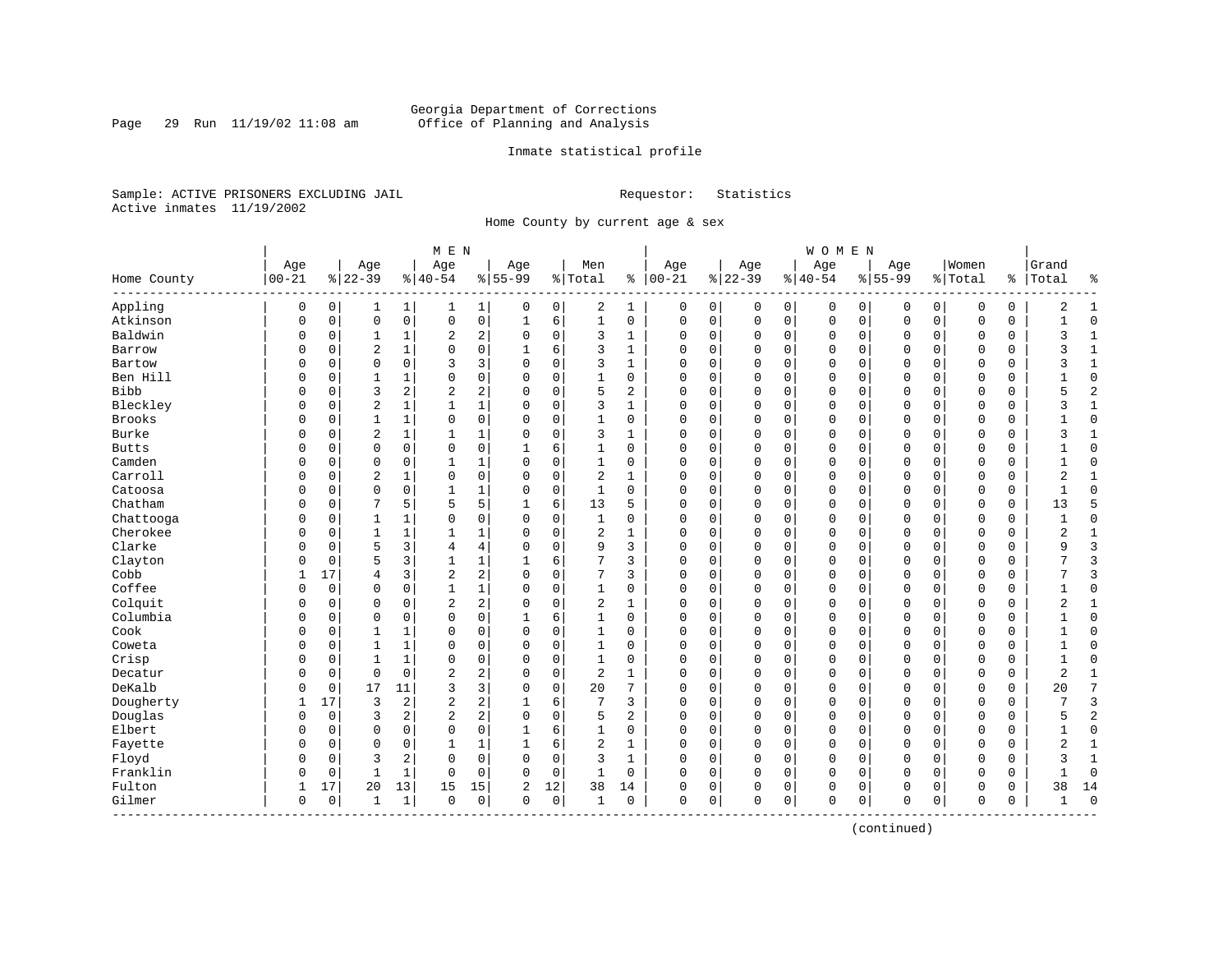### Georgia Department of Corrections Page 30 Run 11/19/02 11:08 am Office of Planning and Analysis

### Inmate statistical profile

Sample: ACTIVE PRISONERS EXCLUDING JAIL **Requestor:** Statistics Active inmates 11/19/2002

Home County by current age & sex (continued)

| M E N | W O M E N | Age | Age | Age | Age | Men | Age | Age | Age | Age |Women |Grand Home County |00-21 %|22-39 %|40-54 %|55-99 %|Total % |00-21 %|22-39 %|40-54 %|55-99 %|Total % |Total % ------------------------------------------------------------------------------------------------------------------------------------Glynn | 1 17| 3 2| 1 1| 1 6| 6 2 | 0 0| 0 0| 0 0| 0 0| 0 0 | 6 2 Gordon | 0 0| 0 0| 1 1| 1 6| 2 1 | 0 0| 0 0| 0 0| 0 0| 0 0 | 2 1 Greene | 0 0| 1 1| 0 0| 0 0| 1 0 | 0 0| 0 0| 0 0| 0 0| 0 0 | 1 0 Gwinnett | 0 0| 1 1| 3 3| 0 0| 4 1 | 0 0| 0 0| 0 0| 0 0| 0 0 | 4 1 Habersham | 0 0| 0 0| 1 1| 0 0| 1 0 | 0 0| 0 0| 0 0| 0 0| 0 0 | 1 0 Hall | 0 0| 3 2| 2 2| 0 0| 5 2 | 0 0| 0 0| 0 0| 0 0| 0 0 | 5 2 Hancock | 0 0| 0 0| 2 2| 0 0| 2 1 | 0 0| 0 0| 0 0| 0 0| 0 0 | 2 1 Harris | 0 0| 0 0| 1 1| 0 0| 1 0 | 0 0| 0 0| 0 0| 0 0| 0 0 | 1 0 Hart | 0 0| 1 1| 1 1| 0 0| 2 1 | 0 0| 0 0| 0 0| 0 0| 0 0 | 2 1 Henry | 0 0| 2 1| 1 1| 0 0| 3 1 | 0 0| 0 0| 0 0| 0 0| 0 0 | 3 1 Houston | 0 0| 2 1| 2 2| 0 0| 4 1 | 0 0| 0 0| 0 0| 0 0| 0 0 | 4 1 Jackson | 0 0| 0 0| 1 1| 1 6| 2 1 | 0 0| 0 0| 0 0| 0 0| 0 0 | 2 1 Jeff Davis | 0 0| 2 1| 0 0| 0 0| 2 1 | 0 0| 0 0| 0 0| 0 0| 0 0 | 2 1 Jenkins | 0 0| 2 1| 0 0| 0 0| 2 1 | 0 0| 0 0| 0 0| 0 0| 0 0 | 2 1 Laurens | 0 0| 1 1| 0 0| 0 0| 1 0 | 0 0| 0 0| 0 0| 0 0| 0 0 | 1 0 Liberty | 0 0| 2 1| 2 2| 0 0| 4 1 | 0 0| 0 0| 0 0| 0 0| 0 0 | 4 1 Lincoln | 0 0| 1 1| 0 0| 0 0| 1 0 | 0 0| 0 0| 0 0| 0 0| 0 0 | 1 0 Long | 0 0| 1 1| 0 0| 0 0| 1 0 | 0 0| 0 0| 0 0| 0 0| 0 0 | 1 0 Lowndes | 0 0| 1 1| 1 1| 0 0| 2 1 | 0 0| 0 0| 0 0| 0 0| 0 0 | 2 1 Marion | 0 0| 1 1| 0 0| 0 0| 1 0 | 0 0| 0 0| 0 0| 0 0| 0 0 | 1 0 McDuffie | 0 0| 0 0| 1 1| 0 0| 1 0 | 0 0| 0 0| 0 0| 0 0| 0 0 | 1 0 McIntosh | 0 0| 2 1| 0 0| 0 0| 2 1 | 0 0| 0 0| 0 0| 0 0| 0 0 | 2 1 Mitchell | 0 0| 1 1| 0 0| 0 0| 1 0 | 0 0| 0 0| 0 0| 0 0| 0 0 | 1 0 Monroe | 0 0| 0 0| 1 1| 0 0| 1 0 | 0 0| 0 0| 0 0| 0 0| 0 0 | 1 0 Morgan | 0 0| 1 1| 0 0| 0 0| 1 0 | 0 0| 0 0| 0 0| 0 0| 0 0 | 1 0 Muscogee | 0 0| 5 3| 4 4| 0 0| 9 3 | 0 0| 0 0| 0 0| 0 0| 0 0 | 9 3 Newton | 0 0| 1 1| 0 0| 0 0| 1 0 | 0 0| 0 0| 0 0| 0 0| 0 0 | 1 0 Oglethorpe | 0 0| 1 1| 0 0| 1 6| 2 1 | 0 0| 0 0| 0 0| 0 0| 0 0 | 2 1 Paulding | 0 0| 0 0| 1 1| 0 0| 1 0 | 0 0| 0 0| 0 0| 0 0| 0 0 | 1 0 Pierce | 0 0| 0 0| 1 1| 0 0| 1 0 | 0 0| 0 0| 0 0| 0 0| 0 0 | 1 0 Pike | 0 0| 1 1| 1 1| 0 0| 2 1 | 0 0| 0 0| 0 0| 0 0| 0 0 | 2 1 Putnam | 0 0| 1 1| 1 1| 0 0| 2 1 | 0 0| 0 0| 0 0| 0 0| 0 0 | 2 1 Rabun | 0 0| 1 1| 0 0| 0 0| 1 0 | 0 0| 0 0| 0 0| 0 0| 0 0 | 1 0 Randolph | 0 0| 1 1| 1 1| 0 0| 2 1 | 0 0| 0 0| 0 0| 0 0| 0 0 | 2 1 Richmond | 1 17| 7 5| 3 3| 0 0| 11 4 | 0 0| 1 50| 0 0| 0 0| 1 50 | 12 4 ------------------------------------------------------------------------------------------------------------------------------------

(continued)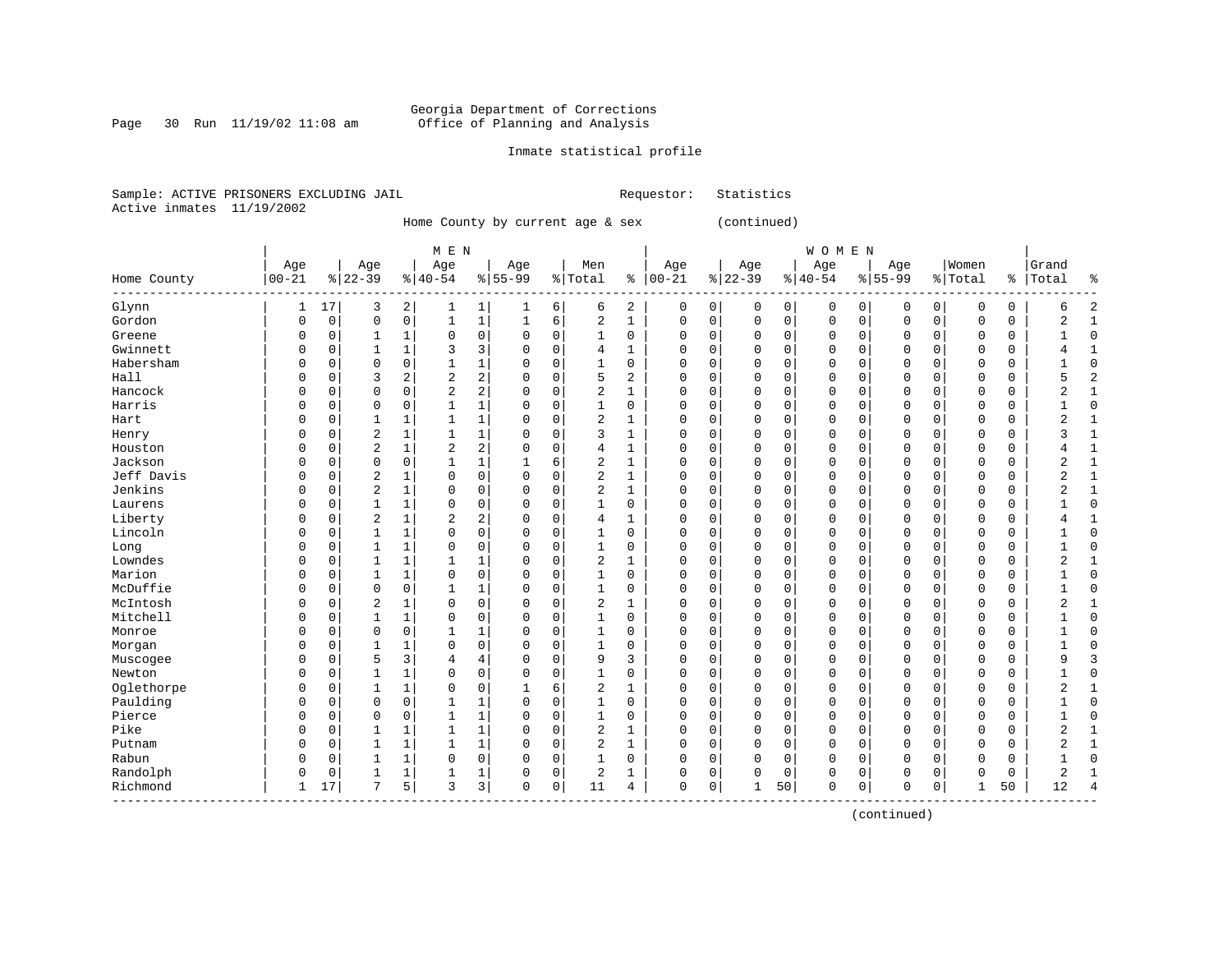Page 31 Run  $11/19/02$  11:08 am

### Inmate statistical profile

Requestor: Statistics

|  | Sample: ACTIVE PRISONERS EXCLUDING JAIL |  |  |  |  |
|--|-----------------------------------------|--|--|--|--|
|  | Active inmates 11/19/2002               |  |  |  |  |

Home County by current age & sex (continued)

|                  |            |             |                |          | M E N     |      |           |             |                |          |              |           |          |             | WOMEN       |           |             |                |          |       |         |              |
|------------------|------------|-------------|----------------|----------|-----------|------|-----------|-------------|----------------|----------|--------------|-----------|----------|-------------|-------------|-----------|-------------|----------------|----------|-------|---------|--------------|
|                  | Age        |             | Age            |          | Age       |      | Age       |             | Men            |          | Age          |           | Age      |             | Age         |           | Age         |                | Women    |       | Grand   |              |
| Home County      | $ 00 - 21$ |             | $ 22-39$       |          | $8 40-54$ |      | $8 55-99$ |             | % Total        | နွ       | $ 00-21$     |           | $ 22-39$ |             | $ 40-54$    |           | $8 55-99$   |                | % Total  | နွ    | Total   | ႜ            |
| Rockdale         | 0          | 0           | 0              | 0        |           | 1    | 0         | 0           |                | 0        | 0            | 0         | $\Omega$ | 0           | 0           | $\Omega$  | 0           | 0              | U        | 0     |         |              |
| Spalding         | 0          | $\Omega$    | $\overline{2}$ |          | 2         | 2    |           | $\Omega$    | 4              |          | 0            | 0         | $\Omega$ | $\Omega$    | 0           | O         | $\Omega$    | $\Omega$       |          | 0     |         |              |
| Stephens         | U          | 0           | $\Omega$       | O        |           |      |           | $\Omega$    |                | $\Omega$ | $\Omega$     | 0         |          | $\Omega$    | 0           | O         | O           | $\Omega$       |          | 0     |         | <sup>0</sup> |
| Sumter           |            | 0           |                |          |           |      |           |             |                | O        | Ω            | U         |          | $\Omega$    | 0           |           |             |                |          | 0     |         | ſ            |
| Tattnall         | U          | 0           |                |          |           | 0    |           |             |                | U        | $\Omega$     | O         |          | $\Omega$    | 0           | O         | O           |                | U        | 0     |         | <sup>0</sup> |
| Thomas           |            |             |                |          |           |      |           |             | 2              |          |              | U         |          | $\Omega$    | 0           |           |             |                |          | 0     |         |              |
| Tift             | U          | O           | $\Omega$       |          |           |      |           | 6           | $\overline{2}$ |          | 0            | 0         | ∩        | $\Omega$    | 0           | U         | $\Omega$    |                | U        | 0     |         |              |
| Toombs           | U          | 0           | 2              |          |           |      |           | 0           | ς              |          | $\Omega$     | 0         |          | $\Omega$    | 0           |           | $\Omega$    |                | ∩        | 0     |         |              |
| Troup            |            | 0           | $\Omega$       | $\Omega$ |           | 0    |           | 6           |                | U        | O            | U         |          | $\Omega$    | 0           | O         | $\Omega$    | U              |          | 0     |         |              |
| Union            |            | O           | $\Omega$       |          |           |      |           |             |                | U        | O            | 0         |          | $\Omega$    | 0           |           | O           |                |          | 0     |         | ſ            |
| Upson            |            | 0           |                |          |           |      |           |             |                |          |              | 0         |          | $\Omega$    | 0           |           |             |                |          | 0     |         |              |
| Walker           | U          | $\Omega$    | 2              |          |           | 0    |           | $\Omega$    | 2              |          | $\Omega$     | O         |          | 50          | 0           | U         | $\mathbf 0$ |                |          | 50    |         |              |
| Walton           | U          | 0           |                |          |           |      |           |             | $\overline{2}$ |          | <sup>0</sup> | U         | $\Omega$ | $\Omega$    | 0           |           | $\Omega$    |                | U        | 0     |         |              |
| Ware             |            | $\Omega$    | 3              |          |           |      |           | $\Omega$    |                |          | O            | 0         |          | $\Omega$    | 0           | O         |             |                |          | 0     |         |              |
| Washington       |            | 17          | $\Omega$       | O        |           | 0    |           | $\Omega$    |                | U        | <sup>0</sup> | 0         |          | $\Omega$    | $\Omega$    | O         | $\Omega$    |                | U        | 0     |         | $\Omega$     |
| Wayne            |            | 0           | $\overline{2}$ |          |           | 0    |           | $\Omega$    | 2              |          | 0            | 0         |          | 0           | 0           | O         | $\Omega$    |                |          | 0     |         |              |
| Whitfield        | 0          | $\Omega$    | $\mathbf 0$    | $\Omega$ |           | 1    | $\Omega$  | 0           |                | $\Omega$ | $\Omega$     | 0         | $\Omega$ | $\mathbf 0$ | 0           | $\Omega$  | $\mathbf 0$ | $\Omega$       | $\Omega$ | 0     |         | $\Omega$     |
| Wilkinson        | 0          | $\mathbf 0$ |                |          | 0         | 0    | $\Omega$  | $\mathbf 0$ |                | $\Omega$ | $\Omega$     | 0         | $\Omega$ | $\mathbf 0$ | 0           | 0         | $\mathbf 0$ | $\mathbf 0$    | 0        | 0     |         | ſ            |
| Total reported   |            | 6 100       | 150            | 100      | 99 100    |      | 17 100    |             | 272 100        |          | $\Omega$     | 0         |          | 2 100       | 0           | $\Omega$  | $\Omega$    | $\overline{0}$ |          | 2 100 | 274 100 |              |
| Percent reported |            | 85.7        |                | 88.2     |           | 88.4 |           | 73.9        |                | 87.2     |              | $\cdot$ 0 |          | 100.0       |             | $\cdot$ 0 |             | $\cdot$ 0      |          | 100.0 |         | 87.3         |
| Not reported     |            |             | 20             |          | 13        |      | 6         |             | 40             |          | $\mathbf 0$  |           | $\Omega$ |             | $\mathbf 0$ |           | $\Omega$    |                | $\Omega$ |       | 40      |              |
| Total            | 7          |             | 170            |          | 112       |      | 23        |             | 312            |          | 0            |           | 2        |             | 0           |           | $\Omega$    |                | 2        |       | 314     |              |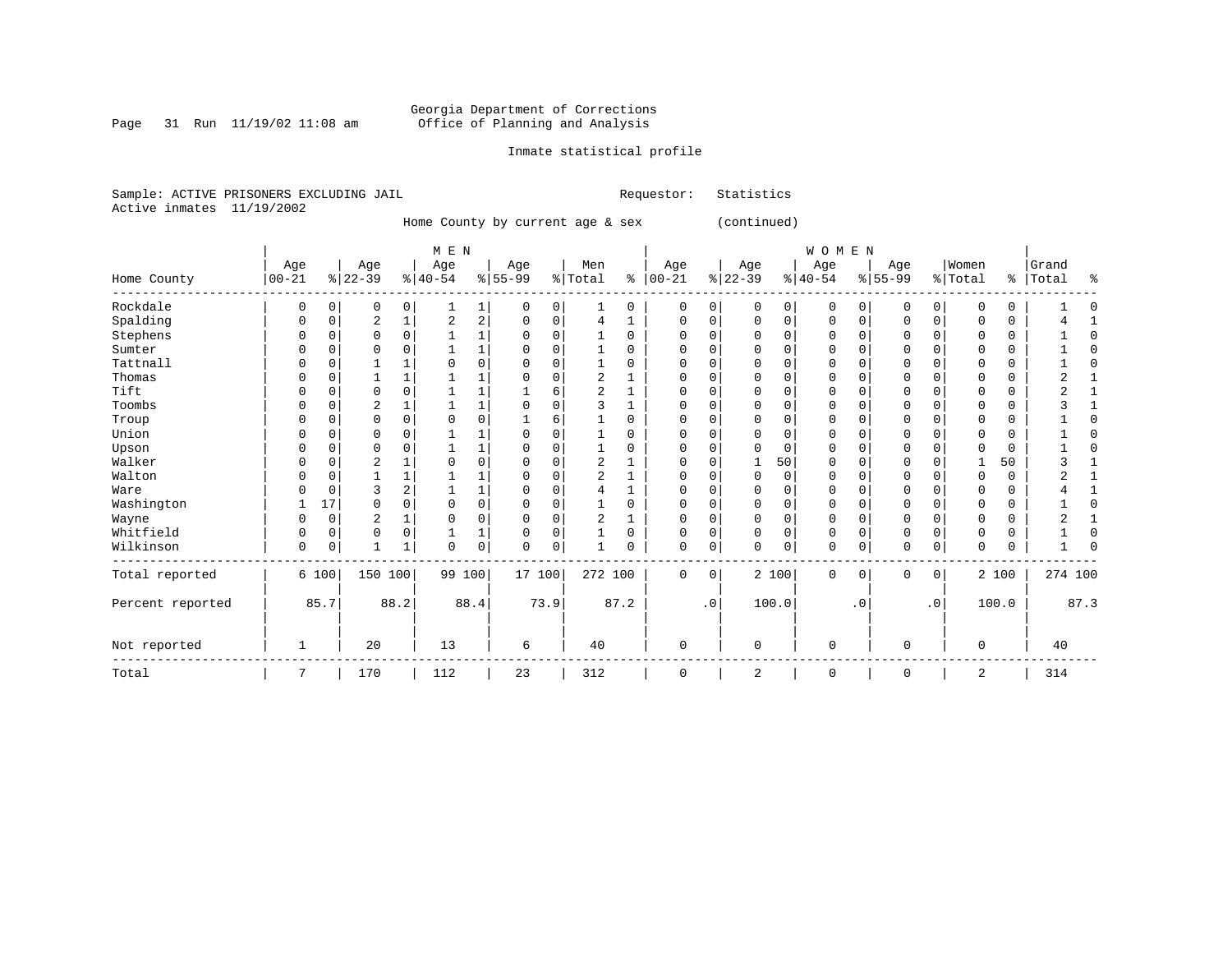### Page 32 Run  $11/19/02$  11:08 am

Georgia Department of Corrections<br>Office of Planning and Analysis Inmate statistical profile<br>Requestor: Statistics

Sample: ACTIVE PRISONERS EXCLUDING JAIL Active inmates 11/19/2002

### Prison Sentence In Years by current age & sex

|                                    |                     |                 | M E N               |                  |                |                         |                 | <b>WOMEN</b>               |                  |                  |                          |
|------------------------------------|---------------------|-----------------|---------------------|------------------|----------------|-------------------------|-----------------|----------------------------|------------------|------------------|--------------------------|
| Sentence In Years                  | Age<br>$ 00 - 21$   | Age<br>$ 22-39$ | Age<br>$ 40-54 $    | Age<br>$8 55-99$ | Men<br>% Total | Age<br>$% 100-21$       | Age<br>$ 22-39$ | Age<br>$8 40-54$           | Age<br>$8 55-99$ | Women<br>% Total | Grand<br>%   Total<br>နွ |
| -----                              | 0                   | 0               | 0                   | 0                | 0              | 0                       | 0               | $\mathbf 0$                | 0                | 0                | $\mathbf 0$              |
| $0 - 1$                            | 0                   | 0               | 0                   | 0                | 0              | 0                       | $\overline{0}$  | 0                          | 0                | 0                | 0                        |
| $1.1 - 2$                          | 0                   | $\mathbf 0$     | $\mathbf 0$         | 0                | 0              | $\mathsf 0$             | 0               | 0                          | 0                | 0                | 0                        |
|                                    | 0                   | 0               | 0                   | 0                | 0              | $\mathbf 0$             | 0               | 0                          | 0                | 0                | $\Omega$                 |
| $2.1 - 3$                          | 0                   | $\mathbf 0$     | $\mathbf 0$         | 0                | $\Omega$       | 0                       | 0               | $\mathbf 0$                | $\mathbf 0$      | $\mathbf 0$      | $\mathbf 0$              |
|                                    | 0                   | 0               | $\mathbf 0$         | 0                | 0              | $\mathbf 0$             | 0               | 0                          | $\mathbf 0$      | 0                | $\Omega$                 |
| $3.1 - 4$                          | $\Omega$            | 0               | 0                   | $\Omega$         | $\Omega$       | 0                       | $\Omega$        | 0                          | 0                | $\Omega$         | 0                        |
|                                    | $\Omega$            | 0               | 0                   | 0                | 0              | $\Omega$                | 0               | 0                          | 0                | $\Omega$         | $\Omega$                 |
| $4.1 - 5$                          | 0                   | $\mathbf 0$     | $\mathbf 0$         | 0                | $\Omega$       | $\mathbf 0$             | 0               | 0                          | $\mathbf 0$      | 0                | $\Omega$                 |
|                                    | 0                   | 0               | 0                   | 0                | 0              | $\Omega$                | 0               | 0                          | 0                | 0                | 0                        |
| $5.1 - 6$                          | $\Omega$            | $\Omega$        | $\mathbf 0$         | 0                | $\Omega$       | $\Omega$                | 0               | $\mathbf 0$                | $\Omega$         | 0                | $\mathbf 0$              |
|                                    | 0                   | 0               | 0                   | $\mathbf 0$      | 0              | $\mathbf 0$             | 0               | 0                          | 0                | 0                | $\Omega$                 |
| $6.1 - 7$                          | $\Omega$            | 0               | $\Omega$            | $\Omega$         | $\Omega$       | $\Omega$                | $\Omega$        | $\Omega$                   | $\Omega$         | $\Omega$         | $\Omega$                 |
|                                    | $\Omega$            | $\Omega$        | $\Omega$            | $\Omega$         | $\Omega$       | $\Omega$                | $\Omega$        | $\Omega$                   | $\Omega$         | $\Omega$         | $\Omega$                 |
| $7.1 - 8$                          | $\Omega$            | $\mathbf 0$     | $\mathbf 0$         | 0                | $\mathbf 0$    | $\mathbf 0$             | $\Omega$        | $\mathbf 0$                | $\mathbf 0$      | $\Omega$         | $\mathbf 0$              |
|                                    | 0                   | 0               | $\mathbf 0$         | $\mathbf 0$      | 0              | $\mathbf{0}$            | 0               | 0                          | $\mathbf 0$      | 0                | $\Omega$                 |
| $8.1 - 9$                          | $\Omega$            | $\Omega$        | $\Omega$            | 0                | $\Omega$       | $\Omega$                | $\Omega$        | $\mathbf 0$                | $\mathbf 0$      | $\Omega$         | $\Omega$                 |
|                                    | $\Omega$            | 0               | $\mathbf 0$         | 0                | $\Omega$       | $\mathbf 0$             | 0               | $\Omega$                   | 0                | $\Omega$         | 0                        |
| $9.1 - 10$                         | $\Omega$            | $\mathbf 0$     | $\Omega$            | $\Omega$         | $\Omega$       | $\mathbf 0$             | $\Omega$        | $\mathbf 0$                | $\mathbf 0$      | $\Omega$         | $\mathbf 0$              |
|                                    | $\Omega$            | 0               | $\mathbf 0$         | $\mathbf 0$      | 0              | $\Omega$                | $\mathbf 0$     | $\Omega$                   | $\mathbf 0$      | $\Omega$         | $\Omega$                 |
| $10.1 - 12$                        | $\Omega$            | $\mathbf 0$     | $\mathbf 0$         | 0                | 0              | $\mathbf 0$             | $\Omega$        | $\mathbf 0$                | $\mathbf 0$      | 0                | $\Omega$                 |
|                                    | $\Omega$            | 0               | 0                   | 0                | $\Omega$       | $\Omega$                | 0               | $\Omega$                   | $\Omega$         | $\Omega$         | 0                        |
| $12.1 - 15$                        | 0                   | $\mathbf 0$     | $\mathbf 0$         | 0                | $\mathbf 0$    | $\Omega$                | 0               | $\mathbf 0$                | $\mathbf 0$      | $\mathbf 0$      | $\mathbf 0$              |
|                                    | 0                   | 0               | $\mathbf 0$         | 0                | $\Omega$       | $\mathbf 0$             | $\mathbf 0$     | 0                          | 0                | 0                | $\mathbf 0$              |
| $15.1 - 20$                        | $\Omega$            | 0               | $\Omega$            | $\Omega$         | $\Omega$       | $\Omega$                | $\Omega$        | $\mathbf{0}$               | $\mathbf 0$      | $\Omega$         | $\Omega$                 |
|                                    | $\Omega$            | $\Omega$        | $\Omega$            | 0                | $\Omega$       | $\Omega$                | $\Omega$        | $\Omega$                   | $\Omega$         | $\Omega$         | $\Omega$                 |
| 20.1-OVER                          | $\mathbf 0$         | $\mathbf 0$     | $\mathbf 0$         | 0                | $\mathbf 0$    | $\mathsf 0$             | $\Omega$        | $\mathbf 0$                | $\mathbf 0$      | $\mathbf 0$      | $\Omega$                 |
|                                    | 0                   | 0               | $\mathbf 0$         | $\mathbf 0$      | 0              | $\mathbf 0$             | $\mathbf 0$     | 0                          | $\mathbf 0$      | $\mathbf 0$      | $\mathbf 0$              |
| LIFE                               | $\Omega$            | $\Omega$        | $\Omega$            | 0                | $\Omega$       | $\mathbf 0$             | 0               | $\mathbf 0$                | $\mathbf 0$      | $\Omega$         | $\Omega$                 |
|                                    | $\Omega$            | 0               | $\Omega$            | 0                | $\Omega$       | $\Omega$                | 0               | $\Omega$                   | 0                | $\Omega$         | $\Omega$                 |
| DEATH                              | $\Omega$            | $\mathbf 0$     | $\Omega$            | 0                | $\Omega$       | $\mathbf 0$             | $\Omega$        | $\mathbf 0$                | $\mathbf 0$      | $\mathbf 0$      | $\mathbf 0$              |
|                                    | $\Omega$            | $\mathbf 0$     | $\Omega$            | $\Omega$         | $\Omega$       | $\Omega$                | $\mathbf 0$     | $\Omega$                   | $\mathbf 0$      | $\Omega$         | $\cap$                   |
| LIFE W/O PAROLE                    | 7<br>100            | 170 100         | 112<br>100          | 23<br>100        | 312 100        | $\mathsf 0$<br>$\Omega$ | 2 100           | $\mathbf 0$<br>0           | $\mathbf 0$<br>0 | 2<br>100         | 314 100                  |
|                                    |                     | $\mathsf 0$     | $\mathsf{O}\xspace$ | $\mathsf 0$      | $\mathsf 0$    | $\mathbf 0$             | 0               | $\mathbf 0$<br>0           | $\mathbf 0$<br>0 | $\mathbf 0$<br>0 | $\overline{0}$<br>0      |
| YOUTHFUL OFFENDERS                 | 0<br>0              | $\pmb{0}$       | $\mathsf 0$         | 0                | 0              | 0                       | 0               |                            |                  |                  |                          |
| Total reported                     | 7 100               | 170 100         | 112 100             | 23 100           | 312 100        | $\mathbf 0$<br>$\circ$  | 2 100           | $\mathbf 0$<br>$\mathbf 0$ | $\mathbf 0$<br>0 | 2 100            | 314 100                  |
| Percent reported                   | 100.0               | 100.0           | 100.0               | 100.0            | 100.0          | $\cdot$ 0               | 100.0           | $\cdot$ 0                  | . 0              | 100.0            | 100.0                    |
| NOT REPORTED                       | $\mathsf{O}\xspace$ | 0               | 0                   | 0                | 0              | $\mathbf 0$             | 0               | 0                          | 0                | $\mathbf 0$      | $\mathbf 0$              |
| Total                              | 7                   | 170             | 112                 | 23               | 312            | $\mathbf 0$             | $\overline{a}$  | $\mathbf 0$                | 0                | $\overline{2}$   | 314                      |
| AVG EXCLUDING<br>LIFE, DEATH, YO   | .00                 | .00             | .00                 | .00              | .00            | .00                     | .00             | .00                        | .00              | .00              | .00                      |
| AVG INCLUDING<br>LIFE=21, YO=3 YRS | 3.00                | 3.00            | 3.00                | 3.00             | 3.00           | .00                     | 3.00            | .00                        | .00              | 3.00             | 3.00                     |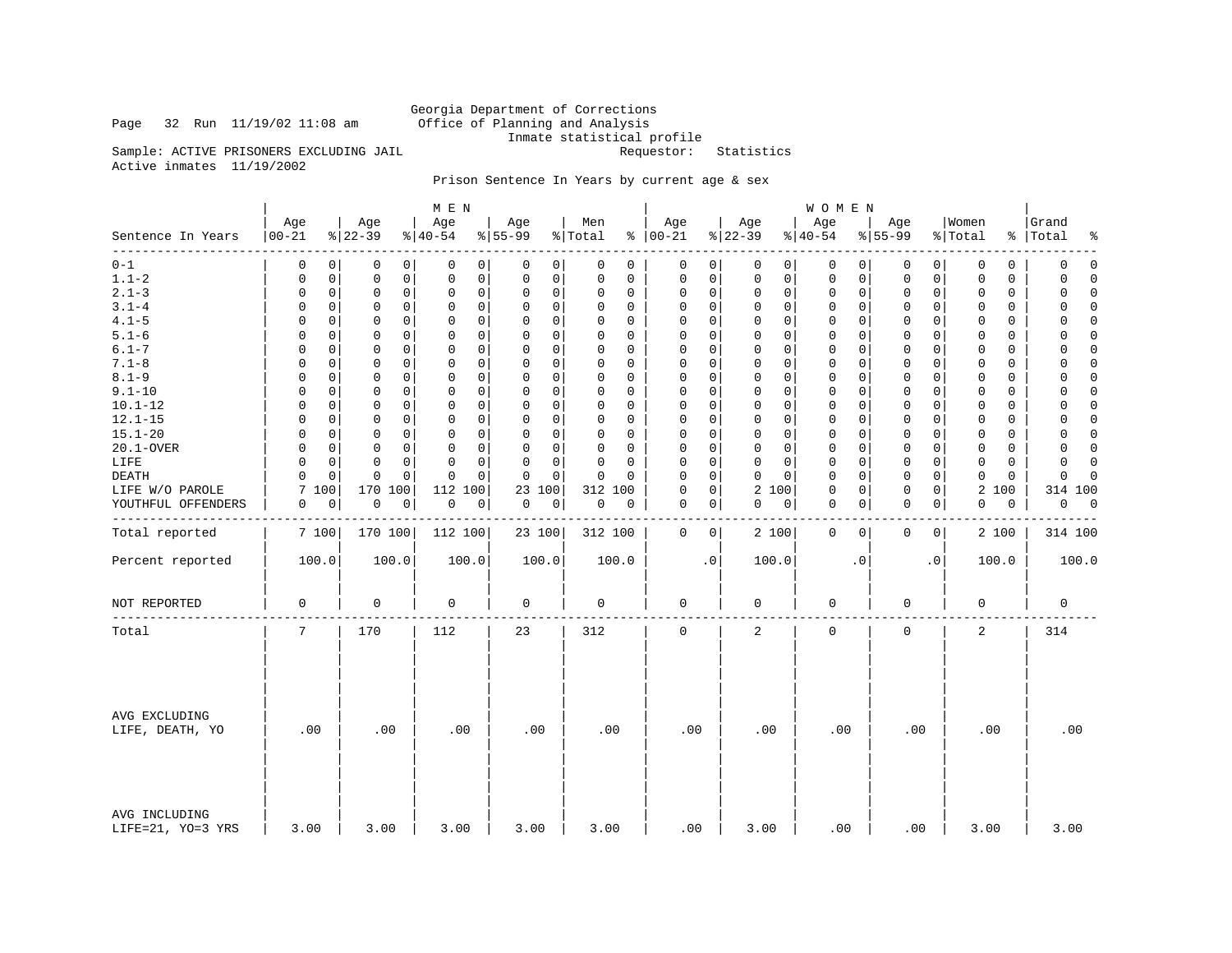Page 33 Run  $11/19/02$  11:08 am

### Inmate statistical profile

Sample: ACTIVE PRISONERS EXCLUDING JAIL **Requestor:** Statistics Active inmates 11/19/2002

Probation To Follow Prison by current age & sex

| Prob After Prison                   | Age<br>$00 - 21$ |          | Age<br>$8122 - 39$ |         | M E N<br>Age<br>$8 40-54$ |         | Age<br>$8155 - 99$ |             | Men<br>% Total | ⊱       | Age<br>$00 - 21$ |                     | Age<br>$ 22-39 $ |            | <b>WOMEN</b><br>Aqe<br>$8 40-54$ |              | Age<br>$8155 - 99$ |                     | Women<br>% Total  |             | Grand<br>%   Total |             | း  |
|-------------------------------------|------------------|----------|--------------------|---------|---------------------------|---------|--------------------|-------------|----------------|---------|------------------|---------------------|------------------|------------|----------------------------------|--------------|--------------------|---------------------|-------------------|-------------|--------------------|-------------|----|
| PROBATION TO FOLLOW<br>NO PROBATION | 6                | 14<br>86 | 163                | 4<br>96 | 9<br>103                  | 8<br>92 | $\mathbf{0}$       | 0<br>23 100 | 17<br>295      | 5<br>95 | 0<br>$\mathbf 0$ | 0<br>0 <sup>1</sup> | $\mathbf{0}$     | 0<br>2 100 | 0<br>$\mathbf{0}$                | 0<br>$\circ$ | 0<br>0             | 0<br>$\overline{0}$ | $\Omega$<br>2 100 | $\mathbf 0$ | 297                | 17<br>95    | -5 |
| Total reported                      |                  | 7 100    | 170 100            |         | 112 100                   |         |                    | 23 100      | 312 100        |         | 0                | 0                   |                  | 2 100      | 0                                | 0            | 0                  | $\overline{0}$      | 2 100             |             |                    | 314 100     |    |
| Percent reported                    |                  | 100.0    |                    | 100.0   |                           | 100.0   |                    | 100.0       |                | 100.0   |                  | .0 <sup>1</sup>     |                  | 100.0      |                                  | $\cdot$ 0    |                    | .0'                 | 100.0             |             |                    | 100.0       |    |
| NOT REPORTED                        | $\mathbf 0$      |          | 0                  |         | $\mathbf 0$               |         | $\mathbf 0$        |             | $\mathbf 0$    |         | $\mathbf 0$      |                     | 0                |            | $\mathbf 0$                      |              | $\Omega$           |                     | $\Omega$          |             |                    | $\mathbf 0$ |    |
| Total                               |                  |          | 170                |         | 112                       |         | 23                 |             | 312            |         | 0                |                     | 2                |            | $\mathbf 0$                      |              |                    |                     | 2                 |             | 314                |             |    |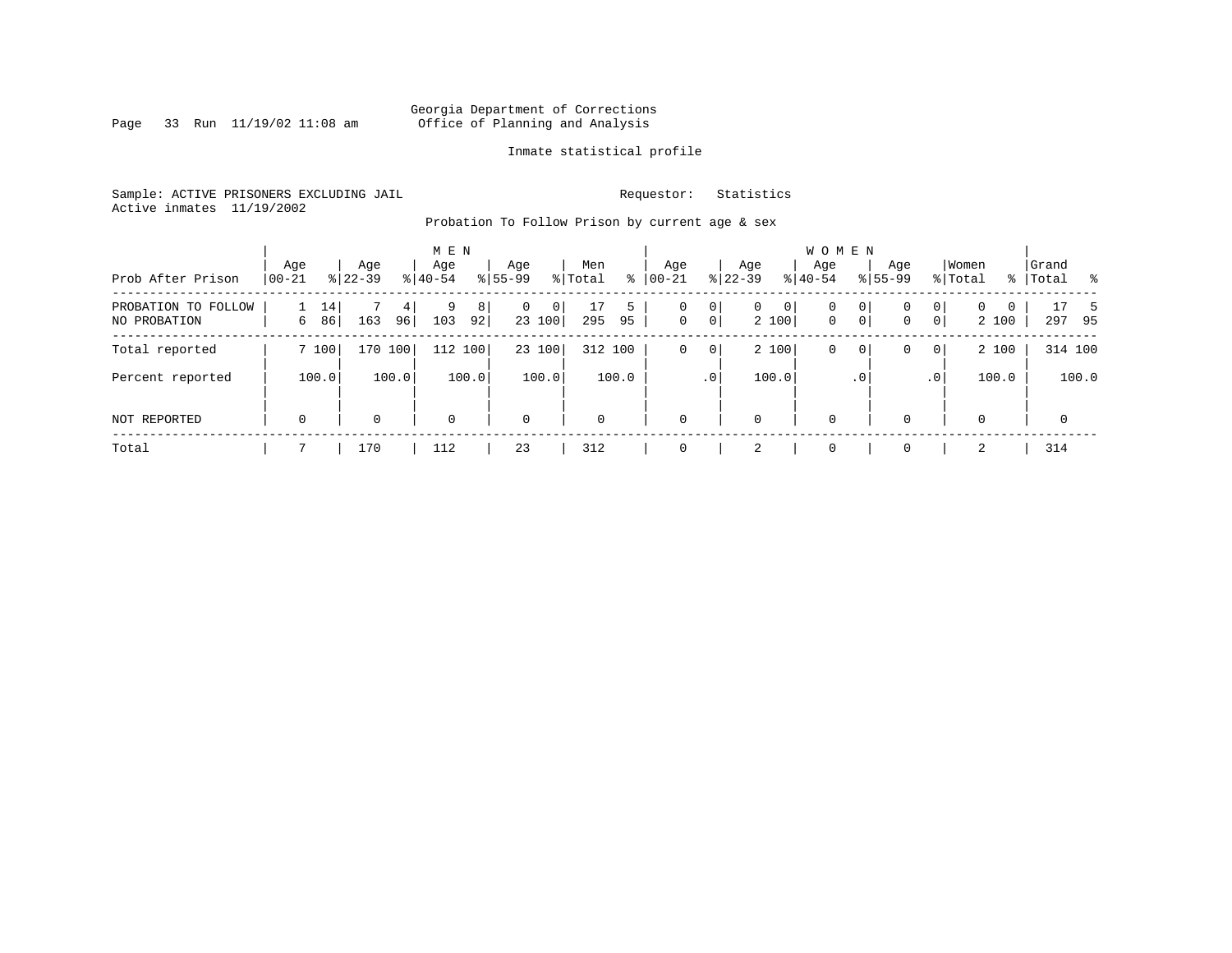Page 34 Run  $11/19/02$  11:08 am

### Inmate statistical profile

Sample: ACTIVE PRISONERS EXCLUDING JAIL **Requestor:** Statistics Active inmates 11/19/2002

Admission Type by current age & sex

|                      |           |             |          |              | M E N        |       |           |                |          |                |          |           |          |          | <b>WOMEN</b> |                  |              |              |         |          |         |                |
|----------------------|-----------|-------------|----------|--------------|--------------|-------|-----------|----------------|----------|----------------|----------|-----------|----------|----------|--------------|------------------|--------------|--------------|---------|----------|---------|----------------|
|                      | Age       |             | Age      |              | Age          |       | Age       |                | Men      |                | Age      |           | Age      |          | Age          |                  | Age          |              | Women   |          | Grand   |                |
| Admission Type       | $00 - 21$ |             | $ 22-39$ |              | $ 40-54 $    |       | $8 55-99$ |                | % Total  | ႜ              | $ 00-21$ |           | $ 22-39$ |          | $ 40-54$     |                  | $8 55-99$    |              | % Total | ွေ       | Total   |                |
| COMMITTED FROM COURT | 2         | 29          | 49       | 29           | 33           | 29    |           | 17             | 88       | 28             | 0        | 0         |          | 2 100    | 0            | $\left( \right)$ | 0            | 0            | 2       | 100      | 90      | 29             |
| RETURN APPEAL/BOND   | 0         | $\mathbf 0$ | 0        | 0            | $\Omega$     | 0     | ∩         | 0              | $\Omega$ | $\Omega$       | $\Omega$ | 0         | $\Omega$ | 0        | 0            | $\Omega$         | <sup>0</sup> | $\Omega$     | U       | $\Omega$ | 0       | $\Omega$       |
| PAROLE REV/NEW SENT  | 0         | $\mathbf 0$ | 13       | 8            | 15           | 13    | 3         | 13             | 31       | 10             | $\Omega$ | 0         | $\Omega$ | $\Omega$ | 0            | C                | $\Omega$     | $\Omega$     | O       | $\Omega$ | 31      | 10             |
| PAR REV/NO NEW SENT  |           | 14          | 3        |              | $\mathbf{1}$ | 1     |           | $\Omega$       | 5        | $\mathfrak{D}$ | n        | 0         | $\Omega$ | $\Omega$ | U            | C                | <sup>0</sup> | 0            | Ω       | O        | 5       | $\overline{c}$ |
| PROB VIOL/TOTAL REV  | U         | $\Omega$    | O        | 0            | $\Omega$     | 0     |           | $\Omega$       | 0        | 0              | n        | 0         | O        | $\Omega$ | 0            | C                |              |              |         | 0        |         | $\Omega$       |
| PROB VIOL/PARTIAL    |           | 14          | O        | 0            |              |       |           | $\Omega$       | 2        |                | $\Omega$ | 0         | O        | $\Omega$ | O            | O                | O            |              | O       | U        |         |                |
| ADMIT FM OTHER CUST  | O         | 0           | O        | 0            | O            | 0     | ∩         | $\Omega$       | O        | 0              | $\Omega$ | 0         | O        | $\Omega$ | O            | O                | O            | 0            | O       | U        |         | $\Omega$       |
| SHOCK INCARCERATION  |           | $\Omega$    | U        | <sup>n</sup> | O            | 0     |           | $\Omega$       | O        | 0              | $\Omega$ | 0         | $\Omega$ | $\Omega$ | 0            | $\Omega$         | ∩            | 0            | U       | 0        |         | ∩              |
| PROB REV/REMAINDER   |           | 0           |          | 3            |              | 2     |           | $\Omega$       |          | 2              | $\Omega$ | 0         | $\Omega$ | $\Omega$ | 0            | C                | ∩            | <sup>n</sup> |         | 0        |         |                |
| NEW SENT/PAR REV PND |           | 0           | U        | O            |              | 1     |           | $\Omega$       | -1       | U              |          | 0         |          | 0        | U            | C                |              | 0            | Ω       | 0        |         | ſ              |
| LIFE W/O PAROLE      | 3         | 43          | 100      | 59           | 59           | 53    | 15        | 65             | 177      | 57             |          | O         |          | 0        | O            | $\Omega$         |              | $\Omega$     |         | 0        | 17      | 56             |
| PAROLE REV BOOT CAMP |           | $\mathbf 0$ | O        | 0            | $\Omega$     | 0     | $\Omega$  | $\mathbf 0$    | 0        | $\Omega$       | O        | U         |          | $\Omega$ | 0            | $\Omega$         |              | $\Omega$     | O       | 0        |         | $\Omega$       |
| PAR REV/RSN UNKNOWN  |           | $\Omega$    | U        | $\cap$       | O            | 0     |           | $\overline{4}$ |          | 0              | O        | 0         | ∩        | $\Omega$ | O            | ∩                |              | $\cap$       | O       | 0        |         | ∩              |
| PROBATION/PAROLE REV |           | $\Omega$    | U        | $\cap$       | O            | 0     |           | $\Omega$       | 0        | 0              | O        | 0         | O        | $\Omega$ | O            | ∩                | n            | <sup>n</sup> | U       | U        |         | ∩              |
| PB PAROLE RESCINDED  |           | $\Omega$    | U        | $\cap$       | O            | 0     | ∩         | $\Omega$       | 0        | 0              | n        | 0         | ∩        | $\Omega$ | O            | C                | ∩            | $\Omega$     | n       | U        |         | n              |
| PROB REVOC/SPEC COND | O         | 0           | n        | 0            | O            | U     |           | $\Omega$       | O        | O              | n        | U         | O        | $\Omega$ | O            | C                | n            | 0            | O       | U        |         | n              |
| PAR REV/REVOC CENTER |           | 0           | U        | 0            | O            | 0     |           | $\Omega$       | N        | O              | n        | U         |          | $\Omega$ | O            | C                |              | 0            |         | U        |         | n              |
| INFORMATION ONLY     |           | 0           | O        | 0            | O            | 0     |           | $\Omega$       | 0        | U              | n        | U         |          | $\Omega$ | O            | O                |              |              |         | 0        |         | O              |
| INCOMPLETE SENT PKG  | O         | 0           | O        | 0            | O            | 0     |           | $\Omega$       | 0        | 0              | n        | 0         | O        | $\Omega$ | 0            | O                |              |              |         | 0        |         | O              |
| HANCOCK REVOC CENTER | 0         | 0           | U        | $\Omega$     | O            | 0     |           | $\Omega$       | 0        | 0              | $\Omega$ | 0         | $\Omega$ | $\Omega$ | O            | $\Omega$         | <sup>0</sup> | 0            | O       | 0        |         | ∩              |
| WHITWORTH DETENTION  | O         | 0           | O        | $\Omega$     | O            | 0     |           | $\Omega$       | O        | 0              | $\Omega$ | 0         | $\Omega$ | $\Omega$ | O            | $\Omega$         | <sup>0</sup> | $\Omega$     | O       | 0        |         | ∩              |
| DCYS AT RISK         | O         | $\mathbf 0$ | $\Omega$ | $\Omega$     | O            | 0     |           | 0              | 0        | O              | $\Omega$ | 0         | $\Omega$ | 0        | 0            | 0                | $\Omega$     | $\Omega$     |         | 0        |         | ſ              |
| OTHER                | $\Omega$  | 0           | $\Omega$ | 0            | O            | 0     | ∩         | 0              | N        | O              | $\Omega$ | 0         | $\Omega$ | 0        | $\Omega$     | 0                | $\Omega$     | 0            | O       | 0        |         |                |
| Total reported       |           | 7 100       | 170 100  |              | 112 100      |       | 23 100    |                | 312 100  |                | $\Omega$ | 0         |          | 2 100    | 0            | $\Omega$         | $\Omega$     | $\Omega$     |         | 2 100    | 314 100 |                |
| Percent reported     |           | 100.0       |          | 100.0        |              | 100.0 |           | 100.0          |          | 100.0          |          | $\cdot$ 0 |          | 100.0    |              | . 0              |              | $\cdot$ 0    |         | 100.0    |         | 100.0          |
| <b>UNKNOWN</b>       | 0         |             | 0        |              | 0            |       | 0         |                | 0        |                | 0        |           | 0        |          | 0            |                  | 0            |              | O       |          | 0       |                |
| Total                | 7         |             | 170      |              | 112          |       | 23        |                | 312      |                | 0        |           | 2        |          | 0            |                  | 0            |              | 2       |          | 314     |                |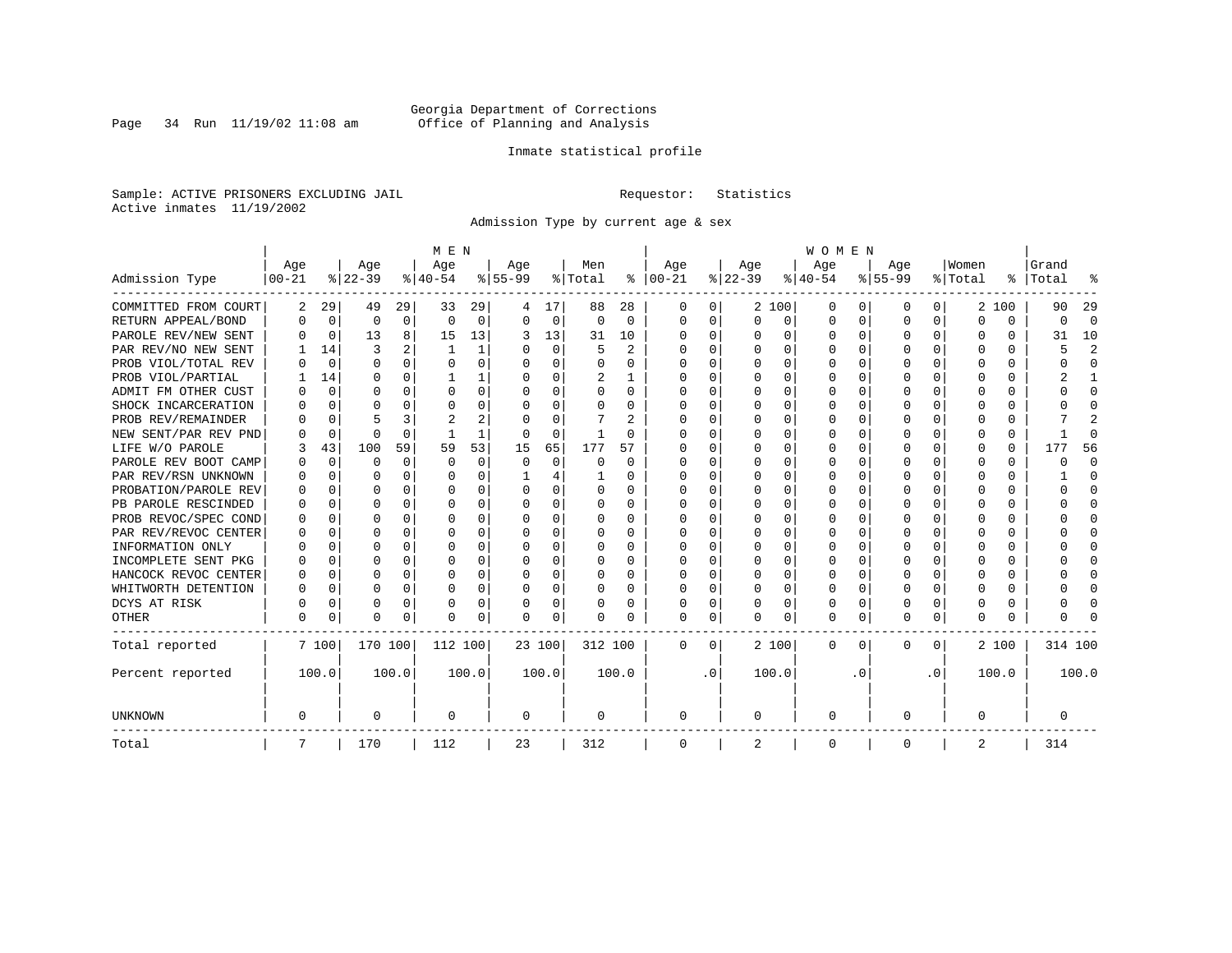### Georgia Department of Corrections<br>Page 35 Run 11/19/02 11:08 am 6ffice of Planning and Analysis Page 35 Run 11/19/02 11:08 am Office of Planning and Analysis

### Inmate statistical profile

| Active inmates | Sample: ACTIVE PRISONERS EXCLUDING JAIL<br>11/19/2002 |                                                          | Requestor:       | Statistics                         |                                                  |                      |
|----------------|-------------------------------------------------------|----------------------------------------------------------|------------------|------------------------------------|--------------------------------------------------|----------------------|
|                |                                                       | Release Type by current age & sex                        |                  |                                    |                                                  |                      |
|                |                                                       | M E N                                                    |                  | <b>WOMEN</b>                       |                                                  |                      |
| Release Type   | Aqe<br>Aqe<br>$100 - 21$<br>$8122 - 39$               | Age<br>Men<br>Age<br>% Total<br>$8155 - 99$<br>$ 40-54 $ | Age<br>%   00-21 | Aqe<br>Age<br>% 22-39<br>$8 40-54$ | Women<br>Age<br>$8155 - 99$<br>% Total           | Grand<br>%   Total % |
| Active         | 170 100<br>7 100                                      | 112 100<br>23 100 312 100                                | $0 \qquad 0$     | 2 100                              | $0 \qquad 0$<br>$\overline{0}$<br>0 <sup>1</sup> | 2 100<br>314 100     |
| Total          | 170                                                   | 23<br>112<br>312                                         | $\circ$          | 2<br>0                             | 0                                                | 314                  |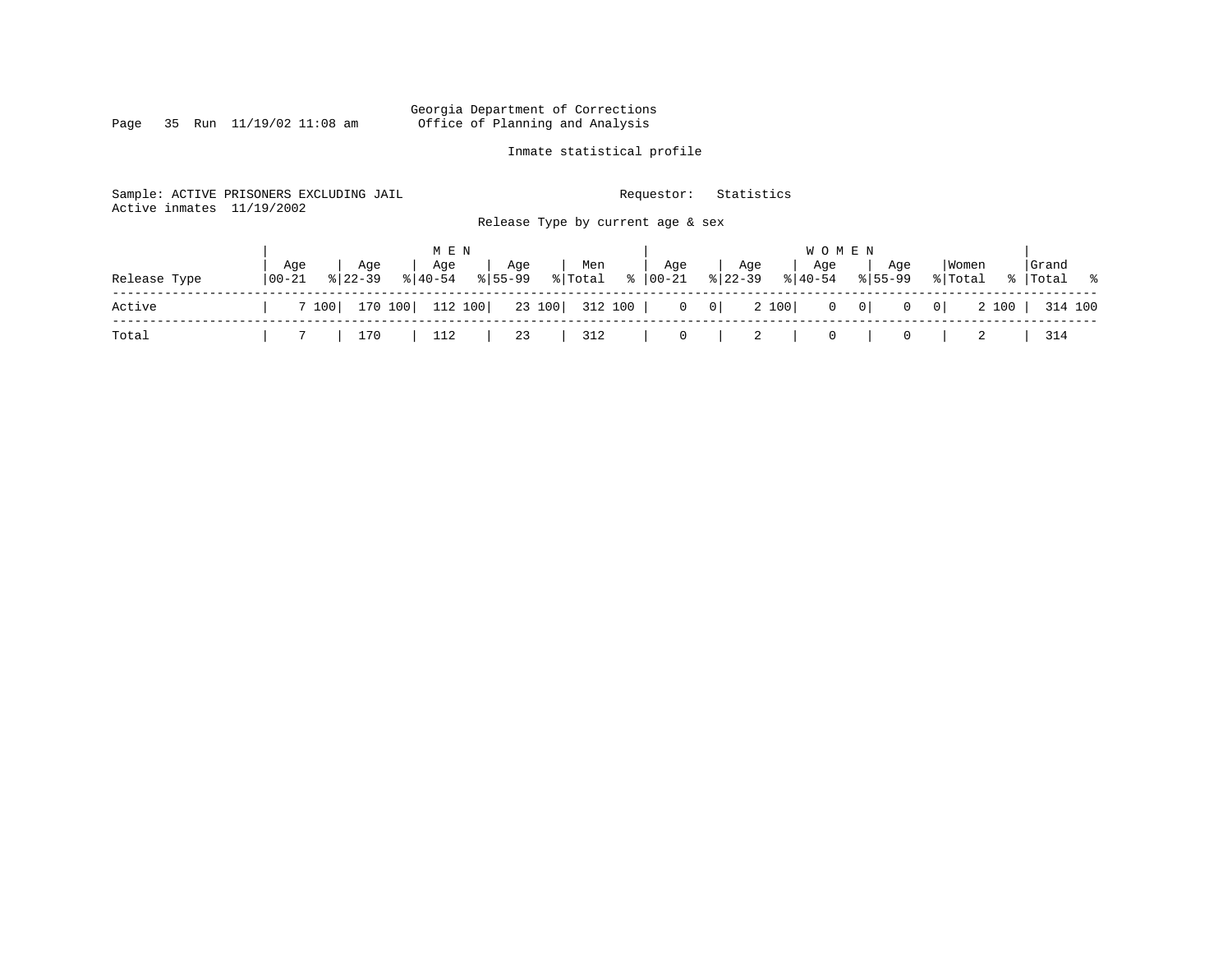Page 36 Run  $11/19/02$  11:08 am

### Inmate statistical profile

Sample: ACTIVE PRISONERS EXCLUDING JAIL **Requestor:** Statistics Active inmates 11/19/2002

Inst By Group by current age & sex

|                      |             |             |           |             | M E N       |             |           |          |         |         |             |             |           |          | W O M E N   |          |             |                 |          |          |            |  |
|----------------------|-------------|-------------|-----------|-------------|-------------|-------------|-----------|----------|---------|---------|-------------|-------------|-----------|----------|-------------|----------|-------------|-----------------|----------|----------|------------|--|
|                      | Age         |             | Age       |             | Age         |             | Age       |          | Men     |         | Age         |             | Age       |          | Age         |          | Age         |                 | Women    |          | Grand      |  |
| Inst By Group        | $ 00-21 $   |             | $8 22-39$ |             | $ 40-54 $   |             | $8 55-99$ |          | % Total | ి       | $ 00-21$    |             | $ 22-39 $ |          | $ 40-54$    |          | $8155 - 99$ |                 | % Total  | %        | ႜ<br>Total |  |
| County jails         | 0           |             | 0         |             |             | 0           |           |          |         | 0       | 0           | 0           |           |          | $\Omega$    |          |             |                 | $\Omega$ | 0        |            |  |
| Transitional centers | $\mathbf 0$ | $\mathbf 0$ | $\Omega$  | $\Omega$    | $\Omega$    | 0           | $\Omega$  | $\Omega$ | 0       | 0       | $\Omega$    | $\Omega$    | $\Omega$  | $\Omega$ | $\mathbf 0$ |          | 0           | 0               | 0        | 0        |            |  |
| County camps         | $\Omega$    | 0           | 0         |             | $\Omega$    | 0           | $\Omega$  |          |         |         | $\Omega$    |             | $\Omega$  |          | $\Omega$    |          |             |                 | $\Omega$ | 0        |            |  |
| Inmate boot camps    | 0           | 0           | $\Omega$  |             |             |             |           |          |         |         | $\Omega$    | 0           |           |          | $\Omega$    |          |             |                 | 0        | $\Omega$ |            |  |
| State prisons        |             | 7 100       | 170       | 100         | 112         | 100         | 23        | 100      |         | 312 100 |             |             |           | 2 100    | $\Omega$    |          |             |                 |          | 2 100    | 314 100    |  |
| Private prisons      | 0           | $\Omega$    | 0         | $\Omega$    | $\Omega$    | $\Omega$    | $\Omega$  | $\Omega$ | U       | 0       | $\Omega$    | 0           | $\Omega$  | $\Omega$ | $\Omega$    |          |             |                 | $\Omega$ | $\Omega$ | 0          |  |
| Other                | 0           | 0           | 0         | $\mathbf 0$ | $\Omega$    | $\mathbf 0$ | $\Omega$  | 0        | 0       |         | 0           | $\mathbf 0$ | $\Omega$  | $\Omega$ | 0           |          | 0           | 0               | 0        | 0        | 0          |  |
| Total reported       |             | 7 100       |           | 170 100     | 112 100     |             |           | 23 100   |         | 312 100 | $\mathbf 0$ | 0           |           | 2 100    | $\Omega$    | $\Omega$ | 0           | $\mathbf{0}$    |          | 2 100    | 314 100    |  |
| Percent reported     |             | 100.0       |           | 100.0       |             | 100.0       |           | 100.0    |         | 100.0   |             | $\cdot$ 0   |           | 100.0    |             | .0'      |             | .0 <sup>1</sup> |          | 100.0    | 100.0      |  |
| Not reported         | $\mathbf 0$ |             | $\Omega$  |             | $\mathbf 0$ |             | $\Omega$  |          | O       |         | $\Omega$    |             | $\Omega$  |          | $\Omega$    |          | $\Omega$    |                 | $\Omega$ |          |            |  |
| Total                |             |             | 170       |             | 112         |             | 23        |          | 312     |         | 0           |             | 2         |          | 0           |          | 0           |                 | 2        |          | 314        |  |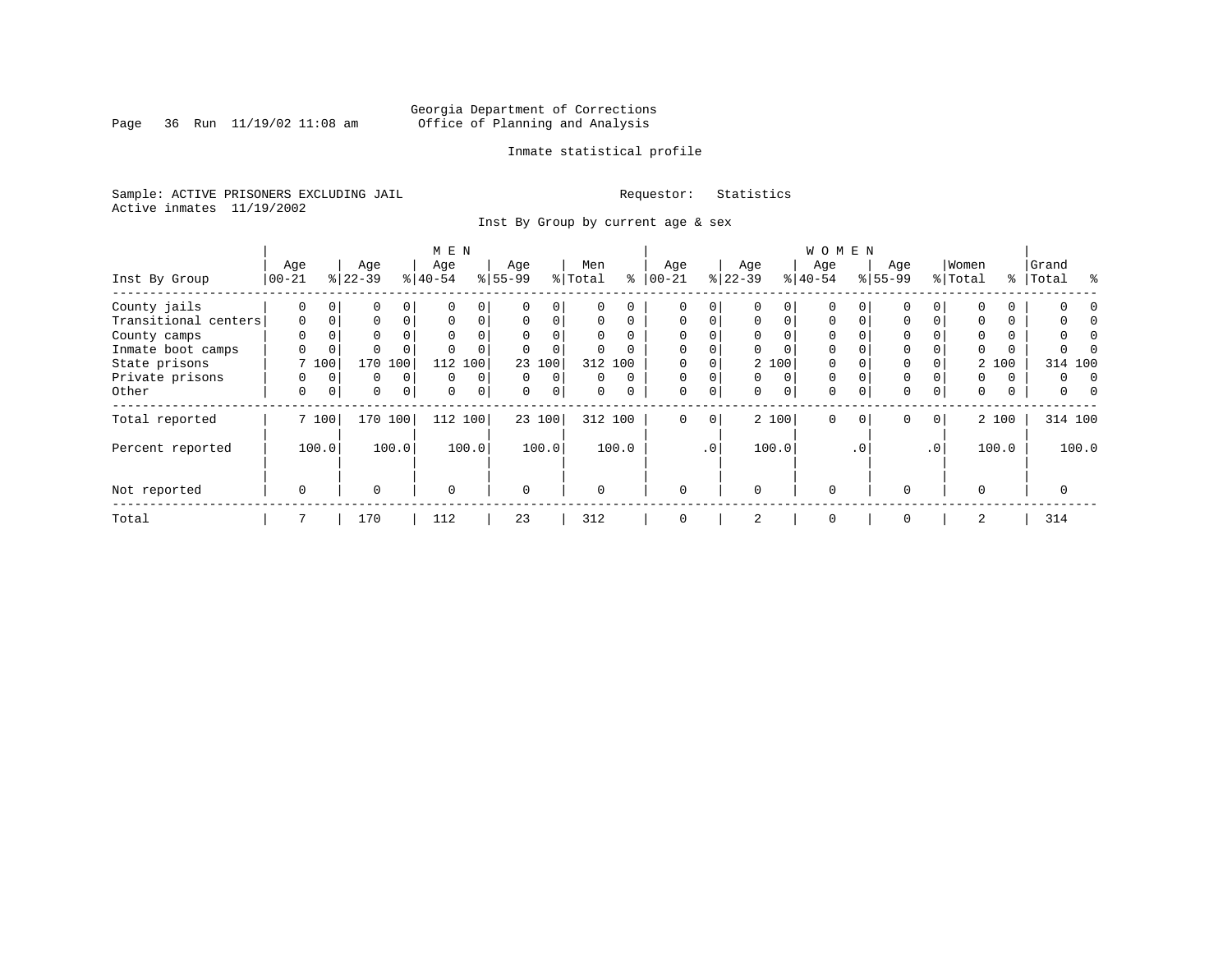Page 37 Run  $11/19/02$  11:08 am

### Inmate statistical profile

Sample: ACTIVE PRISONERS EXCLUDING JAIL **Requestor:** Statistics Active inmates 11/19/2002

Institution by current age & sex

|                      | M E N     |          |           |                |           |                |           |          |          |                |             | WOMEN     |              |          |           |           |           |           |                |          |           |                |  |  |
|----------------------|-----------|----------|-----------|----------------|-----------|----------------|-----------|----------|----------|----------------|-------------|-----------|--------------|----------|-----------|-----------|-----------|-----------|----------------|----------|-----------|----------------|--|--|
|                      | Age       |          | Age       |                | Age       |                | Age       |          | Men      |                | Age         |           | Age          |          | Age       |           | Age       |           | Women          |          | Grand     |                |  |  |
| Institution          | $00 - 21$ |          | $ 22-39 $ |                | $ 40-54 $ |                | $8 55-99$ |          | % Total  | ∻              | $ 00 - 21 $ |           | $ 22-39 $    |          | $ 40-54 $ |           | $ 55-99 $ |           | % Total        |          | %   Total | ႜ              |  |  |
| Ware Prison          |           | 14       | 15        | 9              | 10        |                |           | 9        | 28       | 9              |             |           | $\Omega$     |          |           |           |           | U         | ∩              |          | 28        |                |  |  |
| Phillips Prison      |           | 0        | 6         | 4              | 3         | 3              | O         | $\Omega$ | 9        | 3              |             |           | 0            | 0        | $\Omega$  | $\Omega$  |           | $\Omega$  |                | $\Omega$ | 9         | 3              |  |  |
| Arrendale Prison     |           | 0        | 4         | $\overline{a}$ |           | $\overline{a}$ |           | 0        | 6        | $\mathfrak{D}$ |             |           |              | U        |           |           |           | U         |                | 0        | 6         | 2              |  |  |
| Georgia State Prison |           | 14       | 33        | 19             | 14        | 13             |           | 17       | 52       | 17             |             |           |              |          |           |           |           | U         |                | 0        | 52        | 17             |  |  |
| Jackson Prison-Diag  |           | $\Omega$ |           | 2              |           | $\overline{a}$ |           | 4        | 6        | 2              |             |           |              | U        | ∩         |           |           |           |                | $\Omega$ | б         | $\overline{a}$ |  |  |
| Coastal Prison       |           | 14       |           |                |           |                |           | $\Omega$ |          | $\overline{a}$ |             |           | ∩            | U        | ∩         |           |           | U         |                | $\Omega$ |           | $\overline{a}$ |  |  |
| Augusta Med Prison   |           | $\Omega$ | 8         | 5.             | 6         |                | 5         | 22       | 19       | 6              |             |           |              |          |           |           |           | U         |                | $\Omega$ | 19        | 6              |  |  |
| Valdosta Prison      | O         | $\Omega$ | 23        | 14             | 16        | 14             |           | 9        | 41       | 13             | $\Omega$    |           | ∩            |          |           |           | N         | U         | ∩              | $\Omega$ | 41        | 13             |  |  |
| Hays Prison          |           | 0        | 11        | 6              | 8         |                |           | 13       | 22       | 7              |             |           | <sup>0</sup> | O        | $\Omega$  | $\Omega$  |           | $\Omega$  | ∩              | $\Omega$ | 22        | 7              |  |  |
| Hancock Prison       |           | $\Omega$ | 10        | 6              |           |                |           | $\Omega$ | 15       | 5              |             |           | ∩            | U        |           | $\Omega$  |           | U         |                | 0        | 15        | 5              |  |  |
| Telfair Prison       |           | 29       | 21        | 12             |           | 8              |           | 4        | 33       | 11             |             |           |              | U        |           |           |           |           |                |          | 33        | 11             |  |  |
| Macon Prison         |           | 14       | 17        | 10             | 22        | 20             | 4         | 17       | 44       | 14             |             |           | $\cap$       | O        |           |           |           | U         | $\Omega$       | $\Omega$ | 44        | 14             |  |  |
| Smith Prison         |           | 14       | 16        | 9              | 10        | 9              |           | 4        | 28       | 9              |             |           |              | O        | $\Omega$  | $\Omega$  |           | O         | $\Omega$       |          | 28        | 9              |  |  |
| Baldwin Prison       |           | $\Omega$ |           |                |           |                | $\Omega$  | U        | 2        |                |             |           |              | $\Omega$ | ∩         | $\Omega$  |           |           | $\Omega$       | $\Omega$ |           |                |  |  |
| Metro Womens Prison  |           | $\Omega$ | 0         | $\Omega$       | $\Omega$  | 0              | $\Omega$  | 0        | $\Omega$ | $\Omega$       |             |           |              | 50       | $\Omega$  | $\Omega$  |           | O         |                | 50       |           | $\Omega$       |  |  |
| Pulaski Womens Pris  | 0         | 0        | U         | 0              |           |                | O         | 0        |          |                | $\Omega$    | 0         |              | 50       | $\Omega$  | $\Omega$  | ი         | 0         |                | 50       |           |                |  |  |
| Total reported       |           | 7 100    | 170 100   |                | 112 100   |                |           | 23 100   | 312 100  |                | $\Omega$    | $\Omega$  |              | 2 100    | $\Omega$  | $\Omega$  | 0         | $\Omega$  |                | 2 100    | 314 100   |                |  |  |
| Percent reported     |           | 100.0    |           | 100.0          |           | 100.0          |           | 100.0    |          | 100.0          |             | $\cdot$ 0 |              | 100.0    |           | $\cdot$ 0 |           | $\cdot$ 0 |                | 100.0    |           | 100.0          |  |  |
| Not Reported         | 0         |          | U         |                | $\cap$    |                | $\Omega$  |          |          |                | $\Omega$    |           | $\Omega$     |          | $\Omega$  |           | O         |           | $\Omega$       |          | O         |                |  |  |
| Total                |           |          | 170       |                | 112       |                | 23        |          | 312      |                | $\Omega$    |           | 2            |          | $\Omega$  |           | $\Omega$  |           | $\overline{2}$ |          | 314       |                |  |  |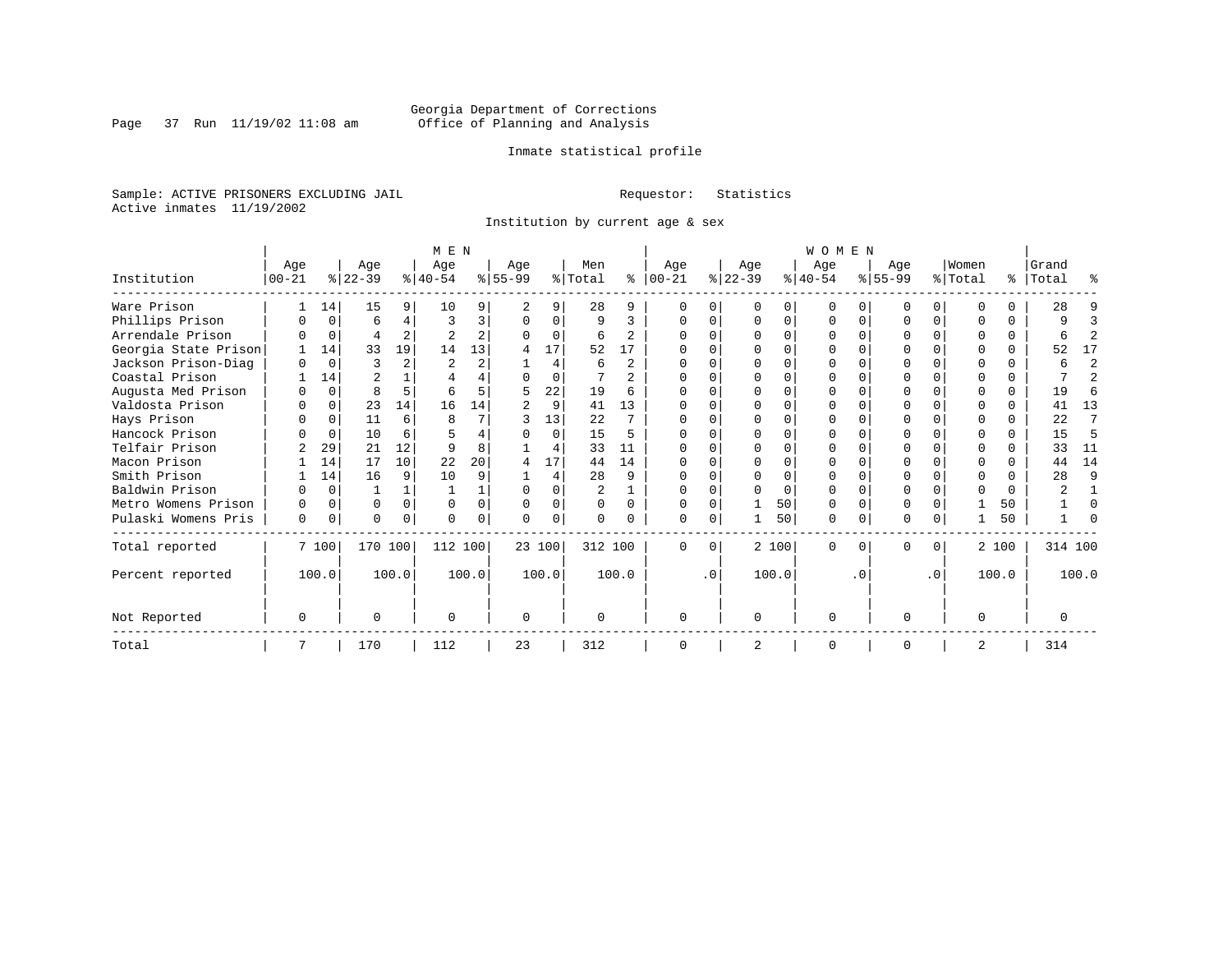Page 38 Run  $11/19/02$  11:08 am

### Inmate statistical profile

Sample: ACTIVE PRISONERS EXCLUDING JAIL **Requestor:** Statistics Active inmates 11/19/2002

Misdemeanors And Felonies by current age & sex

| Crime Type            | Age<br>$00 - 21$                  | Age<br>$8 22-39$               | M E N<br>Age<br>$8 40-54$ | Age<br>$8155 - 99$          | Men<br>ွေ<br>% Total              | Age<br>$00 - 21$ | Age<br>$ 22 - 39 $                                | <b>WOMEN</b><br>Aqe<br>$8 40-54$ | Age<br>$8155 - 99$ | Women<br>% Total                                                | Grand<br>%   Total<br>- 왕       |
|-----------------------|-----------------------------------|--------------------------------|---------------------------|-----------------------------|-----------------------------------|------------------|---------------------------------------------------|----------------------------------|--------------------|-----------------------------------------------------------------|---------------------------------|
| MISDEMEANOR<br>FELONY | $\Omega$<br>$\mathbf{0}$<br>7 100 | 0<br>0 <sup>1</sup><br>170 100 | 0<br>$\Omega$<br>112 100  | $\mathbf{0}$<br>0<br>23 100 | $\mathbf 0$<br>$\circ$<br>312 100 | 0<br>$\mathbf 0$ | 0<br>0<br>$\mathbf{0}$<br>$\overline{0}$<br>2 100 | $\mathbf 0$<br>$\mathbf{0}$      | 0<br>0<br> 0 <br>0 | $\mathbf{0}$<br>$\Omega$<br>$\Omega$<br>$\overline{0}$<br>2 100 | $\Omega$<br>$\Omega$<br>314 100 |
| Total reported        | 7 100                             | 170 100                        | 112 100                   | 23 100                      | 312 100                           | 0                | 2 100<br>0                                        | 0                                | 0<br>0             | 2 100<br>$\overline{0}$                                         | 314 100                         |
| Percent reported      | 100.0                             | 100.0                          | 100.0                     | 100.0                       | 100.0                             | .0 <sup>1</sup>  | 100.0                                             |                                  | $\cdot$ 0          | 100.0<br>.0 <sup>1</sup>                                        | 100.0                           |
| NOT REPORTED          | $\mathbf 0$                       | 0                              | $\mathbf 0$               | $\mathbf 0$                 | $\mathbf 0$                       | $\mathbf 0$      | 0                                                 | $\mathbf 0$                      | $\Omega$           | $\Omega$                                                        | $\mathbf 0$                     |
| Total                 |                                   | 170                            | 112                       | 23                          | 312                               | $\Omega$         | 2                                                 | $\mathbf 0$                      | $\Omega$           | 2                                                               | 314                             |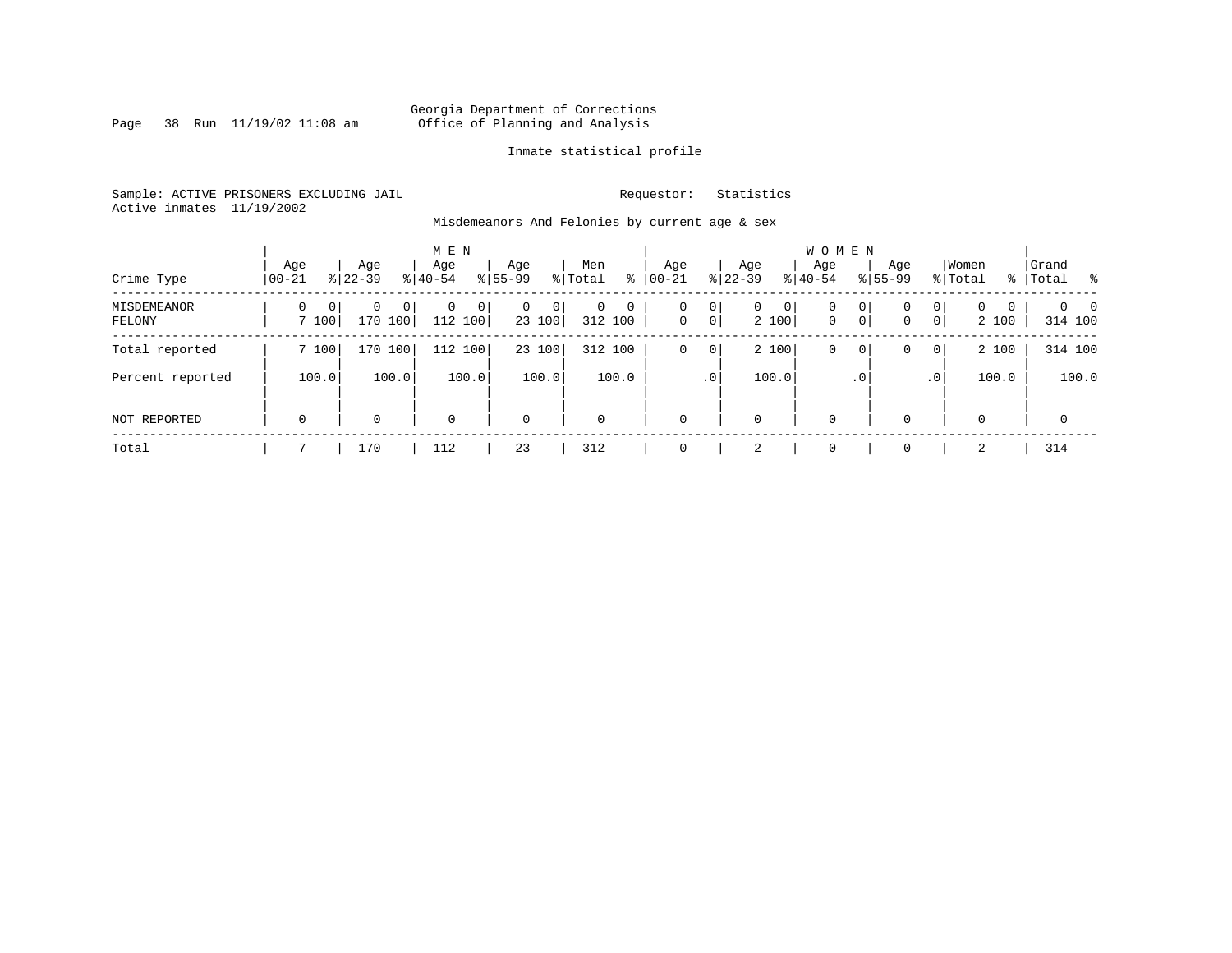Page 39 Run  $11/19/02$  11:08 am

### Inmate statistical profile

Sample: ACTIVE PRISONERS EXCLUDING JAIL **Requestor:** Statistics Active inmates 11/19/2002

Crimes By Group by current age & sex

|                      | M E N     |             |             |             |          |          |           |             |          |          |               | W O M E N |          |             |             |           |             |           |          |          |         |              |  |
|----------------------|-----------|-------------|-------------|-------------|----------|----------|-----------|-------------|----------|----------|---------------|-----------|----------|-------------|-------------|-----------|-------------|-----------|----------|----------|---------|--------------|--|
|                      | Age       |             | Age         |             | Age      |          | Age       |             | Men      |          | Age           |           | Age      |             | Age         |           | Age         |           | Women    |          | Grand   |              |  |
| Crimes By Group      | $00 - 21$ |             | $ 22-39$    |             | $ 40-54$ |          | $8 55-99$ |             | % Total  |          | $8   00 - 21$ |           | $ 22-39$ |             | $8 40-54$   |           | $8 55-99$   |           | % Total  | ႜ        | Total   |              |  |
| HOMICIDE             | 5         | 71          | 115         | 68          | 50       | 45       | 13        | 57          | 183      | 59       | 0             | 0         |          | 2 100       | 0           | 0         | 0           | 0         |          | 2 100    | 185     | 59           |  |
| ABORTION             | U         | 0           | $\mathbf 0$ | $\mathbf 0$ | 0        | 0        | 0         | $\mathbf 0$ | 0        | 0        | $\mathbf 0$   | 0         | $\Omega$ | 0           | 0           | $\Omega$  | $\mathbf 0$ | 0         | 0        | 0        | 0       | $\mathbf 0$  |  |
| BODILY INJRY&REL OFF |           | 14          | 13          | 8           | 18       | 16       | 3         | 13          | 35       | 11       | 0             | 0         | 0        | 0           | 0           | 0         | $\Omega$    | 0         | 0        | 0        | 35      | 11           |  |
| ARSON & REL OFF      | N         | $\Omega$    | $\Omega$    | $\Omega$    | $\Omega$ | $\Omega$ |           | $\Omega$    | $\Omega$ | $\Omega$ | 0             | 0         | O        | $\Omega$    | 0           | O         |             | $\Omega$  | $\Omega$ | $\Omega$ | C       | $\Omega$     |  |
| DAMAGE OF PROPERTY   | U         | $\Omega$    | $\Omega$    | $\Omega$    | $\Omega$ | $\Omega$ |           | $\Omega$    | 0        | 0        | 0             | 0         | $\Omega$ | $\Omega$    | 0           | O         | $\Omega$    | 0         | U        | 0        | U       | $\Omega$     |  |
| BURGLARY & REL OFF   |           | $\Omega$    | $\Omega$    | $\Omega$    |          | 1        |           | $\Omega$    | 1        | 0        | 0             | 0         | 0        | $\Omega$    | 0           | 0         | $\Omega$    | $\Omega$  | 0        | $\Omega$ |         | <sup>0</sup> |  |
| FORGERY & REL OFF    |           | $\Omega$    | $\Omega$    | $\Omega$    | O        | $\Omega$ |           | $\Omega$    | $\Omega$ | $\Omega$ | 0             | 0         |          | $\Omega$    | 0           | 0         | $\Omega$    | $\Omega$  | $\Omega$ | $\Omega$ | U       | $\Omega$     |  |
| THEFT                |           | 0           | $\Omega$    | $\Omega$    | $\Omega$ | $\Omega$ |           | $\Omega$    | 0        | 0        | <sup>0</sup>  | 0         | O        | $\Omega$    | 0           | O         | ∩           | 0         | ∩        | 0        | U       | $\Omega$     |  |
| ROBBERY              |           | 14          | 20          | 12          | 22       | 20       |           | 22          | 48       | 15       | <sup>0</sup>  | 0         | $\Omega$ | $\Omega$    | 0           | O         | $\Omega$    | 0         | U        | 0        | 48      | 15           |  |
| SEXUAL OFFENSES      |           | $\Omega$    | 16          | 9           | 18       | 16       |           | 9           | 36       | 12       | <sup>0</sup>  | 0         | $\Omega$ | $\Omega$    | 0           | O         | ∩           | 0         | U        | O        | 36      | 11           |  |
| OBSCENITY CRIMES     | Λ         | 0           | $\Omega$    | $\Omega$    | $\Omega$ | 0        | n         | $\Omega$    | 0        | 0        | 0             | 0         | $\Omega$ | 0           | 0           | O         | ∩           | $\Omega$  | U        | 0        | U       | $\Omega$     |  |
| TREASON & REL OFF    |           | 0           | $\Omega$    | $\Omega$    | $\Omega$ | 0        |           | 0           | 0        | 0        | 0             | 0         | 0        | 0           | 0           | 0         | $\Omega$    | 0         | 0        | 0        | U       | <sup>0</sup> |  |
| CRIMES INVOLVNG GOVT |           | $\Omega$    | $\Omega$    | $\Omega$    | 0        | 0        |           | $\Omega$    | 0        | $\Omega$ | $\Omega$      | 0         |          | $\Omega$    | 0           | 0         | $\Omega$    | $\Omega$  | $\Omega$ | 0        | በ       | $\Omega$     |  |
| FALSIFICATIONS       | Ω         | $\Omega$    | $\Omega$    | $\Omega$    | $\Omega$ | 0        |           | 0           | 0        | 0        | $\Omega$      | 0         | O        | $\Omega$    | 0           | 0         | $\Omega$    | $\Omega$  | U        | 0        | U       | $\Omega$     |  |
| OBSTRUCT LAW ENFORCE | U         | 0           | $\Omega$    | $\Omega$    | O        | 0        |           | 0           | 0        | U        | 0             | 0         | O        | $\Omega$    | 0           | 0         |             | 0         | 0        | 0        |         | <sup>0</sup> |  |
| DISORDERLY CONDUCT   | O         | 0           | $\Omega$    | $\Omega$    | O        | $\Omega$ |           | $\Omega$    | 0        | O        | 0             | 0         | $\Omega$ | $\Omega$    | 0           | O         | $\Omega$    | $\Omega$  | O        | 0        |         | ∩            |  |
| GAMBLING & REL OFF   | U         | O           | $\Omega$    | $\Omega$    | O        | $\Omega$ |           | $\Omega$    | $\Omega$ | 0        | <sup>0</sup>  | 0         | O        | $\Omega$    | O           | O         | $\Omega$    | $\Omega$  | U        | $\Omega$ |         | ∩            |  |
| CRUELTY TO CHILDREN  | O         | 0           | $\Omega$    | $\Omega$    | O        | 0        |           | $\Omega$    | 0        | U        | 0             | 0         | O        | $\mathbf 0$ | 0           | O         | $\Omega$    | $\Omega$  | U        | $\Omega$ |         | Ω            |  |
| CRIMES WITH GUNS     | N         | $\Omega$    | $\Omega$    | $\Omega$    | C        | 0        |           | $\Omega$    | 0        | 0        | <sup>0</sup>  | 0         | $\Omega$ | $\Omega$    | 0           | O         | $\Omega$    | 0         | U        | $\Omega$ |         | $\Omega$     |  |
| INVASION PRIVACY     | U         | 0           | O           | $\Omega$    | O        | 0        |           | $\Omega$    | 0        | 0        | <sup>0</sup>  | 0         | O        | $\Omega$    | 0           | O         | ∩           | 0         | ∩        | 0        |         | ∩            |  |
| RACKETEERING         | Λ         | $\Omega$    | ∩           | $\Omega$    | U        | 0        |           | $\Omega$    | 0        | U        | O             | 0         | O        | $\Omega$    | 0           | O         |             | 0         | O        | 0        |         | ∩            |  |
| DRUG ABUSE OFFENSES  |           | $\Omega$    | 5           | 3           | 3        | 3        |           | $\Omega$    | 8        | 3        | 0             | 0         | $\Omega$ | $\Omega$    | 0           | O         | $\Omega$    | $\Omega$  | $\Omega$ | 0        |         | κ            |  |
| DRUG TRAFFICKING     | Ω         | $\Omega$    |             |             | $\Omega$ | 0        |           | $\Omega$    | 1        | 0        | 0             | 0         | 0        | 0           | 0           | O         | $\Omega$    | $\Omega$  | U        | 0        |         | $\Omega$     |  |
| AUTO CRIMES          |           | $\Omega$    | $\Omega$    | 0           | 0        | 0        |           | 0           | 0        | 0        | 0             | 0         | 0        | 0           | 0           | 0         | $\Omega$    | $\Omega$  | 0        | 0        | ი       | O            |  |
| REVENUE & CONTRABAND | 0         | $\Omega$    | $\Omega$    | $\Omega$    | O        | 0        |           | 0           | 0        | $\Omega$ | $\Omega$      | 0         | $\Omega$ | $\Omega$    | 0           | 0         | $\Omega$    | 0         | $\Omega$ | 0        | በ       | $\Omega$     |  |
| CRIMES OF OTH STATES | 0         | $\mathbf 0$ | $\Omega$    | $\Omega$    | 0        | 0        |           | $\Omega$    | 0        | 0        | $\Omega$      | 0         | 0        | $\Omega$    | 0           | 0         | $\Omega$    | $\Omega$  | U        | 0        | U       | 0            |  |
| MISC. FELONIES       | 0         | $\Omega$    | $\Omega$    | $\Omega$    | C        | 0        |           | $\mathbf 0$ | 0        | 0        | 0             | 0         |          | 0           | 0           | 0         | $\Omega$    | $\Omega$  | 0        | 0        |         | ſ            |  |
| MISDEMEANORS         | 0         | 0           | $\Omega$    | 0           | O        | 0        | O         | 0           | 0        | 0        | 0             | 0         | O        | 0           | 0           | 0         | $\Omega$    | 0         | U        | 0        | ი       |              |  |
| Total reported       |           | 7 100       | 170 100     |             | 112 100  |          |           | 23 100      | 312 100  |          | 0             | 0         |          | 2 100       | 0           | 0         | $\mathbf 0$ | 0         |          | 2 100    | 314 100 |              |  |
| Percent reported     |           | 100.0       |             | 100.0       |          | 100.0    |           | 100.0       |          | 100.0    |               | $\cdot$ 0 |          | 100.0       |             | $\cdot$ 0 |             | $\cdot$ 0 |          | 100.0    |         | 100.0        |  |
| NOT REPORTED         | 0         |             | 0           |             | 0        |          | 0         |             | 0        |          | $\mathbf 0$   |           | 0        |             | 0           |           | $\mathbf 0$ |           | $\Omega$ |          | 0       |              |  |
| Total                | 7         |             | 170         |             | 112      |          | 23        |             | 312      |          | $\mathbf 0$   |           | 2        |             | $\mathbf 0$ |           | $\Omega$    |           | 2        |          | 314     |              |  |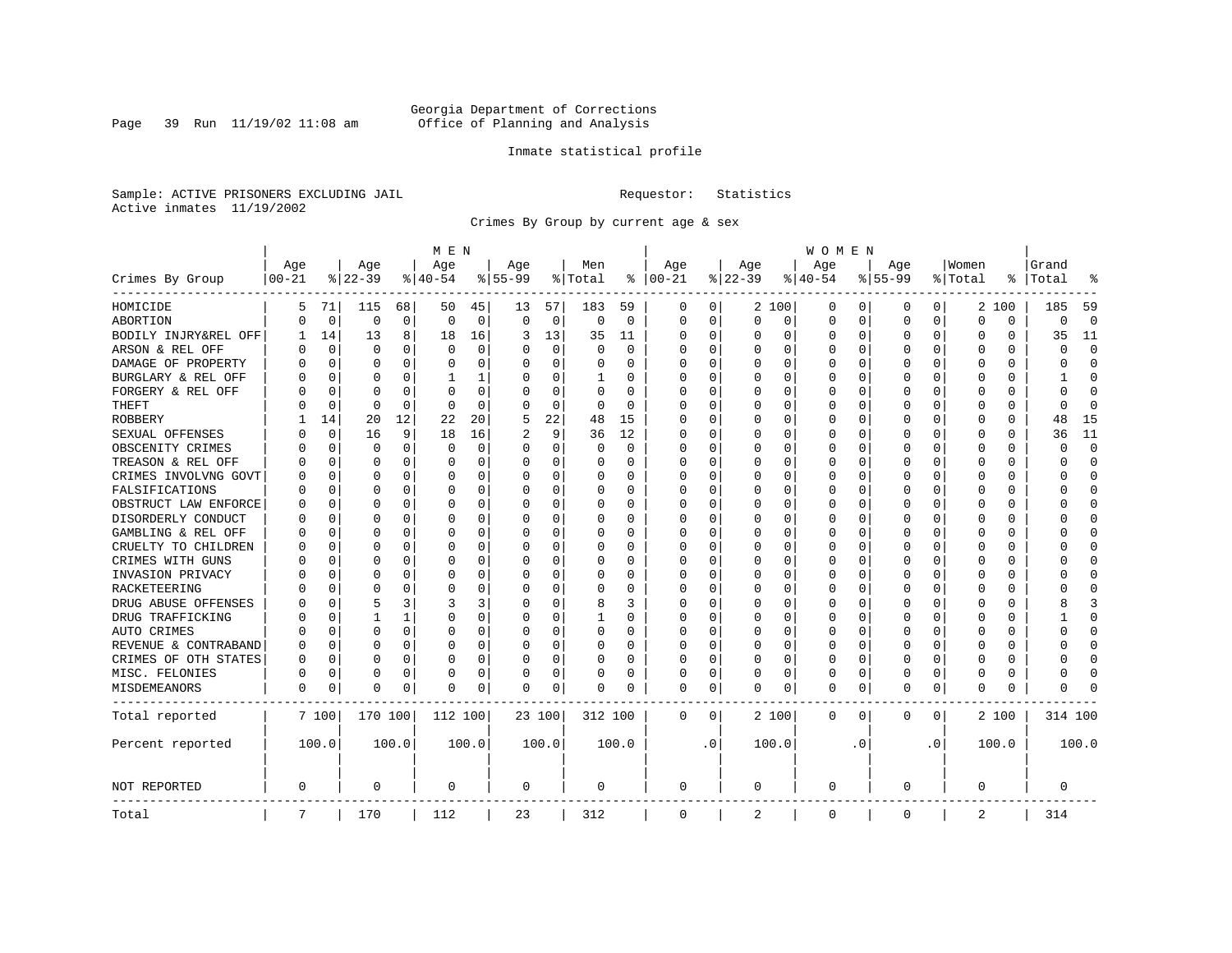Page 40 Run  $11/19/02$  11:08 am

### Inmate statistical profile

Sample: ACTIVE PRISONERS EXCLUDING JAIL **Requestor:** Statistics Active inmates 11/19/2002

Most Serious Offense by current age & sex

|                                                                                                                                       |          |          |           |      | M E N     |      |           |          |         |              | <b>WOMEN</b>  |           |              |          |              |              |              |           |         |       |           |          |
|---------------------------------------------------------------------------------------------------------------------------------------|----------|----------|-----------|------|-----------|------|-----------|----------|---------|--------------|---------------|-----------|--------------|----------|--------------|--------------|--------------|-----------|---------|-------|-----------|----------|
|                                                                                                                                       | Age      |          | Age       |      | Age       |      | Age       |          | Men     |              | Age           |           | Age          |          | Age          |              | Age          |           | Women   |       | Grand     |          |
| Most Serious Offense 00-21                                                                                                            |          |          | $ 22-39 $ |      | $ 40-54 $ |      | $ 55-99 $ |          | % Total |              | $8   00 - 21$ |           | $ 22-39 $    |          | $ 40-54 $    |              | $8 55-99$    |           | % Total |       | %   Total |          |
| In the table below, misdemeanors come first, and are in lower-case letters. AFTER THAT COME FELONIES, IN UPPER-CASE LETTERS.<br>NOTE: |          |          |           |      |           |      |           |          |         |              |               |           |              |          |              |              |              |           |         |       |           |          |
| <b>MURDER</b>                                                                                                                         | 5        | 83       | 115       | 71   | 50        | 49   | 13        | 57       | 183     | 62           | $\Omega$      | 0         |              | 2 100    | 0            |              | U            |           |         | 2 100 | 185       | 62       |
| KIDNAPPING                                                                                                                            |          | 17       | 13        | 8    | 18        | 17   | 3         | 13       | 35      | 12           | $\Omega$      |           |              | 0        | 0            |              |              |           |         | 0     | 35        | 12       |
| <b>BURGLARY</b>                                                                                                                       |          | $\Omega$ | $\Omega$  | 0    |           |      |           | $\Omega$ |         | $\Omega$     | $\Omega$      | 0         |              | $\Omega$ | O            |              | <sup>0</sup> |           |         | 0     |           | $\Omega$ |
| ARMED ROBBERY                                                                                                                         |          | 17       | 19        | 12   | 22        | 21   |           | 22       | 47      | 16           |               |           |              | $\Omega$ |              |              |              |           |         | 0     | 47        | 16       |
| HIJACKING MOTOR VEHI                                                                                                                  |          | 0        |           | 1    | $\cap$    | O    |           | $\Omega$ |         | $\Omega$     | $\Omega$      |           |              | $\Omega$ | O            |              |              |           |         | U     |           | $\Omega$ |
| <b>RAPE</b>                                                                                                                           |          | $\Omega$ | 12        |      | 14        | 14   |           | 9        | 28      | 9            |               |           |              |          |              |              |              |           |         | U     | 28        | 9        |
| AGGRAV SODOMY                                                                                                                         |          | ∩        |           |      | $\cap$    | O    |           | ∩        |         | 0            | n             |           |              | $\Omega$ |              |              | ∩            |           |         | U     |           | n        |
| AGGRAV SEXUAL BATTER                                                                                                                  |          | $\Omega$ | O         |      |           |      |           | $\Omega$ |         | 0            |               |           |              | $\Omega$ | O            |              |              |           |         | U     |           |          |
| CHILD MOLESTATION                                                                                                                     |          | $\Omega$ | $\Omega$  |      |           |      |           |          |         | 0            | n             |           |              | $\Omega$ | U            |              | n            |           |         | 0     |           |          |
| AGGRAV CHILD MOLESTA                                                                                                                  |          |          |           |      |           | 2    |           |          | 5       | 2            |               |           |              |          |              |              |              |           |         | 0     |           |          |
| VIOL GA CNTRL SBST A                                                                                                                  | 0        | ∩        |           |      | n         | U    |           | ∩        |         | <sup>n</sup> | n             |           |              | ∩        | U            |              | n            |           |         | 0     |           |          |
| S/D CONT SUB SCHOOL                                                                                                                   |          | $\Omega$ |           |      |           | U    |           | $\Omega$ |         | 0            | $\Omega$      |           |              | $\Omega$ | O            |              | <sup>0</sup> |           |         | U     |           |          |
| S/D COCAINE                                                                                                                           |          | $\Omega$ |           |      | $\cap$    | 0    |           | $\Omega$ |         |              | n             | U         | ∩            | $\Omega$ | O            | C            | O            |           |         | U     |           |          |
| POSS OF COCAINE                                                                                                                       |          | $\Omega$ | 0         |      |           | 3    |           | $\Omega$ |         |              | 0             |           |              | $\Omega$ | 0            |              |              |           |         | 0     |           |          |
| ATT/CONSPRCY COMMT C                                                                                                                  | $\Omega$ | 0        |           |      | O         | 0    | ∩         | $\Omega$ |         |              | O             | 0         | $\Omega$     | $\Omega$ | $\Omega$     |              | $\Omega$     | 0         | U       | U     |           |          |
| Total reported                                                                                                                        |          | 7 100    | 170 100   |      | 112 100   |      | 23 100    |          | 312 100 |              | $\Omega$      | $\Omega$  |              | 2 100    | $\Omega$     | <sup>0</sup> | $\Omega$     | $\Omega$  |         | 2 100 | 314 100   |          |
| Percent reported                                                                                                                      |          | 85.7     |           | 95.9 |           | 92.0 |           | 100.0    |         | 94.6         |               | $\cdot$ 0 | 100.0        |          |              | . 0          |              | $\cdot$ 0 |         | 100.0 |           | 94.6     |
| Not reported                                                                                                                          |          |          |           |      | 9         |      | $\Omega$  |          | 17      |              | $\Omega$      |           | <sup>0</sup> |          | <sup>0</sup> |              |              |           |         |       | 17        |          |
| Total                                                                                                                                 |          |          | 170       |      | 112       |      | 23        |          | 312     |              | 0             |           | 2            |          | 0            |              | 0            |           | 2       |       | 314       |          |